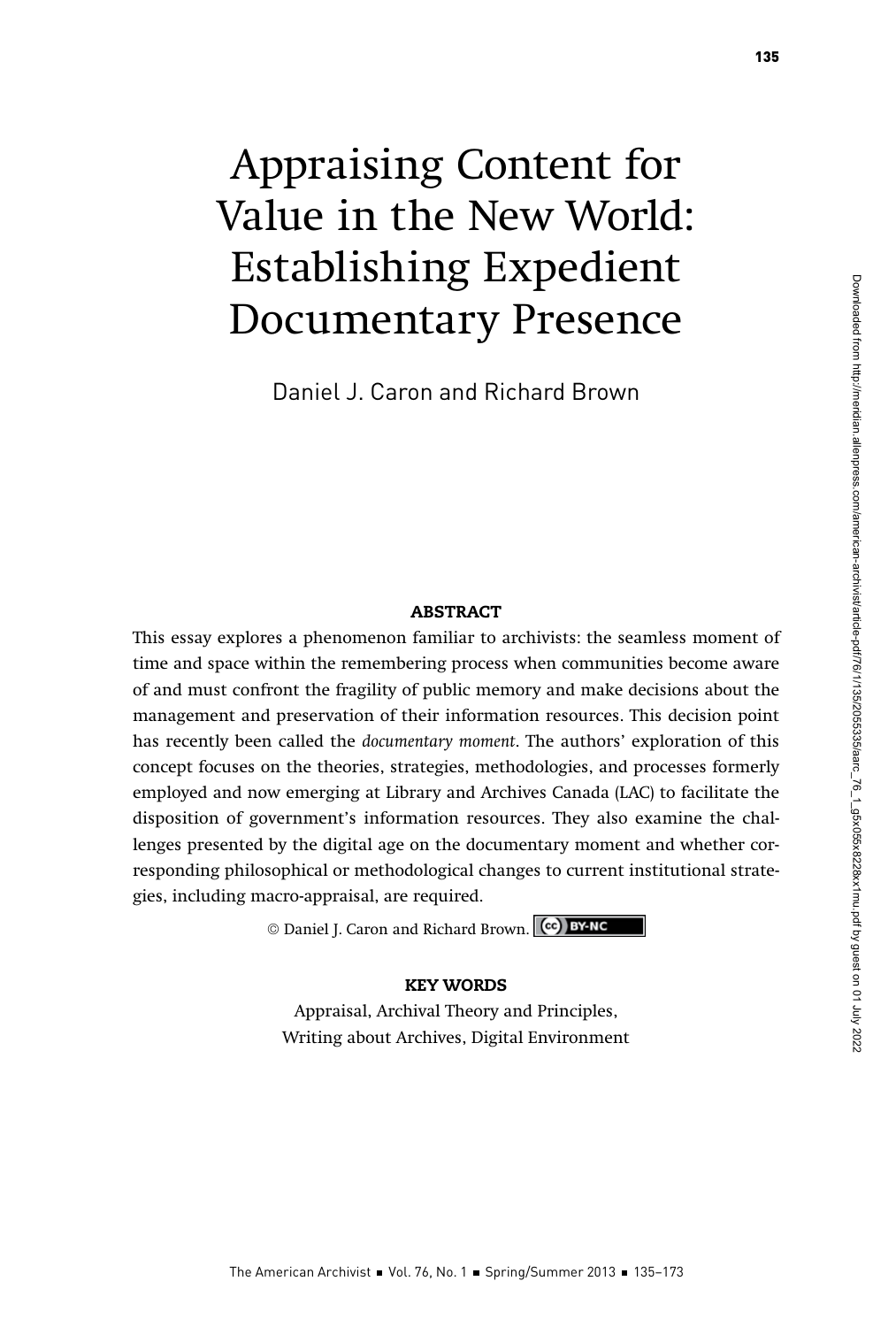In this essay, we would like to explore aspects of the documentary roles and responsibilities of archives as they continue to emerge and evolve within the framework of contemporary public edministration and its digital ci n this essay, we would like to explore aspects of the documentary roles and the framework of contemporary public administration and its digital circumstances. In the course of this discussion, we will be sharing some of the recent experiences of Library and Archives Canada (LAC) as it led and participated in initiatives designed to address the Government of Canada's self-described "information management crisis." We will also relate the influences and impacts of these initiatives upon the theories, strategies, methodologies, and business processes employed by LAC to identify public sector information resources of archival and historical value. We believe that several features of LAC's recordkeeping and archival appraisal resolutions determined through these experiences transcend the particular context of its Canadian formulation and may be of interest to other jurisdictions encountering similar issues and problems.

We will conduct our exploration of the information management crisis within the Canadian government broadly and interchangeably through the lenses of two perspectives. First, we begin with some of the documentation challenges presented by the digital age, in particular, the impacts of social transformation, new information and communications technologies, and new information resource volumetrics upon the notion, nature, constitution, and meaning of documentary value.1 We will assess whether this new sociotechnology context requires any corresponding philosophical or methodological changes to current information management strategies in relation to the administration of public program and service delivery, and especially in reference to the documentary presence required to enable and facilitate public business enterprise. We will touch upon the development and implementation of new public management within the Government of Canada through new business enterprise architecture, collaborative governance models, and clientfocused citizen-state interaction, and what the impact of this transition potentially means for the management and disposition of public sector information generally. Aspects of this examination will inevitably draw us more deeply into the relationship between the business value of public sector information resources and the establishment of an expedient documentary presence sufficient to satisfy the policy contingencies and business requirements of modern public administration in the digital environment.

As LAC engaged with the policy center and the departments and agencies of the Canadian government to address information management issues from the perspective of public administration, questions also began to surface internally about how LAC was specifying and identifying the archival and historical value of public sector information resources to qualify documents, records, and data for continuous preservation over time as documentary heritage. In light of the ongoing changes within the public sector and the operation of governance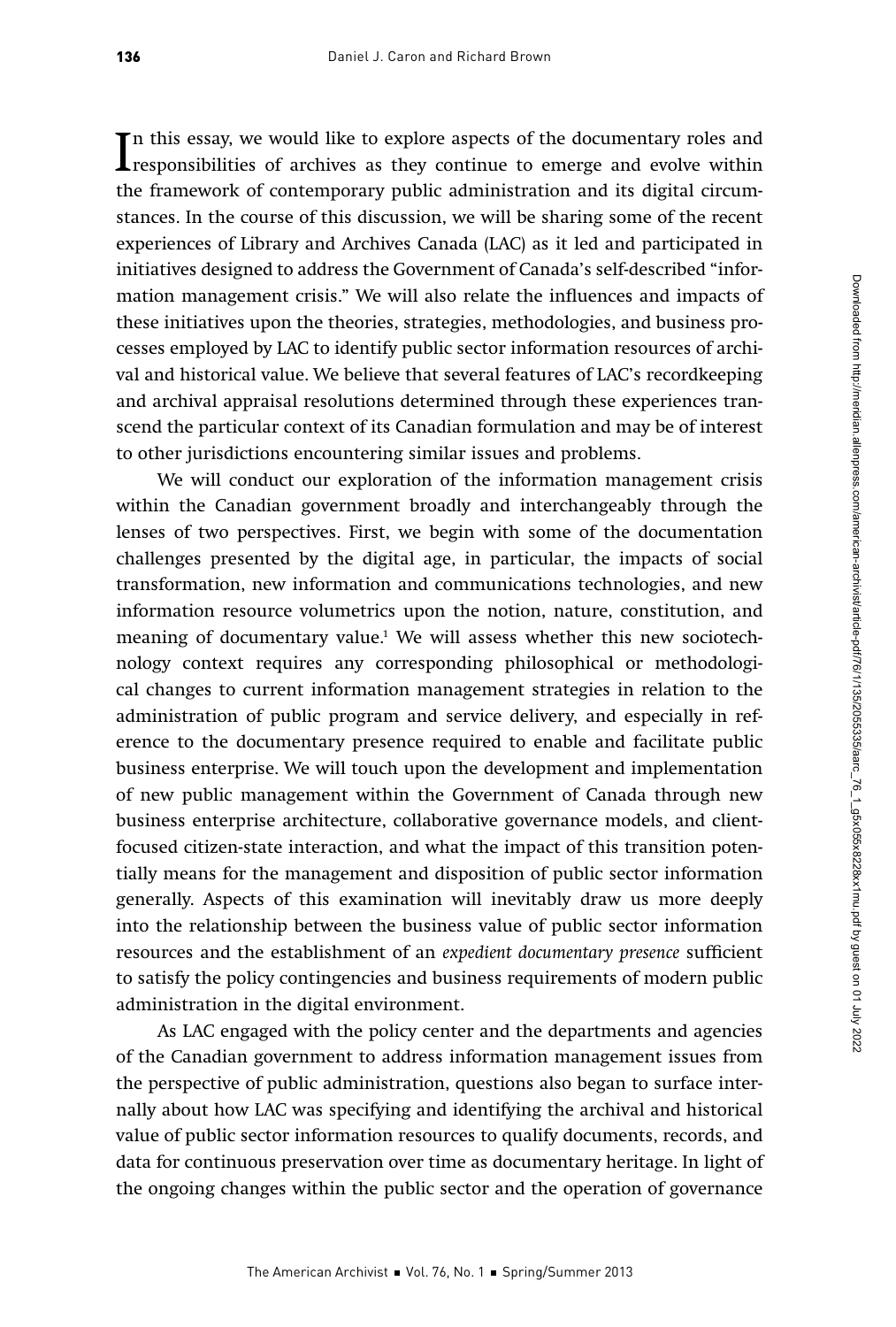more generally, were the current documentary perspectives and expected outcomes of LAC's longstanding evaluation strategy—macro-appraisal—continuing to provide for the constitution of a representative documentary memory satisfying contemporary and longer-term institutional and public expectations? As a new documentary heritage institution,2 what kind of documentary heritage presence now needed to be established to satisfy the documentary contingencies of the legislation referenced to the objects, accountabilities, and powers concerning the disposition of government records? We conclude with some recent LAC reflections upon these questions.

## **A Glimpse into the Documentary Conditions of the Digital Infosphere3**

In the opinion of some recent punditry on the subject of the Internet, Google is either "making us stupid" or it is "making us smarter."4 Depending on who or what you read—and some observers would suggest that we no longer read in the traditional sense but that we merely scan information simply to identify and ingest content distilled from larger information resources held in still larger information resource containers or networks—the digital age also represents either the end or the beginning of forgetting.5 It is an age apparently with the capacity to build an infrastructure of "total recall" through e-memory sustained by artificial intelligence and cloud-computing services within a semantic Web-space (aka Web 3.0),<sup>6</sup> or alternatively, it is an age that will continue to require human intervention and intelligent interactive processing within ambient networks and a participatory Web-space (aka Web 2.0) to produce and refine knowledge and memory continuously and cumulatively over time.7 Currently, within the transition to linked open data and content ontologies, it appears to be closer to something more like a Web 2.5.<sup>8</sup>

It is also an age of superabundant information resource productivity and volumetrics, the scope, scale, and dimensions of which are now expanding at a rate of escalation that taxes basic comprehension. Thanks to the Web and its ever-expanding application and content layers, as well as other affiliated networks, communications links, and broadcast-transmission capacities, the world is currently in the midst of what the computing experts have been calling an exaflood (of exabytes). The corresponding coping analogies to explain the evolving size and extent of the global knowledge repository are interesting and informative in a metaphorical sense, one of the most recent schematics being the Wikibon iStack. According to the context around this animating image, the estimated amount of data in the digital universe in 2010 had reached 1.2 zettabytes, enough apparently to fill seventy-five billion fully loaded 16GB Apple iPads, with the resulting iStack able to cover the entire surface of the football pitch at London's Wembley Stadium extending approximately 339 miles into the sky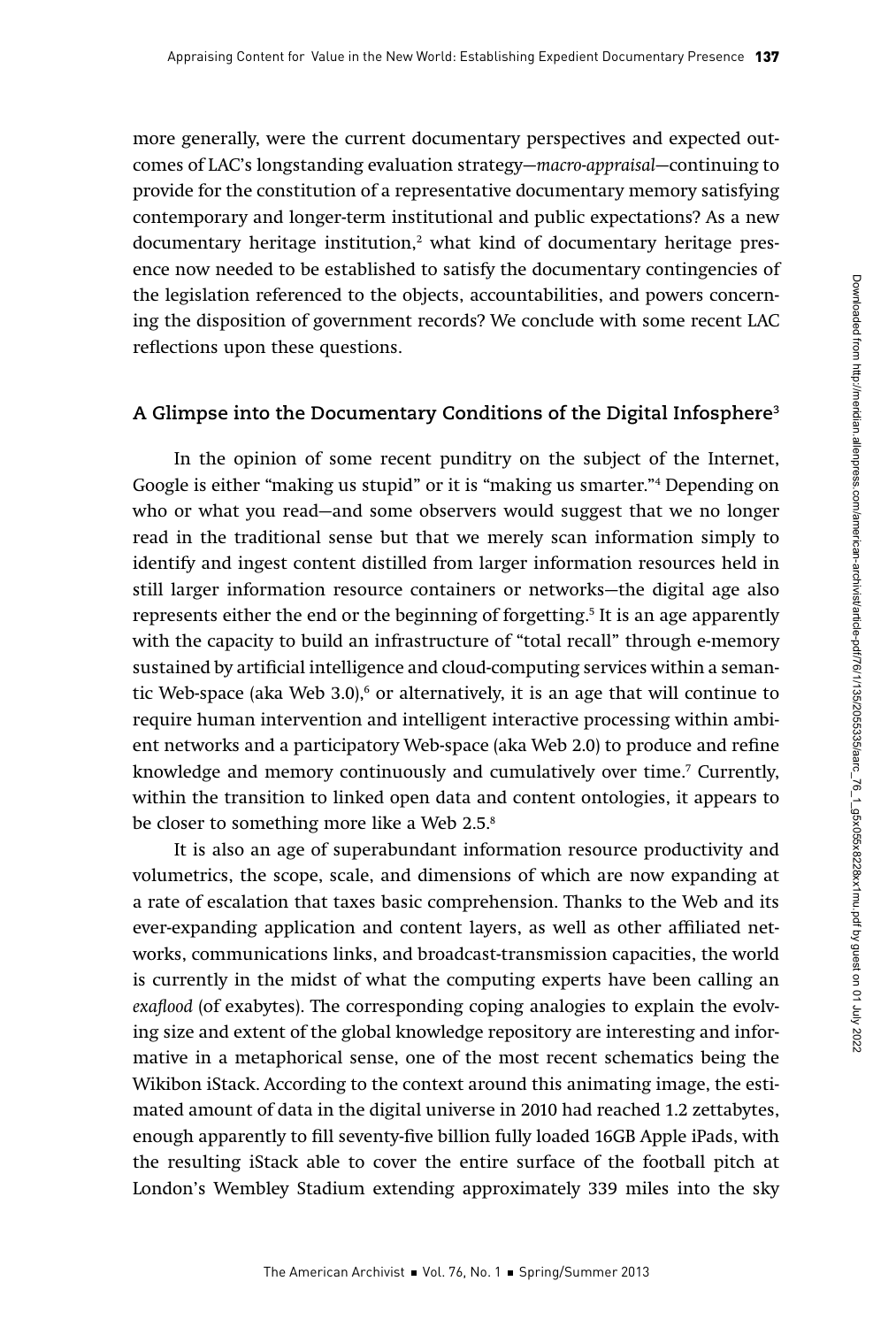and reaching beyond the limits of the exosphere.<sup>9</sup> Regardless of whose calculations one accepts, or the nature of the imaging and criteria being used, in what year the measure was taken—and whatever percentage of the information may be considered redundant or duplicate—productivity is prodigious and continuously accelerating. In fact, information production has exceeded available storage space both generally and locally in a number of cases. More significantly, there are very few recognized socioeconomic or other determinants generally in place to permit content differentiation for the purposes of deciding its continuing persistence, preservation, accessibility, or disposal based on criteria of value.

Essentially, the Web represents semantic and epistemological chaos, especially from public sector information resource development and public memory preservation perspectives. To put it simply, an enormous amount of content is being produced, some of it has significant value as intellectual or memory capital; much of it has temporary, minimal, or no value whatsoever. The costs of managing (not necessarily storing) information have become exorbitant, and collectively as a society we are not really sure what to do about the situation other than to push save constantly and continuously to keep all of it in default of decision making.10 Unfortunately in this case, as noted several years ago, the digital age also signals the end of the age of "collecting" as we used to understand it archivally in the analog environment, certainly of indiscriminate information resource accumulation.<sup>11</sup> Society will need to determine ways and means of identifying content of continuing documentary value for the purposes of its preservation over periods of time and of eliminating its information resource "rubbish."

The volume of digital information and its manifest digital disorder—in the sense of its miscellaneous composition and compilation—instantly advances and presses the issue of documentary value on multiple levels. While cyberspace is conspicuously free from the interventions and mediations that have placed documentary objects into forms and systems of physical and conceptual order for hundreds of years, it nevertheless imposes certain documentary conditions through its own innate sense of miscellaneous order, in effect, what amounts to a new order of disorder, including a corresponding new order of documentary value(s).12 Especially problematic for public administrators and public archives within these documentary conditions, we believe, are the recent reconceptions and representations of the information "life cycle" within cyberspace, which continue to build and reflect on the notions of networked or participatory or ontological or generative memory variously proposed and discussed by a host of Web analysts, observers, and users. In Luciano Floridi's particular model of the participatory-generative Web memory continuum, for example, there is no preservation component in the traditional sense of its operation or meaning. Rather, in his view, preservation simply constitutes a "recycling function," the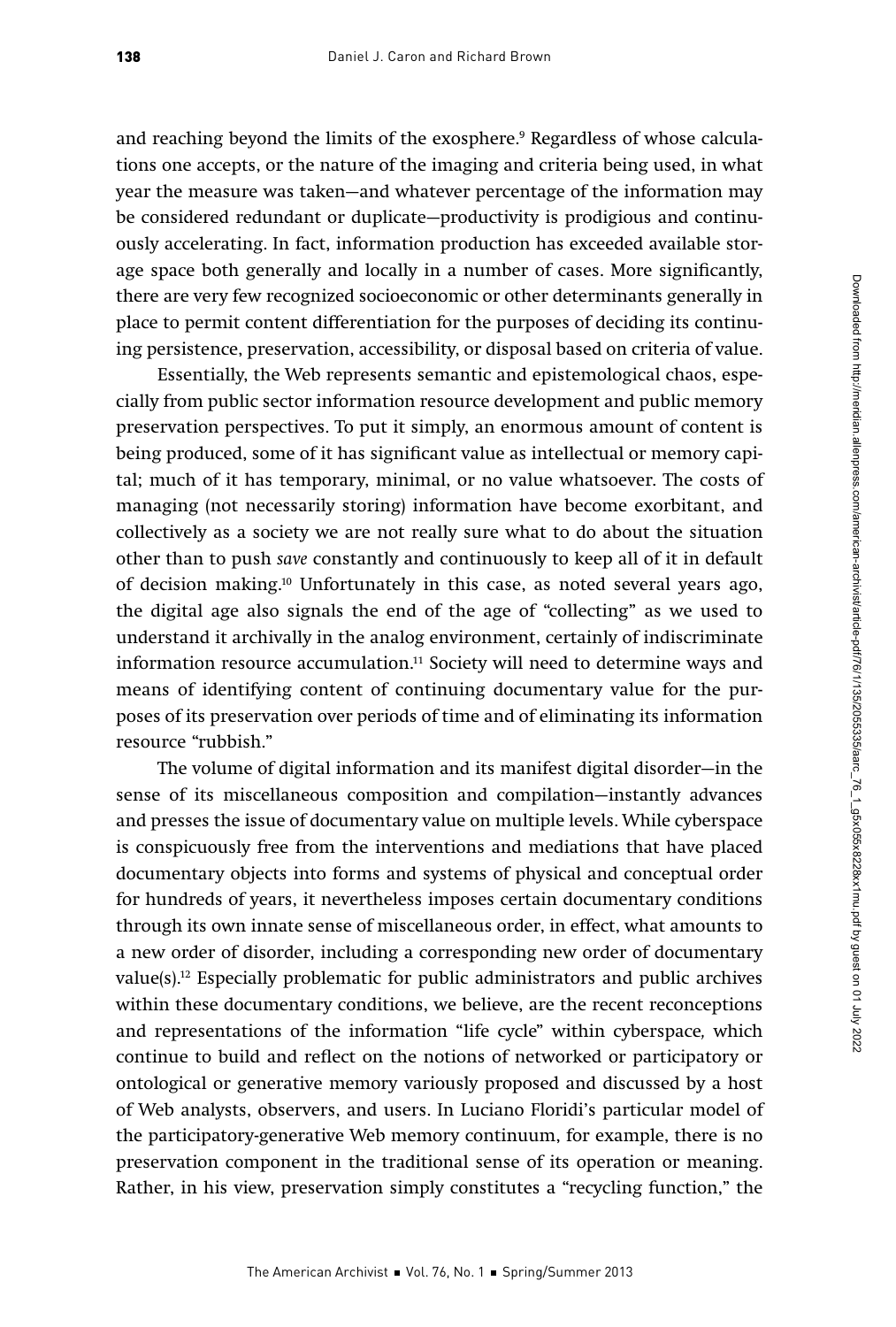thinking being that any important information will remain persistent within the computing cloud through a process of creation, collection, storage, distribution, consumption, repurposing, and recycling for as long as its content remains useful or relevant to inforgs (the "information organisms" that inhabit the digital infosphere). Otherwise it will be subject de facto to deliberate destruction or incidental erasure through its manifest irrelevance. Digital memory is a transitory concept of continuously evolving information framed by its contemporary use and relevance: it is not endurable but perishable or compostable.13 In effect, for many observers currently writing about information in the digital environment, "archive" has largely become a dead word and a dead concept; it is simply a process in a computerized information system understood by users as the temporary "save" or "keep" function.14 From a pure information technology perspective, the functionality of save or keep is not invested with any semantic meaning around a conscious decision made either by the creator or user about the value of the information object or the resource itself. It is just part of a greater information process. From the perspective of preservation—or repurposing or recycling in Floridi's context—the documentary value of information is typically linked to transactional or spontaneous memory of a transitory nature. In other words, there are no value propositions for information resources within the digital infosphere other than contemporary taxonomic or folksonomic relevance and market-driven economic utility: documentary value is simply a temporary concept of transitory relevance. In such a fluid memory environment, what are the incentives to invest in the incremental preservation of long-term static or registered memory over time? When is it appropriate to do so? What are the public expectations around this permanent memory context? Archivists have been wrestling with these questions for a number of years, but with the virtual immersion of society into information resource development and communication via social media, mobile devices, and the cyberspace of networks (wired or wireless), answers now need to be found and quickly.

Certainly as a concept and as a practice, the purposeful preservation of long-term registered memory persists from various social, historical, and archaeological perspectives.15 They remain intact and critical for scholars who have written and are writing about society, social theory, social epistemology, and now social transformation, including about the impact of new information and communications technology and social media upon social structure, organization, agency, and the broader human condition.16 Labels abound for this phenomenon of social remembering over the course of a long "documentary moment," for example, cultural memory, retrospective memory, historical memory, collective memory, and even enduring or perpetual memory. Lately, at Library and Archives Canada, we have been articulating the preservation of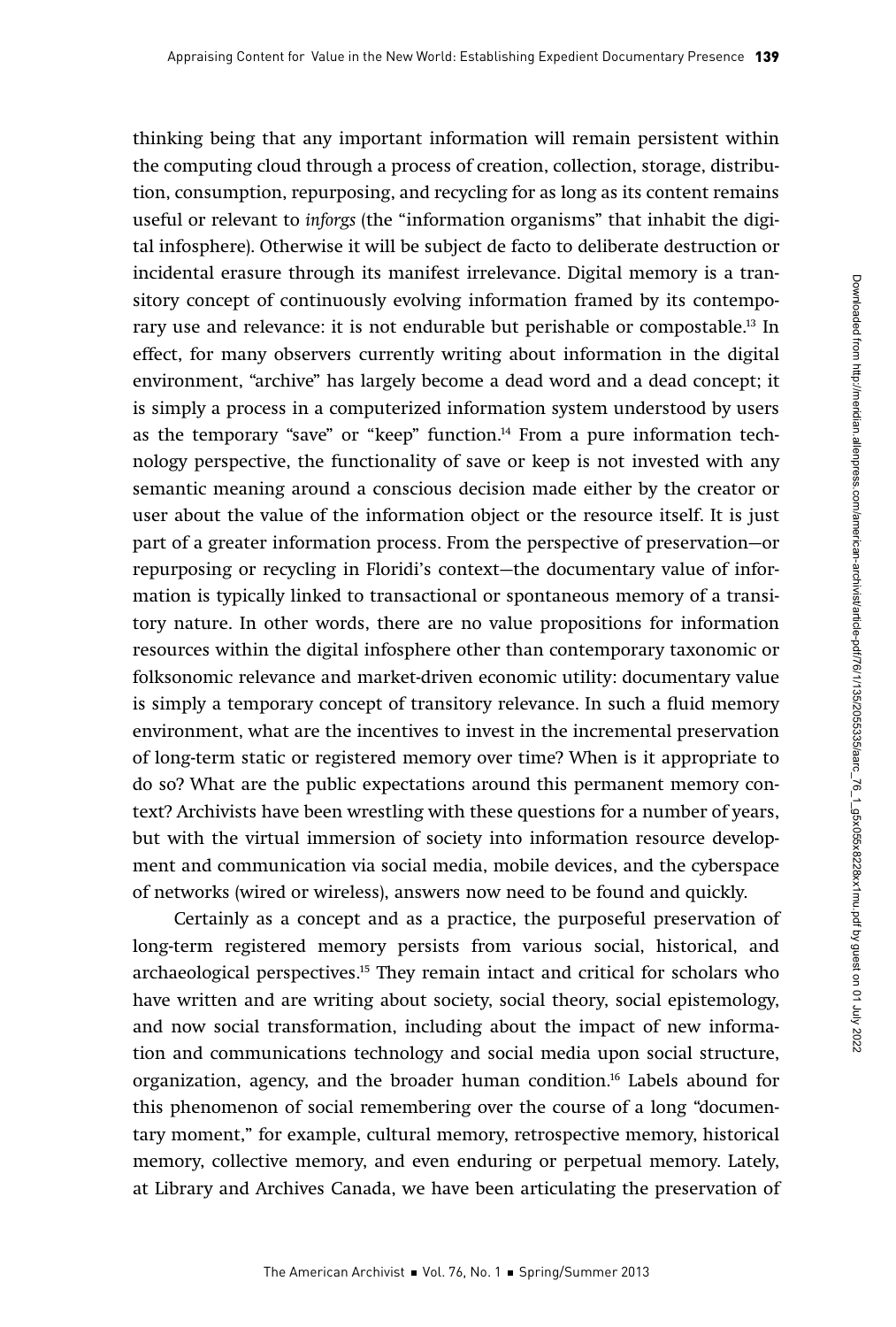what our national legislation calls "documentary heritage" as a manifestation of identifying, selecting, and describing "the civic goods of public memory."17

#### **The Notion of Documentary Presence**

Looking at the roles and responsibilities of information management and the archives within the context of public administration and government–which is essentially the focus of this essay—the long-term preservation of authentic, reliable, and retrievable state memory has for many years been a fundamental component of administrative accountability consonant with transparent governance, effective corporate stewardship, and the efficient delivery of programs and services to citizens through public business enterprise.<sup>18</sup> Long the administrative by-product and function of the chancellery and central agencies as they have evolved over time since the High Middle Ages,<sup>19</sup> today the production and preservation of the documentary *causa materialis*<sup>20</sup> of public administration in open and accessible form, especially in relation to policy development, decisionmaking, and interactive relationships between citizens and the machinery of government, are increasingly central to the constitution and maintenance of a democratic consensus conceived under the rule of law. In Canada, the intimate nature of the relationship between the democratic capacities and competencies of the state and its records administration was made perfectly clear in the report of the Glassco Royal Commission on Government Organization (1962), which devoted an enormous amount of attention (under the circumstances) to the administrative function of records management and monumentally declared that "records must be created, maintained and preserved in such a way that a contemporary democratic government can be held fully accountable to the public for its activities." The Glassco Report finally articulated the direct and critical link between effective records management and transparent and accountable public administration within the constitutional framework of the Canadian democracy.<sup>21</sup> Implicit in this administrative policy statement is the documentary dependency of the modern institutional state, most conspicuously evident in the bilateral assumption and presumption of a continuous and utilitarian documentary presence enduring over time within the operations of its public business enterprise. In effect, it is the actual documentary products and continuous documentary production of the state—its information resources created and managed as business records and transactional data in the course of public administration—that substantially frame and continuously inform the nature, dimensions, and manifestations of its political, social, and economic ecologies. To a considerable extent, the modern institutional state is now understood as a viable and visible entity of administrative authority and materiality by administrators and citizens alike through its documentary context,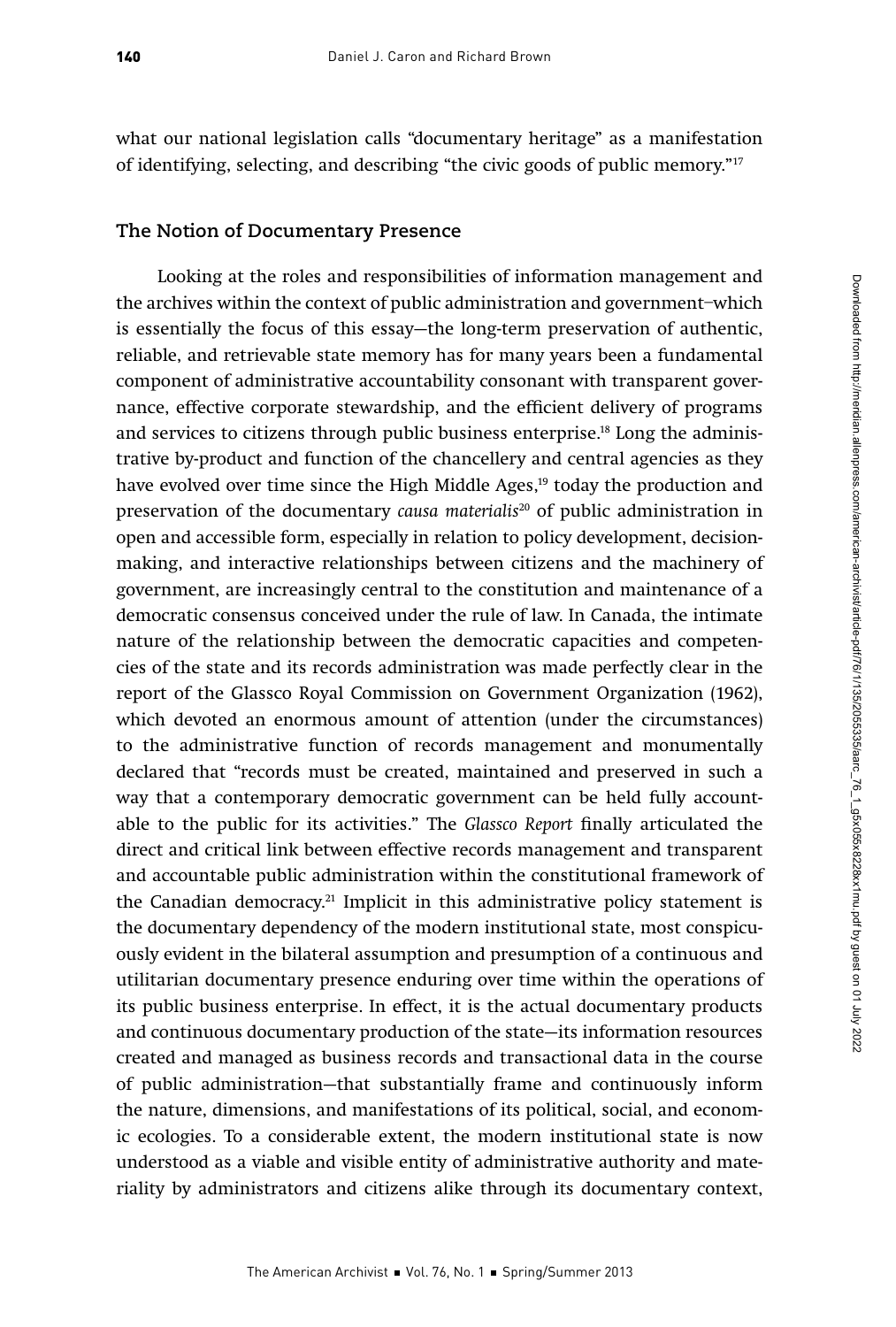documentary production, and documentary content: it is both a conceptual and practical manifestation of documentary self-inscription, self-reference, and self-presentation.<sup>22</sup> Ultimately, the corporate continuity of the public administration—its theory and fiction of authority, capacity, accountability, and transparency abstraction—becomes apparent and is self-consciously reinforced and constantly reiterated through an established documentary presence inscribed in a documentary body of recorded corporate transactions and other content having business value over periods of time, potentially including enduring value as documentary heritage.

A double assumption and presumption of documentary presence within public administration is now so utterly complete that today it is virtually taken for granted. Certainly, it would be difficult to imagine any contemporary form of government operating without enormous masses of documents, records, and data, or without a dedicated infrastructure of administrators and technology having responsibility for their control, management, access, and disposition. One of the issues we will discuss later is not whether documents and records exist within public administration—they evidently do and have clearly done so for hundreds of years, now in superabundant digital quantity—but whether the documents and records actually constitute an expedient documentary presence, that is, one that supports the policies, goals, and objectives of the state however they are formulated. Increasingly within contemporary forms of democratic governance, for example, the substance and extent of the documentary presence necessary to achieve efficient public administration is related to its capacity to enable and support effective decision-making and to provide documentary evidence of business activity sufficient to satisfy stewardship, accountability, and legal requirements. In a number of countries, however (including Canada), questions are now being posed about this particular presumption. While one can assume and perceive an obvious and enormous documentary presence within public administration generally, the presumption that it is entirely appropriate or sufficient is increasingly dubious and illusory. Indeed, the mere fact that documents and records exist, even in superabundant number, does not necessarily satisfy the contingencies and expectations associated with requisite documentary presence, the requirements of which have been changing as administrations continue to redirect and commit themselves toward new policy orientations under the generic rubrics of new public management, accountable and transparent administration, or even "open government." Recent administrative history in both the public and private sectors is littered with examples of an established documentary presence insufficient to satisfy the requirements of reviewers, investigators, auditors, or courts of law for a variety of reasons, despite access to overwhelming numbers of contextual documents and records placed in evidence.<sup>23</sup>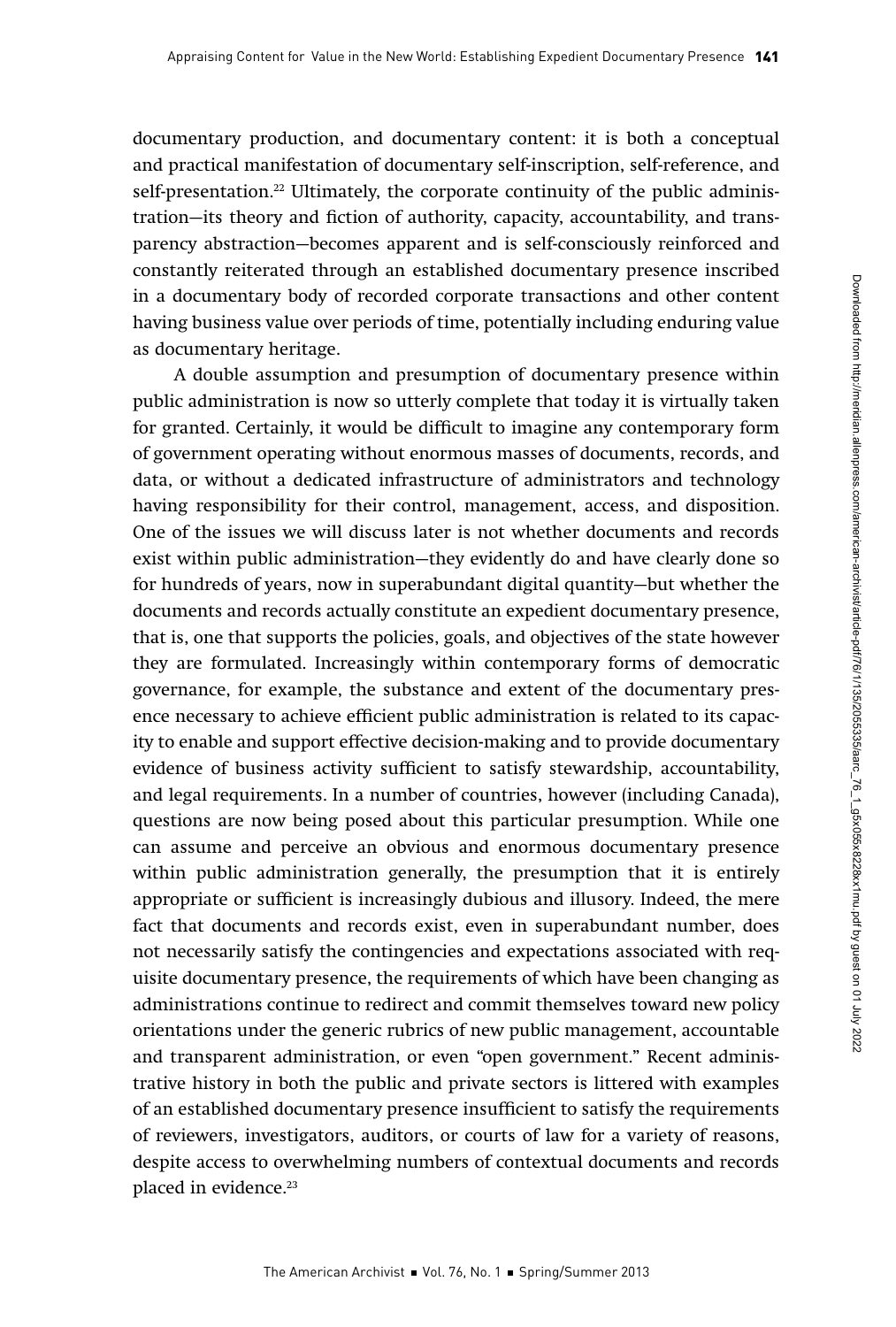In other words, it is neither administratively nor legally adequate merely to have documents and records "present." To achieve utilitarian status as an appropriate documentary presence, and this is the primary thesis LAC advanced in Canada's recent round of recordkeeping policy deliberations and negotiations leading up to the government's official Directive on Recordkeeping of  $2009<sup>24</sup>$  they must be the "right" documents and records in the sense that they are authentic, accurate, reliable, and readily accessible with timely and suitable precision of recall; they provide expedient documentary evidence and documentary context directly through their documentary production in relation to the matter or issue under review or scrutiny; and they are sufficiently documentary in nature, character, and capacity to the extent that the circumstances of what may or may not have transpired can be fully ascertained through their ex post facto consultation.

Over the course of these discussions, LAC questioned the commonly held notion of recordkeeping serving simply as an administrative service providing for the organization, arrangement, description, and storage of documentary objects and content for subsequent secondary use subsidiary to business enterprise. Rather, LAC successfully tabled the proposition that recordkeeping is a documentary function of core business materiality required to establish an expedient documentary presence necessary to permit the operation of public administration and to satisfy the exigencies of its corresponding stewardship and accountability frameworks. 25 Research undertaken by LAC recognized that the management of public sector information and the long-term preservation of government's corporate or state memory physically within or virtually under the control of an organizational repository or cloud repository service had necessarily some associated information technology (IT) components and issues related to enabling infrastructure. Our main conclusion, however—and this determination influenced much of the regulatory content within the Directive on Recordkeeping—was that departments and agencies needed to address an emerging and rapidly escalating crisis in the value of information by establishing documentation standards for their program and service activities directly linked to institutional business enterprise architecture (and notably not to IT architecture at the first level of instantiation). That is, IT could not or would not drive or resolve the solution to what was essentially an intellectual problem—the articulation of business value for information resources within the context of public administration.<sup>26</sup> Coincidentally, our research also indicated that the nature of the information value crisis had a number of animating dimensions and attributes, notably the nature, scope, and scale of information production in terms of overwhelming volumetrics and the extensive loss of organizational custody and control over information conceived and considered as business resources. The attributes of provenance within information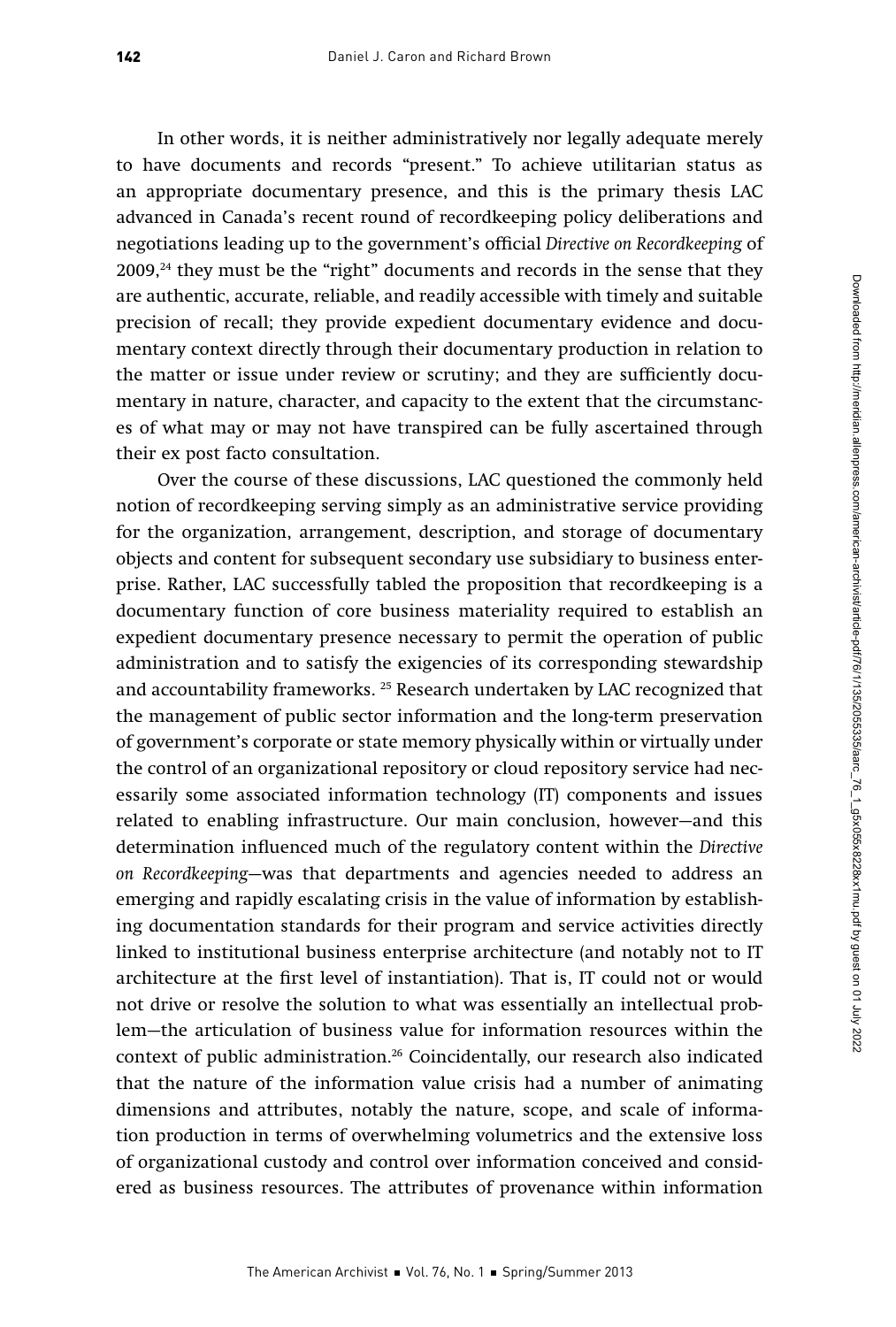networks, which provide for and support negotiation with administrative or other sources of origin or authority for the purposes of preserving memory at an institutional or organizational level within the context of macro-appraisal, had also become problematic.<sup>27</sup>

Of critical and fundamental importance, LAC argued, was the conspicuous absence of appropriate and up-to-date value propositions for information resources sufficient to enable their creation, capture, management, and disposition within individual departments and agencies. In archival terminology, government lacked a strategy, a methodology, and the corresponding criteria to appraise the value of its information resources for the purpose of establishing an appropriate documentary presence to conduct public business. Through the Directive on Recordkeeping, the first step toward the resolution of this issue was to require departments and agencies to identify and ensure the creation of information resources having business value.<sup>28</sup> With this step currently underway through a phase of implementation and compliance verification, could the extension of extant macro-appraisal principles to the institutional context of recordkeeping now help government establish the business value of its information resources?

As we shall see, the beginning of the answer to this question was a qualified yes, but only with some substantial reformulation, and even then, only to a limited extent. Ultimately, a combination of phenomena, forces, and circumstances obliged LAC to push forward from a macro-appraisal strategy for the archives toward a recordkeeping regime for government animated and framed by "Big P" public policy and business administration in addition to archival theory supporting the identification of documentary heritage. A key element within the context of this decision was the recognition of two factors. Firstly, that the authoritative texts and documentary discourse required to support program and service delivery to citizens—as well as provide for the accountability, transparency, and stewardship of governance—were assuming a digital documentary presence that largely transcended the institutional boundaries, confines, and controls within government, previously delimited by organizational hierarchies, responsibility centers, offices, and files. Secondly, that this is exactly the kind of bureaucratic environment of business activity and corresponding documentary creation that the theory and strategy of macro-appraisal was fundamentally designed to address. In fact, the policy framework and business administration of government had substantially changed and so had the relationships and behaviors of the structures, functions, and agents interactively engaged both within and outside of its networks. Moreover, it had also become very clear that not only were the foundational concepts and the very nature of governance in a state of transition and redirection, but that the corresponding activation and implementation that manifest as policy development and program/service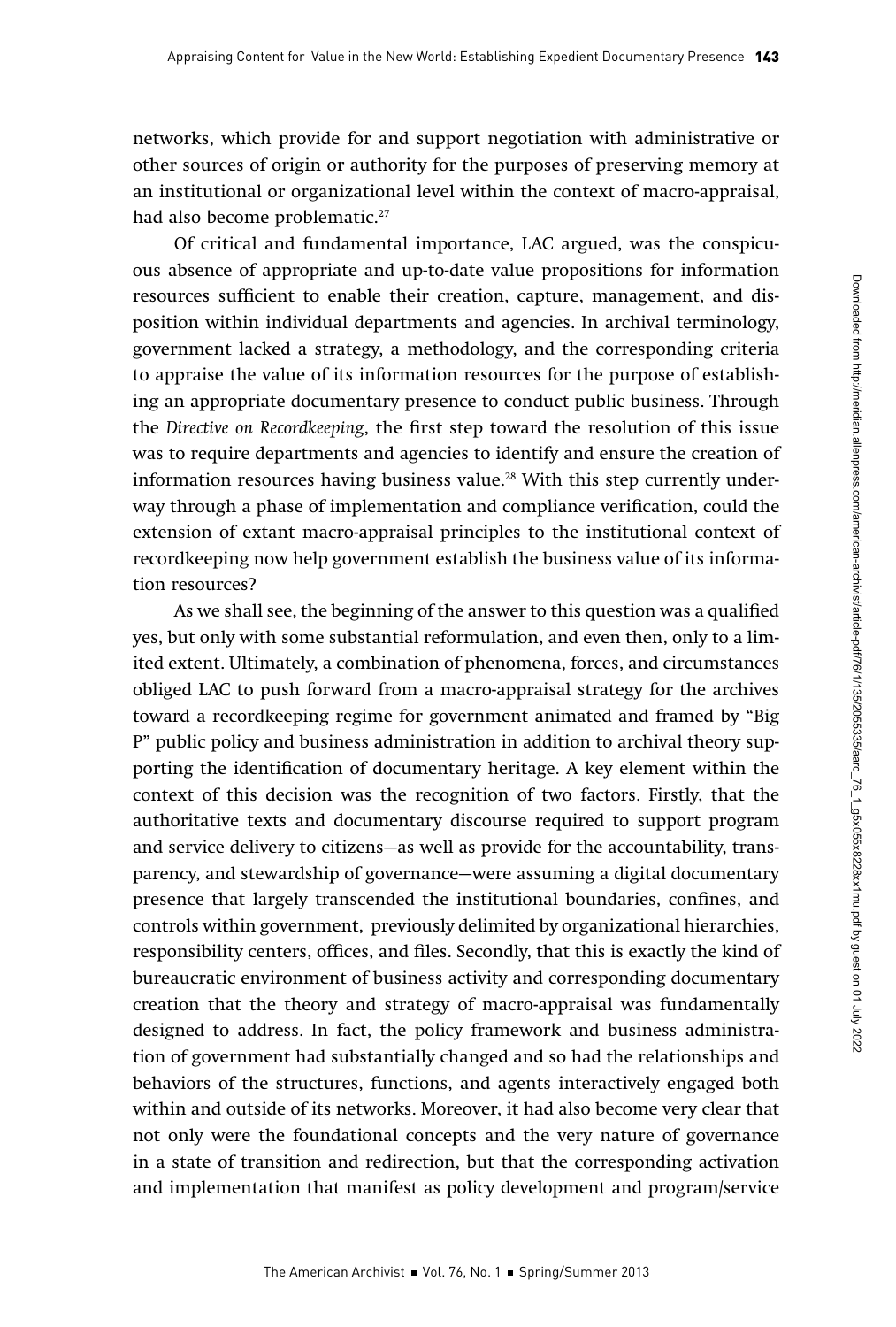delivery were now expanding well beyond the administrative halls and walls of formalized entities called "departments," practically emulating and reflecting ongoing transformations within society at large. Consequently, our research, analysis, and thinking at LAC has lately been moving the institution toward a whole-of-society approach<sup>29</sup> to content evaluation and appraisal, merging some of the concepts, theories, and research methods of social science (e.g., domain analysis and network theory) with postmodern ideas and other philosophical notions in search of a broader epistemological foundation for decision-making about documentary value, including the heritage value of government's business information resources. To understand why we have decided to move in this policy direction and where we currently reside within its evolution, it is material to briefly relate the history of macro-appraisal at LAC and its more recent reconstitution as recordkeeping.

#### **Two Tales of Crisis and the Macro-appraisal Manifesto**

At Library and Archives Canada, the introduction of new appraisal principles and concepts for government records began within the context of internal and external discussions about appraisal reform in the late 1980s into the early 1990s. Looking back at the internal discussions, one can identify a number of factors that contributed to the initiation of a local domain reform movement and subsequently led to the transformation of the institution's appraisal goals, objectives, criteria, and processes collectively determining the status and disposition of public sector information. A description of the environmental circumstances that originally led the National Archives to propose a macro-appraisal strategy for the disposition of public records has been detailed in a number of papers and essays; however, for the purposes of establishing context and evolutionary links of continuity around the progression of macro-appraisal into the digital era, it is worth summarizing the main factors situating its practical origins and theoretical beginnings.<sup>30</sup> Some of these elements remain partly intact and relevant today within the digital environment; their circumstantial migration forward continues to call for forms of strategic intervention, albeit of a somewhat different nature, perspective, and constitution than previous propositions and resolutions.

Formally called the Government-Wide Plan for the Disposition of Records, macro-appraisal strategy was largely articulated in response to recommendations and directions contained in a series of internal studies, audits, and strategy statements. These were originally conceived and developed primarily to address various practical and logistical issues concerning the heritage memory goals and objectives of the former National Archives of Canada, as well as other assigned roles and responsibilities, in light of new information laws and policies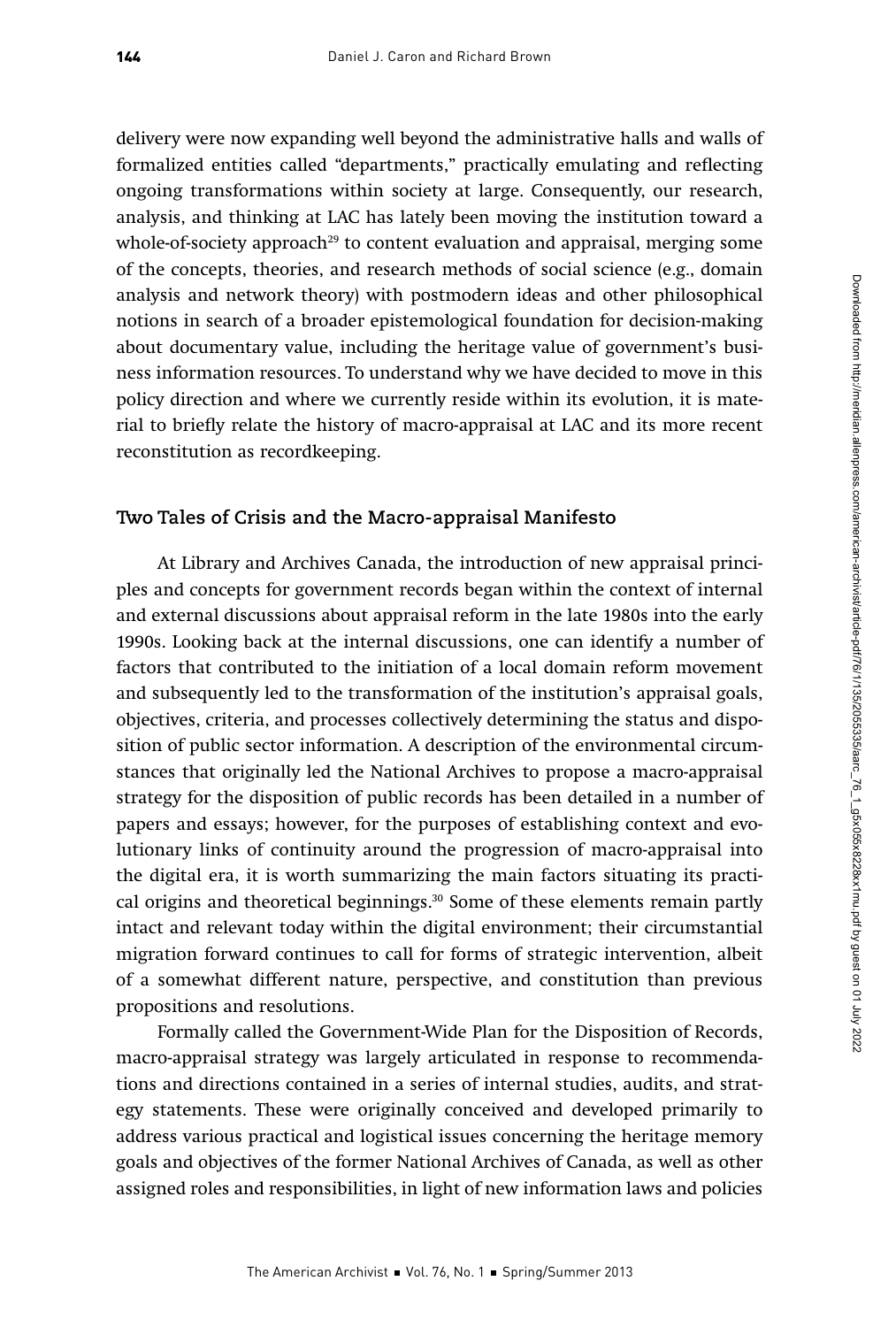issued by the federal government through the decade of the 1980s, including the Access to Information Act and the Privacy Act (1983), the new national archival legislation of 1987 (the National Archives of Canada Act), and the introduction by the Treasury Board of Canada Secretariat (TBS)—the central agency responsible for administrative policy applicable to all departments—of the Management of Government Information Holdings policy  $(1988)^{31}$  In effect, the National Archives of Canada decided to examine its corporate business operations with a view toward improving program and service delivery, both as a national institution preserving documentary heritage and as a central agency facilitating the management of federal government records with specific statutory responsibilities, powers, and authorities regarding their destruction or disposal. Along the way, it would come to some significant revelations and resolutions about the archival and historical value of public records and the identification and determination of these "qualities." These revelations and resolutions would find strategic, methodological, and business codification in a corpus of theories and processes that we call the macro-appraisal manifesto.

#### The First Tale: The Archival and Historical Value Crisis

Much of the internal institutional debate and discussion initially focused on the roles and responsibilities of the National Archives within government's records scheduling process, that is within the traditional framework of information management. In fact, the new information legislation and policy suite of the 1980s had positioned the archives advantageously within the information life cycle of government, insofar as the management of information through the phase of its final disposition now required the formal authorization of the National Archivist. This enabled the archives to intervene positively and proactively in the information management process to preserve archival and historical records, since (1) no record of government could be destroyed without the written consent of the National Archivist, and (2) the National Archivist also had the authority to identify archival and historical records and to require their transfer to the National Archives. Alternatively, these interventions came with consequences, notably among them that the corresponding departmental records schedules also had to be authorized. This linked the disposition of records within departments and agencies directly to decisionmaking within the archival appraisal process. Inadvertently and very quickly as it transpired, this linkage plunged the National Archives into an archival and historical value crisis.

To summarize the situation briefly, the demand by departments and agencies for National Archives (NA) authority to dispose of records—in the form of formal written permission provided to government institutions enabling them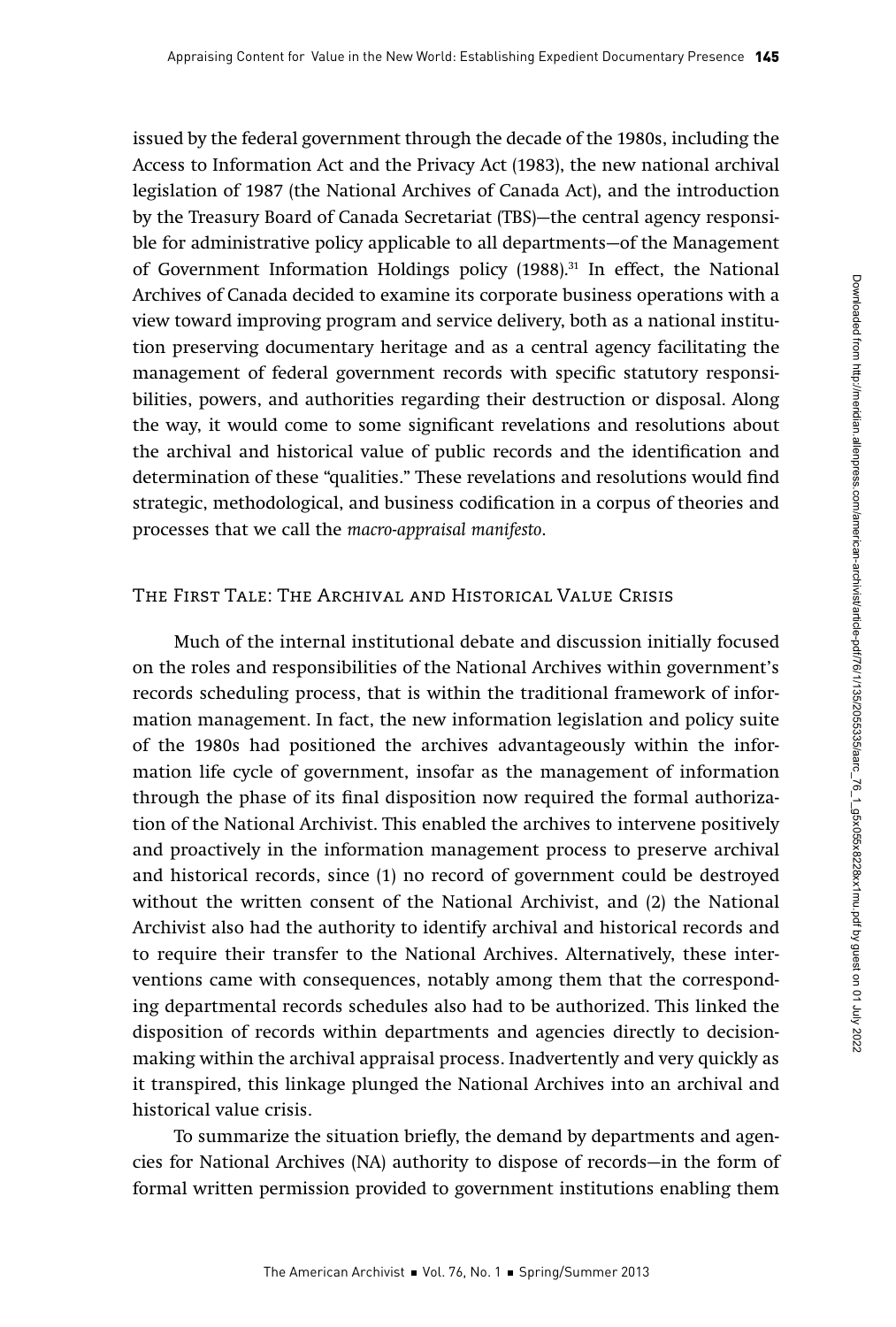to proceed with the implementation of their records schedules—rapidly overwhelmed NA capacity in two ways. First, there really was no formal process in place within government at the time (circa 1990) to provide for the transaction of the government records disposition process as a business activity of submission and approval between the National Archives and departments. The government records disposition business process would need to be created, and it would need an interval of four to five years of experimentation, research, and development before something satisfactory and robust would begin to emerge in a codified manner.

This would eventually include every administrative element and step required to support government records disposition and archival appraisal now linked in a single business transaction (the granting of authority), including the development and management of departmental records disposition submissions, corresponding archival appraisal reports, instruments of records disposition authority, records disposition agreements, terms and conditions of agreements for the transfer of archival records, and so on, and last but not least, the creation of a secretariat armed with administrative and planning oversight through automated project management tools. Not only did the National Archives have to develop and implement all of the business processes, instruments and administrative infrastructure practically from scratch, the entire package also had to be negotiated and agreed upon with the departments under the auspices of central agency information management policy. Despite being the authorizing agent within the government records disposition process, the National Archivist was not in a position to operate unilaterally. In any case, it would not have been prudent to do so. Whatever the National Archives would eventually develop in the way of archival appraisal theory, methodology, and criteria, it all had to be practically implementable, and this would require necessarily the cooperation of the departments and Treasury Board Secretariat.

We do not want to dwell overlong upon the administrative procedure and business process of macro-appraisal, but it was as much part of LAC's current government records disposition program as the associated policy elements and features of its appraisal theory, methodology, and criteria with which most of the archival world is now familiar. We cannot overemphasize how important the continuous creation, development, and adaptation of administrative and business efficiencies were in the articulation and implementation of macroappraisal's intellectual content over time, and how business improvement continues to animate developments within the context of government recordkeeping today at LAC. In the early years, the National Archives very deliberately provided macro-appraisal with a strong foundation of project management planning, information systems analysis and appraisal activity timetabling, decision reporting, document tracking, client negotiation, and accountability and/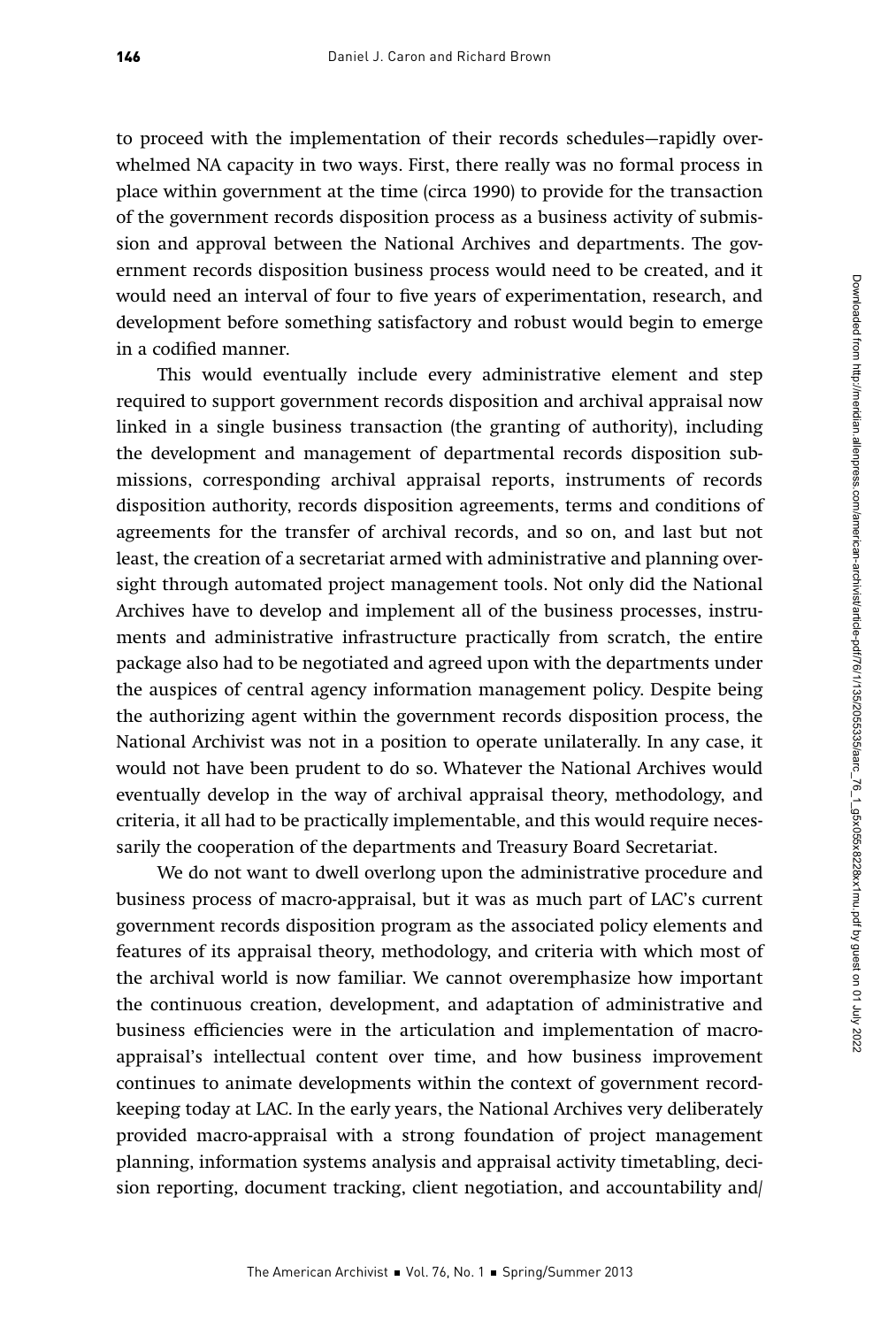or instrument and approval signing. Our current view is that the constitution and construction of public memory, like any other element of public business enterprise, must be policy based and supported by logical business processes and administrative procedures. In fact, this represents a fundamental principle within the mantra of our ongoing institutional modernization: the articulation and preservation of public memory is an objective of public policy implemented within the context of public administration. $32$  Consequently, it must have the capacity to be predictable, measurable, and accountable in relation to results. We initially began to learn this lesson during the 1990s; it eventually became an essential part of macro-appraisal, and it is currently core to the implementation of the Directive on Recordkeeping within the Government of Canada. Significantly, business process and accountability also had much to do with how the former National Archives began to address the other problem it confronted in the midst of the archival and historical value crisis: the conspicuous absence of appraisal strategy, methodology, and criteria.

While most of the initial discussion focused on the business lines of program and service delivery as outlined above (the pressure applied by departments and agencies to obtain disposition authority being the business driver in this case), it soon became apparent that other issues required resolution, those, most notably, connected with the appraisal of government records to establish their archival or historical value, that is, the other chain in the government records disposition link forged by the granting of authority. Typically at the National Archives during the 1980s—and practically everywhere else in the archival world, especially in North America—the determination of archival or historical value in relation to government records largely consisted of a pseudohistorical evaluation of the information content of records and documents either following or loosely applying interpretations of appraisal criteria that had been developed and had attained the status of quasicodification within the archival profession over a period of fifty years or so beginning in the 1930s. From an intellectual perspective, Theodore Schellenberg developed the seminal and most cogent expression of these criteria in the 1950s and early 1960s, and his thinking and ideas influenced the content of many of the appraisal manuals produced in the United States and elsewhere during the 1970s and after (and continues to do so even today).33 At the National Archives of Canada, using elements of Schellenberg's guidance and propositions contained with other assorted appraisal manual derivatives (including records management manuals), archivists typically examined records on a file-by-file or document-bydocument basis to ascertain their evidential, informational, historical research, legal, fiscal, and other secondary values (as opposed to their primary administrative value as business records), even including their apparent "intrinsic" value. Essentially, the primary focus of the archival appraisal enterprise was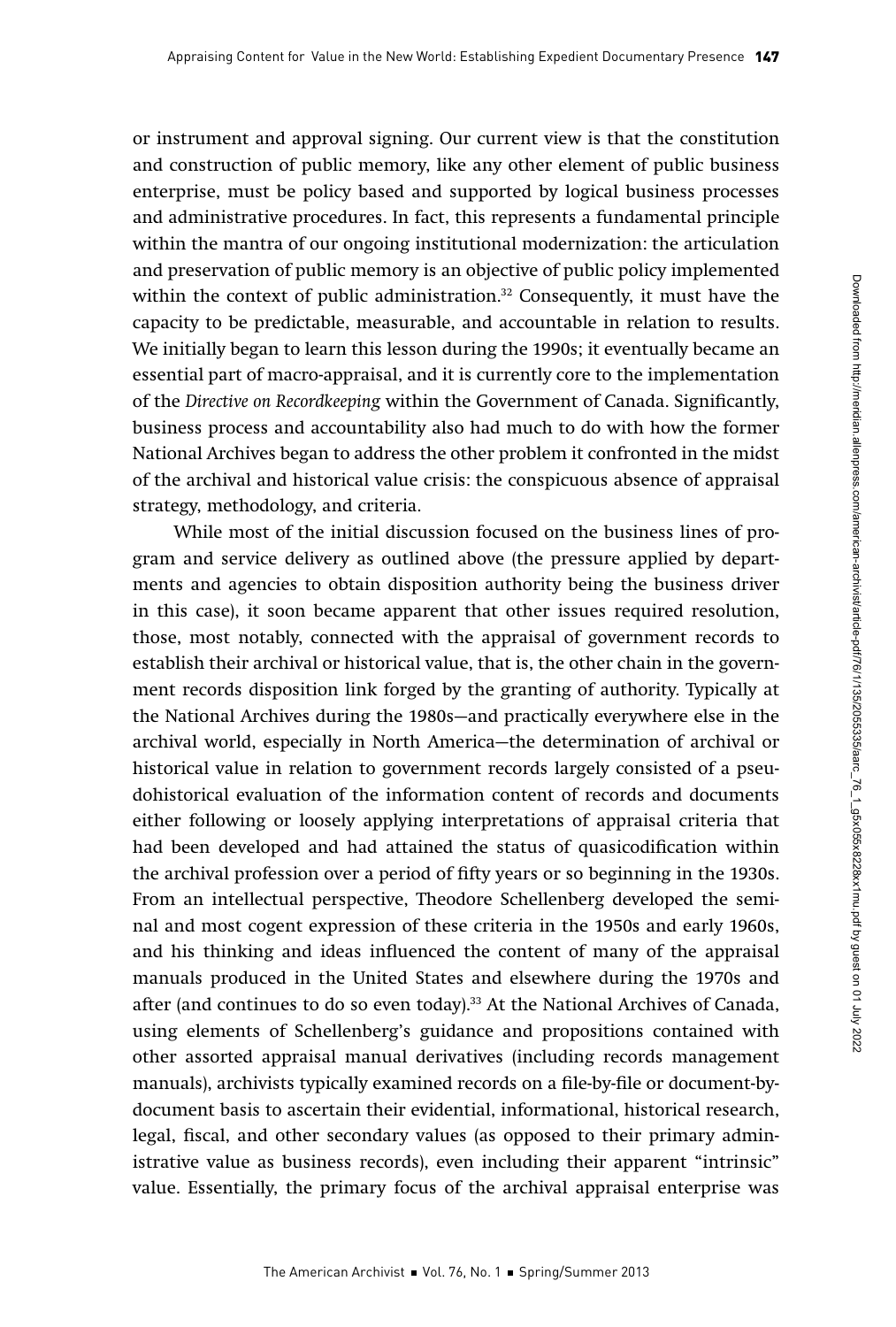on the apparent value(s) of the information content of bounded documentary objects, such as files, documents, and other recording media.

Unable to cope with the departmental demands for records disposition authority and acknowledging that an appraisal process loosely based on Schellenberg's value taxonomy—and what amounted to highly subjective pseudohistorical intuition—was inhibiting progress on records disposition as a horizontal issue of public policy, the National Archives began to assess and analyze the accumulated results of its approach to the determination of archival and historical value in relation to the government records it was acquiring and had acquired over time. Very quickly it came to some important conclusions, notably that (1) there was no consistency or constancy in the nature of appraisal decision-making at the operational level of implementation; it varied from person to person, or from application to application, and (2) the volume of records produced or accumulated by government had grown to such an extent that it was no longer feasible to assess their archival value on a file-by-file or document-bydocument basis. In fact, the circumstances had become completely untenable to the extent that the National Archives was now acquiring government records under a process of "selective retention," that is, the actual decision about their archival or historical value was being postponed to a later date to satisfy the immediate administrative requirement to produce records disposition authorities for departments and agencies. Regardless of the intellectual results and the increasingly dubious nature and constitution of the public memory obtained through the application of a subjective taxonomy of value to the documentary production and products of government, the appraisal process was enormously cumbersome and slow. Very clearly, the system that the National Archives had in place to appraise the value of government records for the purpose of their long-term preservation was no system at all, and the institution was failing to meet the new requirements of its enabling legislation and mandate in relation to the disposition of government records. In addition, authorities external to the institution were challenging some of the NA's recent decisions about the archival or historical value and preservation of certain government records (with very good reason), and very little in the way of logic or documentation could rationalize these decisions in a satisfactory and accountable manner.<sup>34</sup>

Hindsight is always "20/20," and today we recognize that the former National Archives was locked into a form of archival appraisal that was both highly subjective and highly inefficient because it relied almost entirely on the intuitive artisanship of its professional archivists working unilaterally as individuals and largely without institutional guidance provided through appraisal strategy, methodology, and criteria. The archival and historical value crisis this caused was acute, and it called for drastic action. In the circumstances, the institution recognized that the intellectual decision-making involved in archival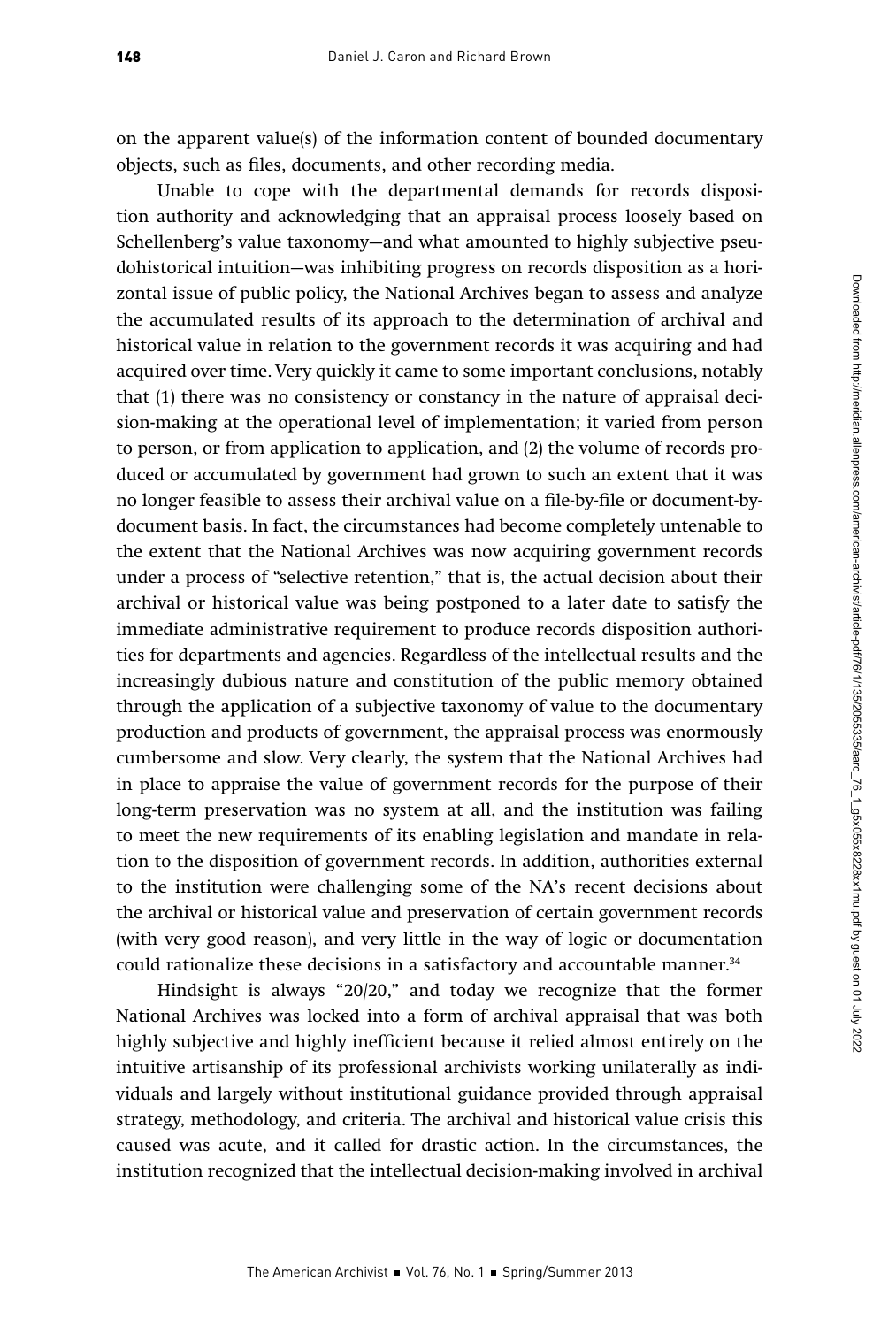appraisal is inherently subjective on many levels, but also that greater consistency and precision in the documentary outcomes of its appraisal enterprise could be achieved through a framework of appraisal policy and business systems designed to objectify the results.35 Over the next decade, a corpus of critical appraisal thinking would emerge and find both codification and practical implementation.

#### The Macro-appraisal Manifesto

We have called macro-appraisal a manifesto because it originated in some very clear, strong, and central declarations of policy intention around how the National Archives would establish the archival and historical value of government records moving forward over time. While the macro-appraisal manifesto was in no way doctrinaire—on the contrary, it very much represented a tactical compromise between theory, strategy, method, technique, and practice—it was nevertheless grounded in doctrine, that is, in a set of principles that animated its strategy, methodology, and criteria. These principles first emerged through the decade of the 1990s, and they continued to be recast and refined as the context of their application evolved.

The inauguration (1991) of macro-appraisal by the former National Archives of Canada was a watershed moment, and it represented a huge institutional achievement. It completely redefined the landscape and development of archival appraisal theory and strategy both at the National Archives and across Canada, and eventually, it would come to have some significant international profile and prominence. It introduced, for example, provenance-based appraisal linked to structured-systems thinking and especially functional analysis. Macroappraisal also initiated communications form, format, and medium-agnostic appraisal, as well as focused appraisal analysis endeavor at the context and tier of the records creator rather than on the content of documents and records. Finally, macro-appraisal insisted upon a new primary objective: to identify and capture a documentary representation or illustration of how government develops policy, makes decisions, establishes infrastructure, and interactively delivers programs and services to citizens through public administration over time, rather than to account comprehensively for all business activities and their corresponding information resources at the enterprise level of business transactions. In essence, macro-appraisal was truly a revolutionary manifesto.

Unfortunately, and practically as it was being introduced—as we would later come to understand—macro-appraisal was already slightly out of sync with the contemporary operation and progression of public administration. In the mid-1990s, government was already in the process of launching a major initiative of policy renewal and redirection, bringing substantial changes to its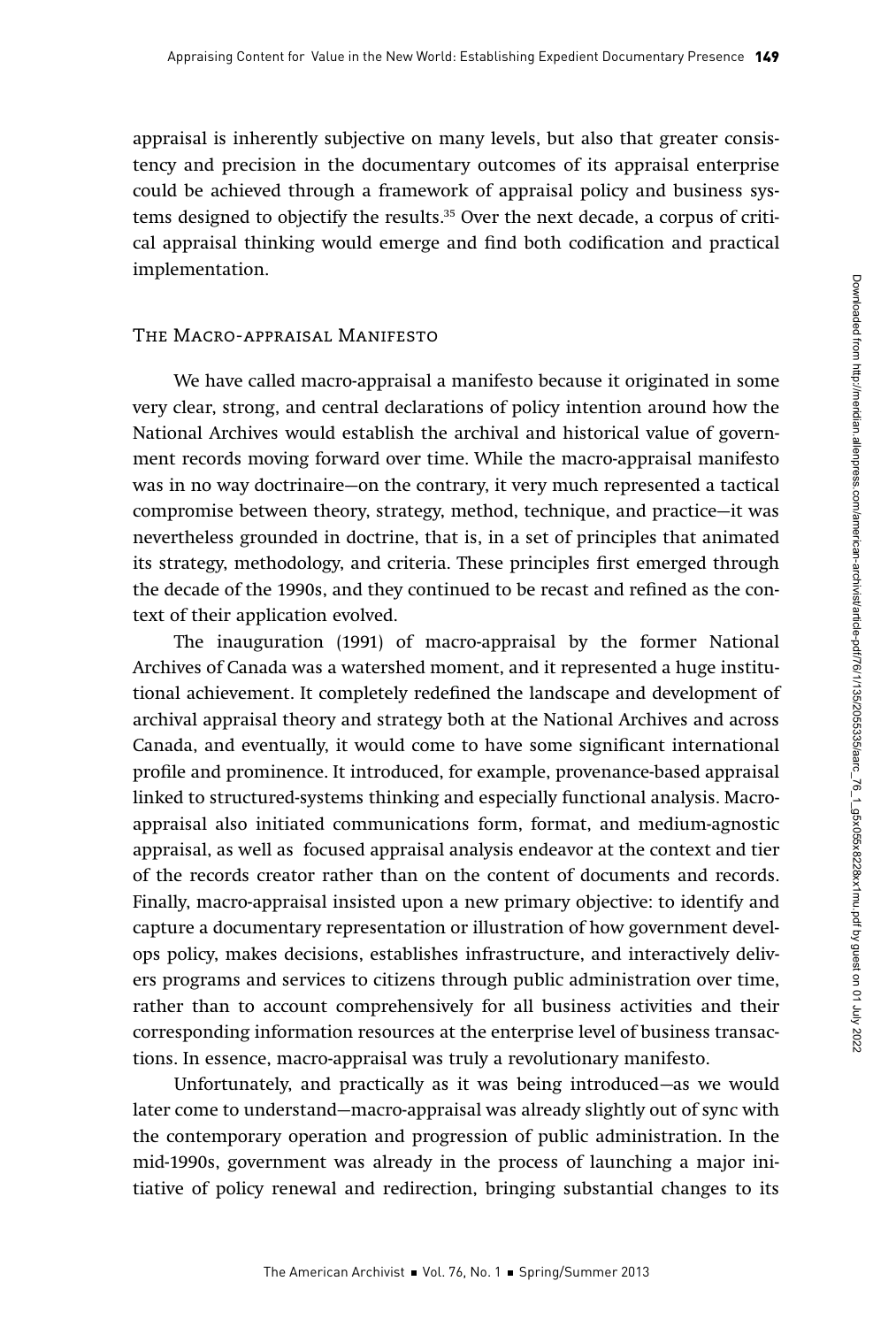administrative goals and objectives, and to the ways and means of decisionmaking within public business enterprise. In this environment, a documentary theory supporting a top-down appraisal approach based on the identification of command-and-control authority hierarchies and their information outputs was essentially outmoded, and its limitations would soon be exposed. In addition, with the arrival of technology at the desktop, subsequently enhanced by the innovations of social media and other Web 2.0 tools—and what this meant for development of collaborative public administration—provenance-focused appraisal (as it was construed from structural-functional organizational perspectives) was unable to engage fully the new semantic relationships and workflows enabled by technology within emerging business networks.

Indeed, as it was being reformulated, re-expressed, and refined through the 1990s into the early 2000s, it was becoming clear that macro-appraisal rested on some theoretical assumptions and had certain strategic predispositions that were limiting its capacity to adjust and adapt. In particular as time passed, the incapacity to address fully the growing complexity of public administration and the nature and characteristics of its information resource production was becoming increasingly problematic from the perspective of having logical and legitimate documentary outcomes. If records were being regularly transferred to LAC by departments, and this was not always the case, we were beginning to wonder whether they actually provided the most accurate and synthetic representation of government's administration. Were we acquiring the "right" records? In fact, macro-appraisal was beginning to struggle both conceptually and tactically with the emerging horizontality of policy development and decision-making associated with the transition from activity-based to results-oriented administrations through the inauguration of new public management and integrated planning, reporting, and performance evaluation across the Canadian government. And of course, enormous changes were occurring within the business cultures, behaviors, and relationships of public administration generally, largely coincidental with the innovation of new information and communications technologies.

We also began to understand that the appraisal and records disposition processes of macro-appraisal were positioned badly in relation to the public administration it was ostensibly intending to document, even after having created what we fully believed to be a solid business infrastructure in collaboration with our information management colleagues within government departments. In effect, our processes were not really integrated or aligned with public administration in a business sense, and business managers generally neither understood our intentions nor necessarily saw any value in their participation within the authority process. Even with the development of coping mechanisms for administrators, such as interpretive guides, or the proposition of new organizational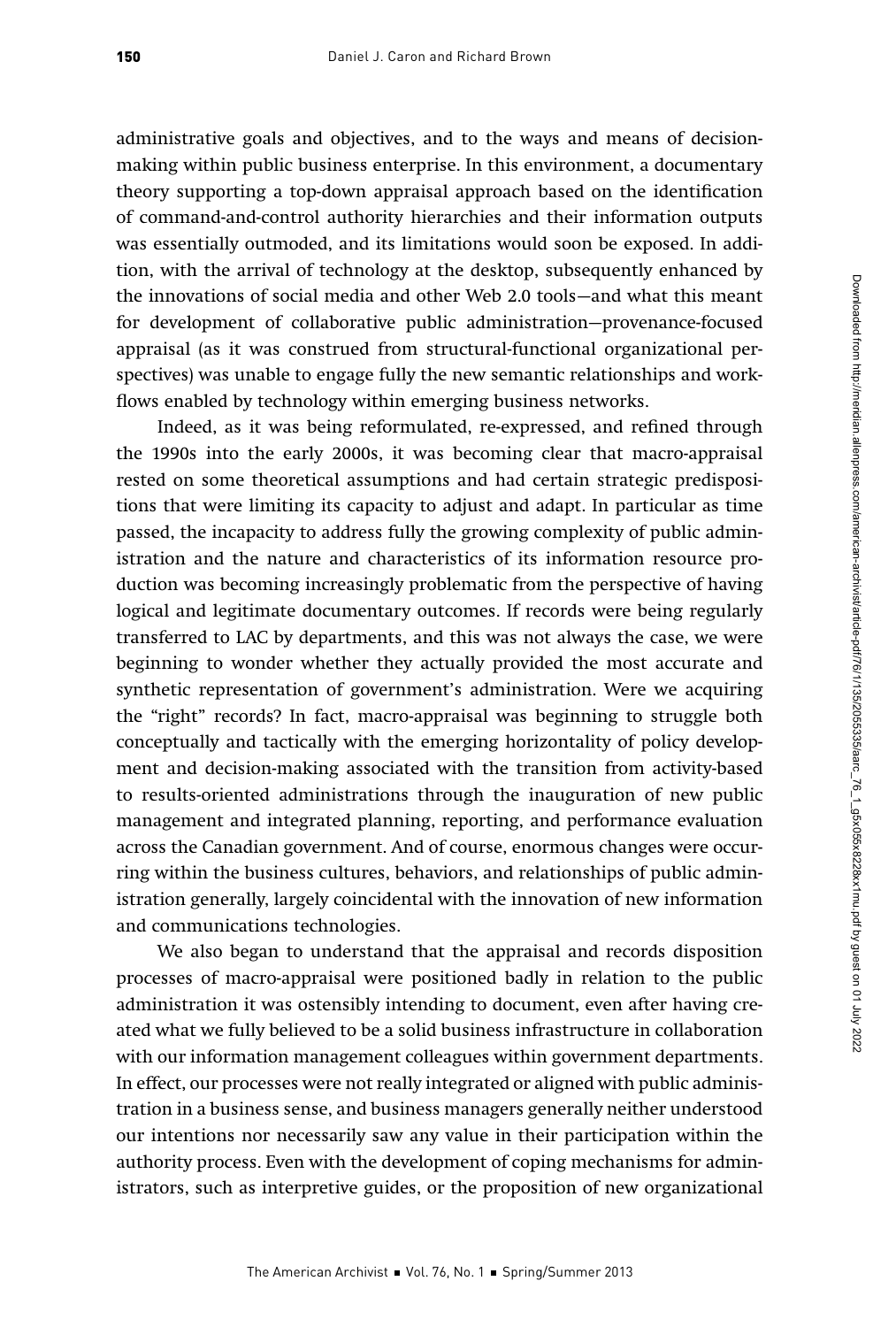models for government information resources, such as the Business Activity Structure Classification System (BASCS), macro-appraisal largely remained an archival appraisal technique and tool substantially designed for archivists and the vocational use of information managers.<sup>36</sup>

Late in 2005, LAC recognized that departmental incapacities within government around the application and implementation of macro-appraisal requirements through the mechanism of records disposition authorities were symptomatic of something far more profound. To implement macro-appraisal finally and fully in the context and manner in which it was theoretically conceived and proposed, LAC would have to take on a further role of leadership, in this case by helping the policy center resolve government's emerging information management crisis. In the process of undertaking and establishing leadership on this policy file, and for a variety of reasons, LAC would finally come to recognize that macro-appraisal had become largely obsolete even within the application of its most recent formulation. This was largely due to the theoretical limitations imposed by its understandings and readings of public administration as a source and context of documentary creation, which were largely based on structural-functional analysis and/or structuration models and perceptions of socio-institutional behavior and culture.37 Actually to succeed from the perspective of documentary heritage, LAC was going to have to revisit its institutional philosophy, deepen its consideration and appreciation of documentary context, and change its documentary objectives and tactics, especially in reference to the conversation and discourse formed around fundamental intentionality and organizational purpose. The first step in that direction would be through the development of a regulatory regime for recordkeeping within government institutions under LAC leadership and with the policy authority of the Treasury Board Secretariat.

### The Second Tale: The Information Management Crisis

We do not intend to describe fully the nature of the information management crisis within the Government of Canada, as its origins, sources, and contexts have been well documented in a number of federal reviews, studies, and situational analyses.38 It is also a story familiar to many national and state governments today, the sole differentiations between them largely consisting of local domain circumstances and variations on several themes depending on how one cares to analyze and explain the information resource environment and its infrastructure (or absence thereof in the case of the latter), and in this sense our local Canadian tale of information management crisis is rather unremarkable. This is not to minimize the impact of the crisis in Canada—it has been profound within the circles and operations of federal public administration for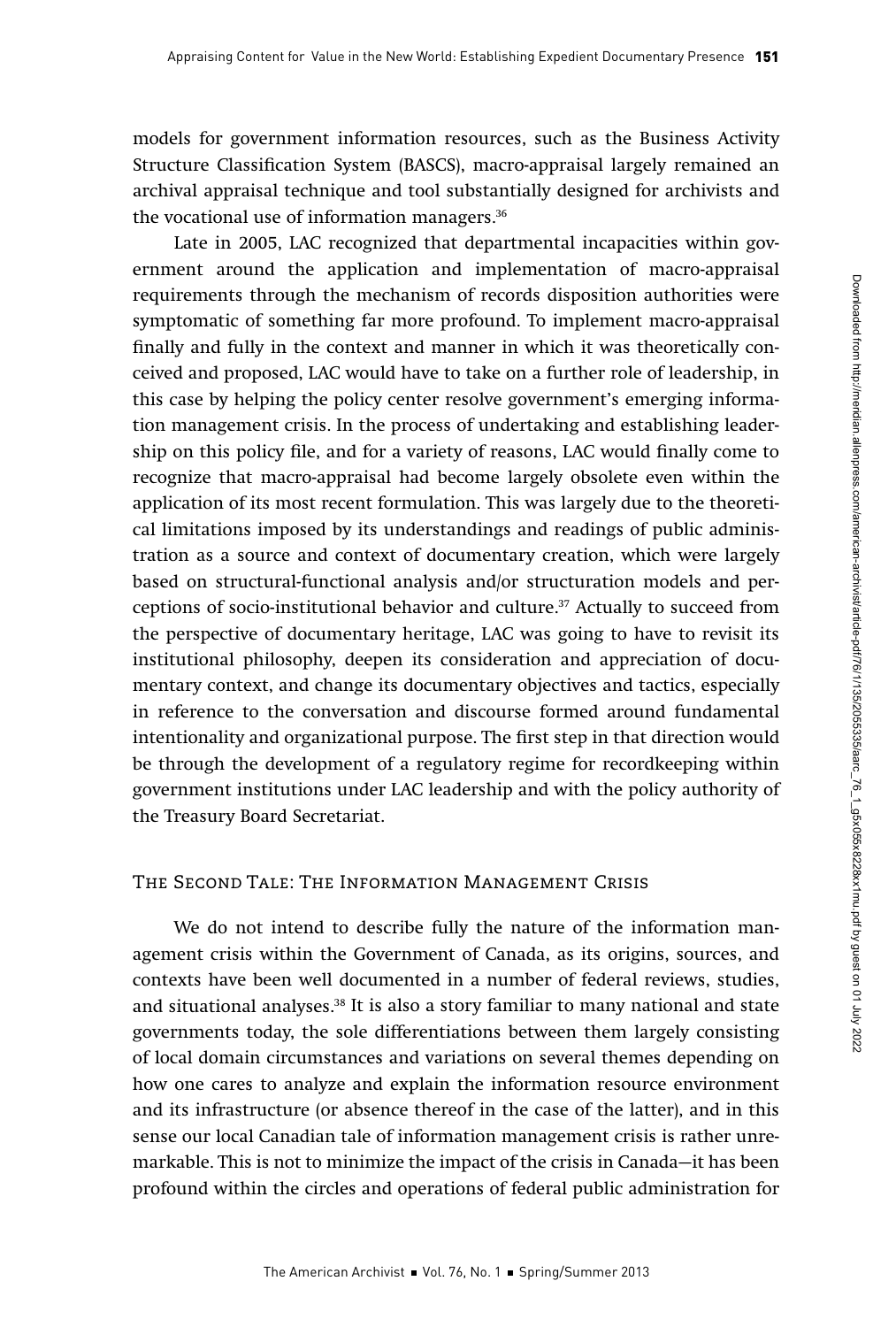example—but we believe the story of how LAC is cooperatively developing ways and means to help remedy the current tactical situation and to strategically address emerging digital challenges is more interesting than the origins of the problem in the first place. Nevertheless, in the Canadian context, some key observations can be made about the contextual circumstances both surrounding and instigating the crisis.

First, the information management crisis in Canada's federal public administration is not necessarily a crisis rooted in the absence of information management theory, information management tools, or information technology resources and infrastructure. These we have (and have had) in abundance, although critical adjustment and redirection has certainly been required in a number of elements, as some of our corporate thinking is clearly out of date and misaligned both with the digital environment and current business enterprise requirements. Rather, in our view, the crisis is and has been rooted in a combination of factors, including (1) new conceptions of public business enterprise and administration that are transforming organizational business behavior at every level within the workplace; (2) changes in information production and information flows and communications; (3) some critical misunderstandings of or illusions misguidedly created around the power and impacts of computerbased information and communications technology; (4) an extensive loss of corporate control exercised over administrative and business records with significant impact on the accessibility and capitalization of information resources; and (5) the continuing misconception and misrepresentation of information management as a separate service industry and consequently its artificial separation from business operations.

In particular, we would like to emphasize two of these crisis-making catalysts. First, beginning in the late 1980s through the 1990s and into the first decade of the twenty-first century, the Canadian federal public service, as in many countries, has been in a state of redirection and transformation, moving from an activity-based to a results-based organization. This involves the articulation and continuing evolution of new corporate ethics and behaviors for public sector administration (new public management and governance models) and the introduction of "businesslike managerialism" to the enterprise of public program and service activity supported by new and highly self-conscious forms of oversight, scrutiny, and review, including results-based financial and accrual accounting, that is, new policy manifestations of results-driven public accountability.39 Yet the most immediate and visible impact of this transition has been as much about social and cultural transformation within federal departments, agencies, and corporations, for example, the strong inclination away from command-and-control institutional hierarchies toward horizontal teams, multidisciplinary and interdepartmental working groups, committees, and broader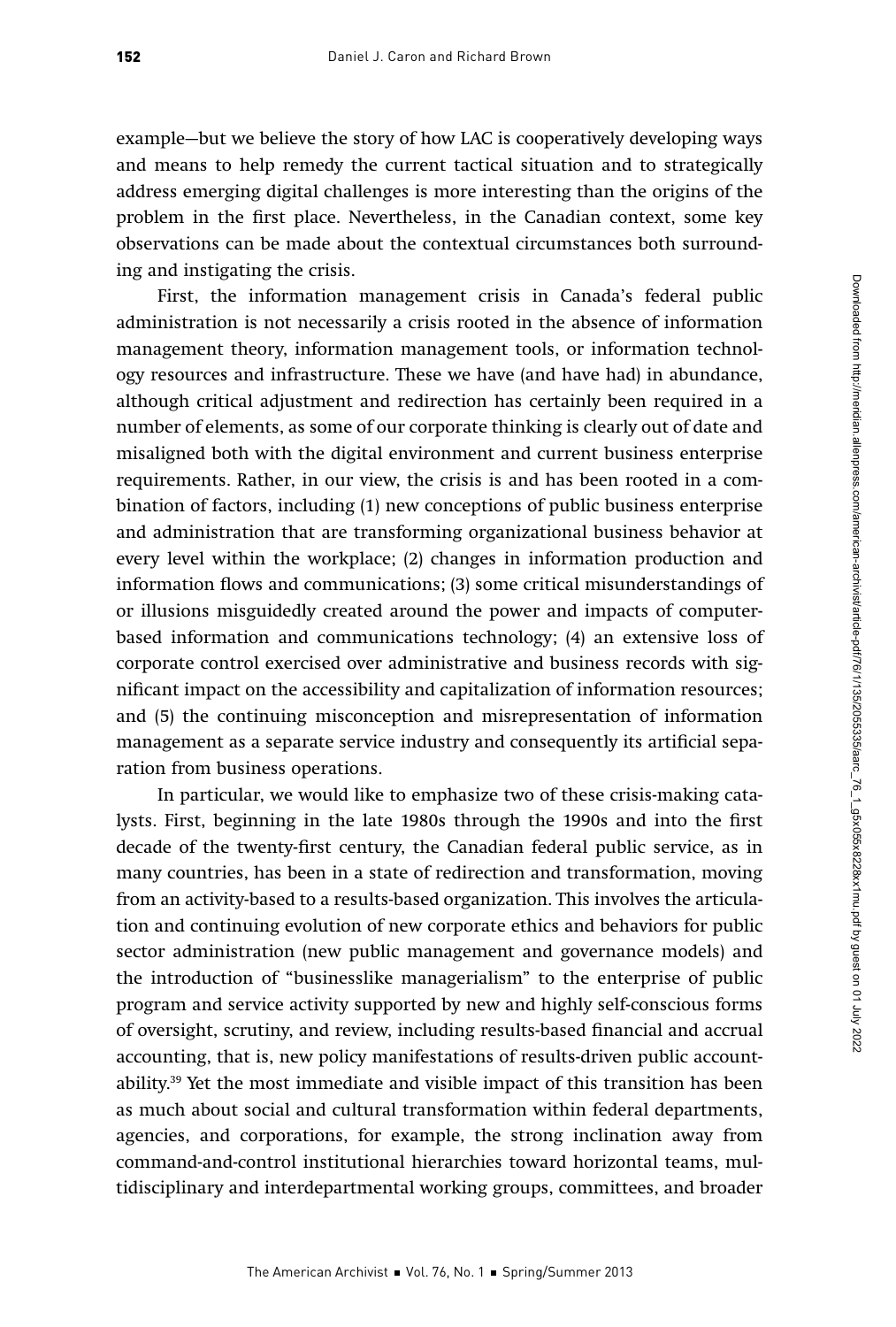networks now virtually enabled by new information and communications technology, as it has been about new policy direction and program effectiveness and/ or efficiency. As a result of these changes, we know that information flows are changing and that new relationships are being opened (or alternatively closed) within new networks (technological or otherwise), adjusting the nature of documentation requirements in relation to new accountability and stewardship imperatives, as well as altering administrative culture and business behaviors at all levels within government. This sociocultural transformation brings us to another catalyst of crisis.

In fact, the new horizontality associated with new public management combined with the new networked ethos of the digital workspace has had an enormous impact upon the way public servants think about and create, use, exchange, channel, receive, store, and provide information. Ironically, however, some of the benefits and utilities for public administration enabled by this integration of people and technology have also led inadvertently to the emergence of an increasingly pervasive and largely unrestrained institutional culture of rampant information production and indiscriminate information storage and disposal evolving counterintuitively to information resource needs and organizational business requirements.40 This "counter-culture" is enormously problematic, since all of the accounting and accountability requirements associated with results-based public administration are entirely contingent upon the creation, production, capture, management, and persistence of the information necessary to support corporate decision-making and to satisfy the corollary requirements of review, performance measurement, evaluation, and audit, and more broadly, the emerging context of public scrutiny. In this public business environment, the omnipresence of the core-essential evidence in readily accessible form is absolutely vital. However, the assumption of documentary presence and accessibility is not especially well supported either practically or theoretically, and consistent corporate control over business records and other forms of documentary evidence is increasingly suspect if not entirely dubious. Research at LAC indicated that this state of affairs can be variously attributed to some persistent mythology that has emerged and grown up around the power and capacity of information technology as a tool of information storage, organization, and retrieval; the subsistence of information management as a separate service component often under IT; and the general absence of value propositions for business records and information resources within government departments.

#### **Documentation Standards and the Return of Recordkeeping**

Of the various elements contributing to the information management crisis, surely one of the most significant has been the "blind faith" (in many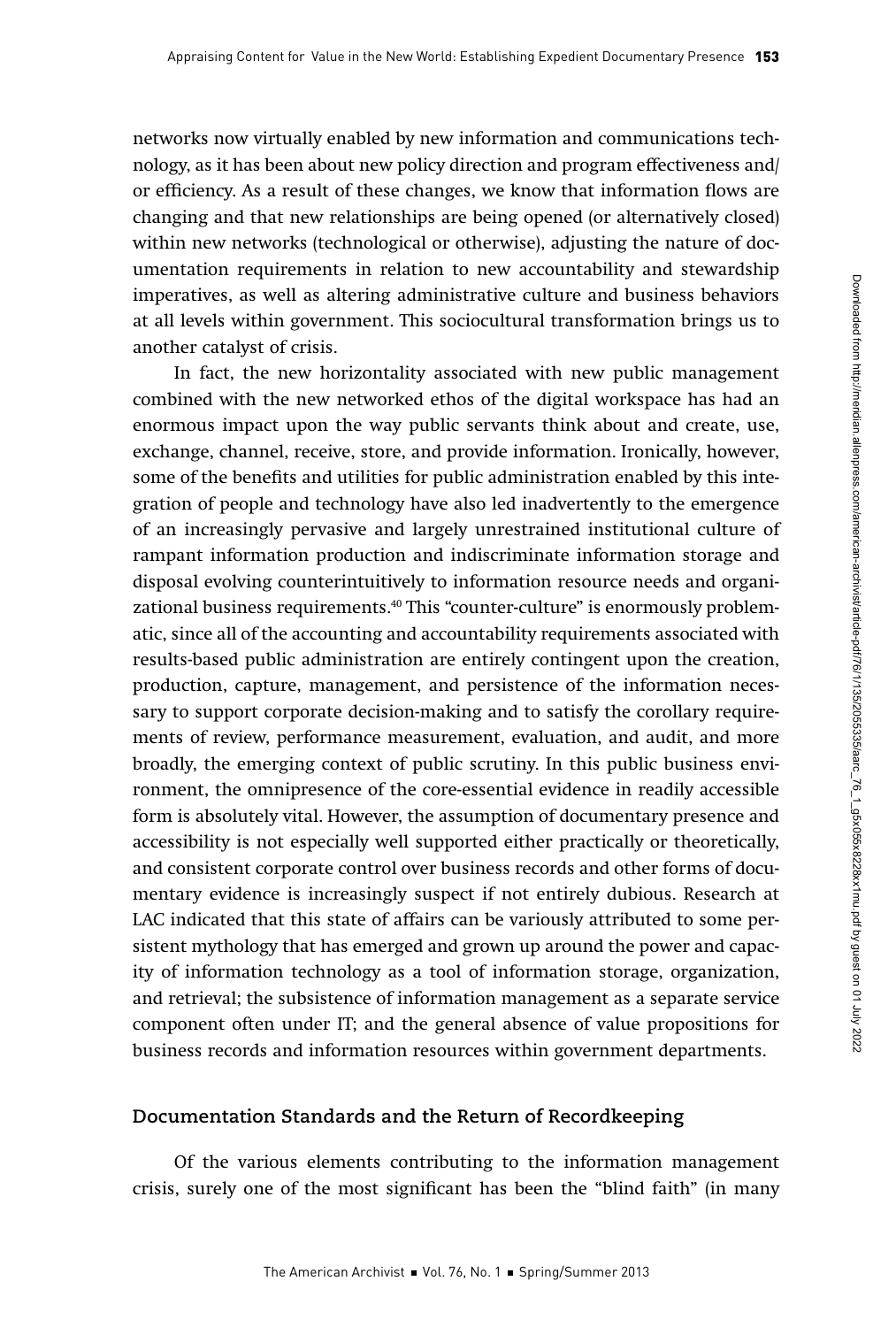quarters and at many levels) in the capacity of information technology to both handle the volumetrics of current information production and support the "precision of recall" necessary for effective public administration on a continuing basis. The operational manifestation of this information technology mythology—and it is truly mythology—is that it is unnecessary to consider the value of information resources from any lens or frame of perspective, or to manage information resources on a differentiated basis, since the Government of Canada (obviously) has the storage capacity to keep everything and the computing power to render the "everything" instantly and precisely accessible through software search tools and applications. In actual fact, the Government of Canada currently has neither the information storage capacity necessary nor the precision of information recall required to manage effectively the volume of public sector information it is creating, and neither does anyone else.<sup>41</sup>

It is somewhat remarkable that information has now achieved what amounts to bimodal resource status simultaneously as business capital and as commercial commodity in an established global knowledge economy, and yet few criteria or standards have been developed to measure its actual value in either capacity, and scant horizontal strategies are put in place to assure its persistence or preservation over time based on characteristics or qualities of continuing economic, public, or other utility, especially given the risks associated with poor information resource management. In fact, when LAC decided to embark on the Government of Canada's new approach to recordkeeping in the direction of documentation standards for institutional program and service activities in early 2008, we found few examples from which to draw inspiration, with the exception of some basic documentation requirements within the pharmaceutical, healthcare, banking, and other regulatory industries largely framed under an obligation of a "duty to document."42 We found no actual codifications of documentation standards for public administration per se anywhere, and we were therefore obliged to establish mechanisms to allow departments and agencies to create their own standards or profiles in relation to their documentary accountabilities and responsibilities defined under government's Management Accountability Framework (MAF) and the corresponding institutional Program Activity Architecture required under Management, Resources and Results Structures (MRRS) policy.43

Library and Archives Canada went in the direction of documentation standards—now called documentation profiles or recordkeeping requirements—for business activity (within public administration)<sup>44</sup> for a number of very good reasons, but primarily because our research and analysis indicated that government was in the midst of an "information value crisis" rather than an information management crisis.<sup>45</sup> Critical adjustments to the ways and means of information management within the Government of Canada are certainly necessary,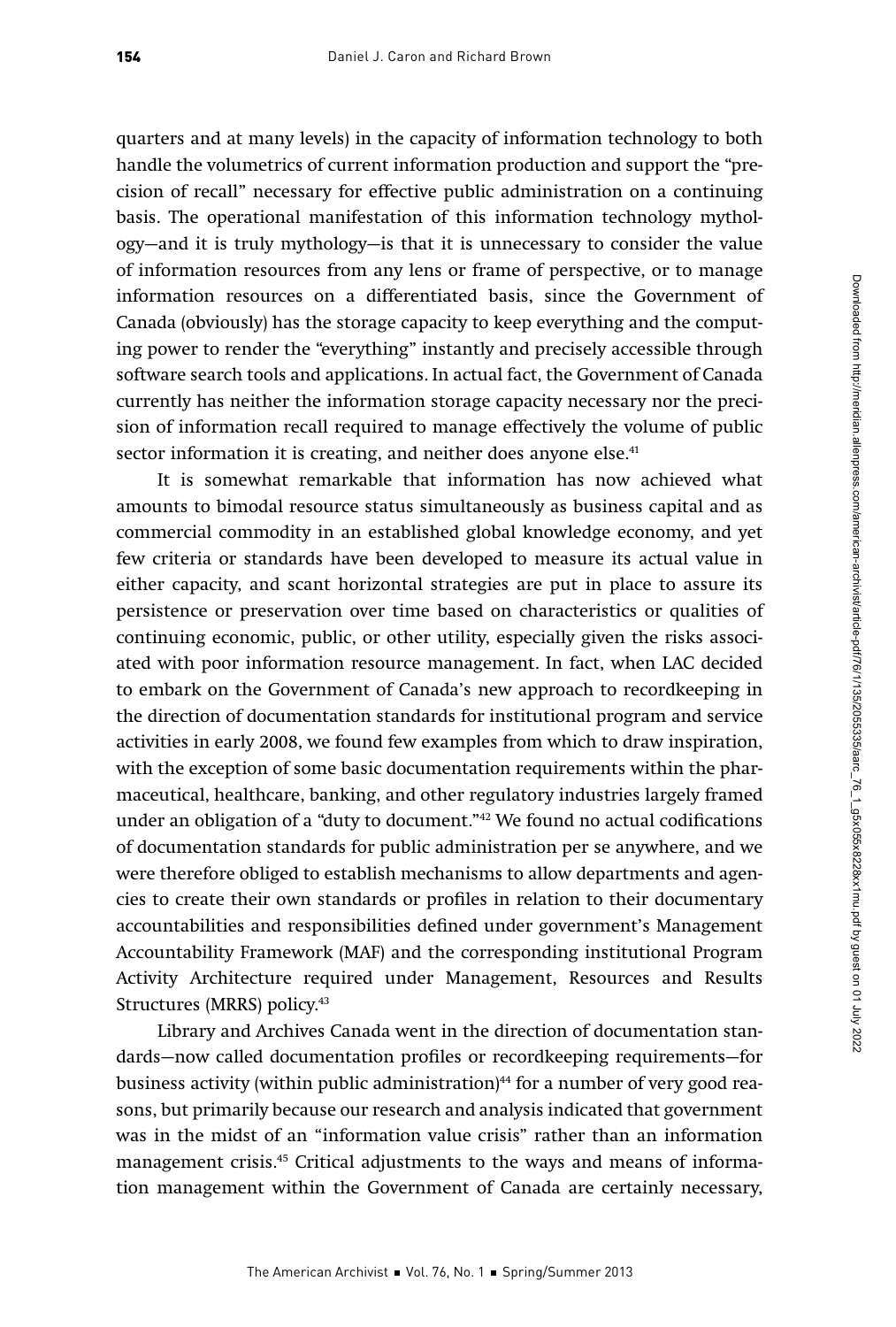notably including the introduction and implementation of new functional requirements for recordkeeping within electronic systems and the development of rules and protocols to enable the development of trusted digital repositories or cloud repository services. However, the prevailing thinking at LAC was that the information management problem was primarily a product of the volume of information resources being created (or otherwise) and captured; the absence of a differentiated approach to the management of information resources based on criteria of business value; and corresponding difficulties around the custody, control, and disposition of information resources, again linked to the absence of value criteria for business information. Not only were government institutions trying to manage all of their information resources cumulatively on a continuing basis (an irrational and futile exercise to be sure), but they had also lost extensive corporate custody and control over much of their information capital. In cases where corporate custody and control were established, they were no longer disposing of information regardless of its value. For all intents and purposes, the government records disposition process had effectively ceased to function, and the documentary presence necessary to satisfy the contingencies of stewardship and accountability was difficult to ascertain and in some cases nonexistent. To put it another way, government had forgotten just how important it is to manage information resources on a differentiated basis of value, and how important it is to throw out information rubbish on a systematic basis. Allow us to set some additional context around these conclusions.

Earlier on, we alluded to circumstances in which the majority of government institutions were not necessarily ready for the macro-appraisal manifesto in terms of its theory and intentions, but especially not in relation to its records acquisition and preservation requirements. Departments found it difficult to comply with the terms and conditions of records disposition authorities that directed them to transfer records to Library and Archives Canada. Our determination of the archival and historical value of government records, which was based on structural-functional and structuration approaches to institutional business processes/activities and the corresponding capture of their documentary evidence in relation to specific documentary objectives, typically had no obvious or logical links to extant information classification schemes within departments, which are usually traditional and largely subject based or alphachronological. Complicating matters further, many of the records in which LAC has a public memory interest are not under effective corporate control but actually reside in "bootleg" networks, systems, and files under the control of individuals and groups at the desktop. All of this, and a number of other contributing factors, first became "officially" clear in 2003, when the auditor general of Canada noted significant shortcomings in the government's records disposition program and identified an information management crisis within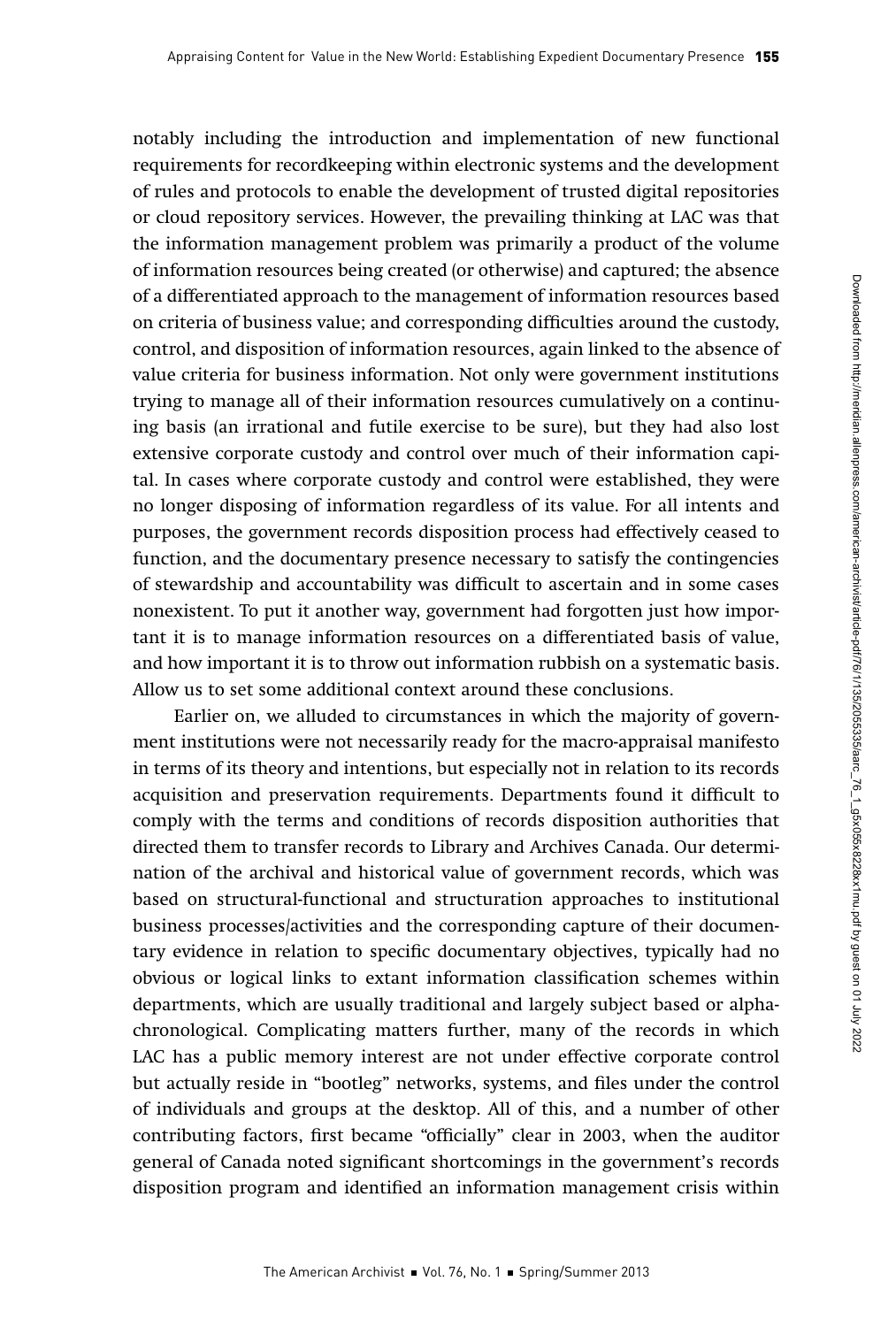the government.<sup>46</sup> The auditor's observations confirmed other perspectives on the unsatisfactory nature of information management within the government's public administration variously expressed by the information commissioner of Canada, the Treasury Board Secretariat's Chief Information Officer Branch, and the Department of Justice, not to mention the results of information management capacity checks self-administered within departments or the various comments made by board members on a number of recent commissions of inquiry and other panels. The questions posed by the auditor concerning the quality and efficiency of the government records disposition program finally provided Library and Archives Canada with an opportunity to intervene substantively in matters related to the management of information within departments and agencies.

In the aftermath of the auditor's comments and given the continuing focus on new public management and its transformative impacts (e.g., enhanced accountability and transparency requirements, new values and ethics for public administration), we recognized that the challenges associated with contemporary information resource development and recordkeeping needed to be elevated to the senior executive level within government. Positioned within the evolving context of electronic records and information and communications technology in general, these challenges were of sufficient importance to attract the attention of the clerk of the Privy Council (Canada's most senior public servant) and the secretary of the Treasury Board who supported the librarian and archivist of Canada in the creation of a series of Deputy Minister Roundtables on information management and recordkeeping in the fall of 2006. Shortly thereafter, an internal government-wide Task Force on Recordkeeping was created at the assistant deputy minister (ADM) level to develop strategies and solutions.

The substantive nature and impact of LAC's interventions within this task force began to emerge when the ADMs collectively passed a significant "tippingpoint" in the committee discussions and deliberations largely on the subject of transitory records and the corresponding need to revise the Transitory Records Authority. Issued by the former National Archives in cooperation with the Treasury Board Secretariat in 1990, the Transitory Records Authority was among the most used (and abused) records disposition instruments within government because it provided institutions with enormously wide latitudes of discretion and interpretation on the identification and disposal of transitory records, since they were defined as "records that are required only for a limited time to ensure the completion of a routine action or the preparation of a subsequent record, or records that are not required by government to control, support, or document the delivery of programs, to carry out operations, to make decisions or to account for business activity." This particular authority was causing enormous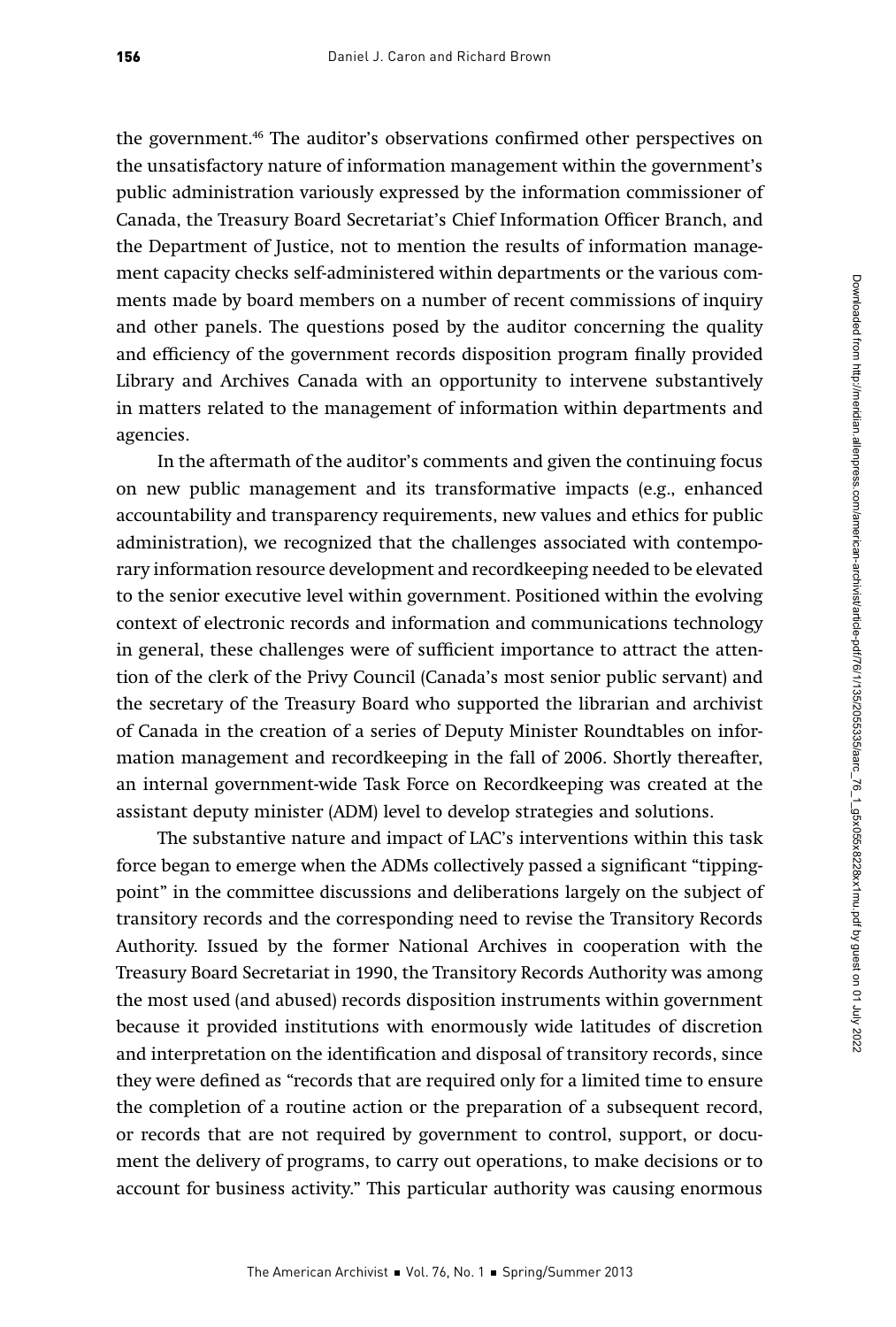concern within government information management and other public administrative circles for obvious reasons.

When the task force therefore requested that Library and Archives revise the Transitory Records Authority, we agreed to do so provided that the task force first address the implications of the primary contingency upon which this authority was based, that is, if government only required certain information for a limited time to complete routine transactions or to facilitate the preparation of subsequent records, which records did government actually need "to control, support, or document the delivery of programs, to carry out operations, to make decisions or to account for business activity"? Remarkably, or perhaps unremarkably given the circumstances and clarity of its propositional logic, the task force agreed that a new recordkeeping context needed to be developed to establish the business value of institutional information resources over time and before the issue of disposal could be considered. In an instant and in effect, Library and Archives Canada had turned the information management conversation completely upside down and shifted its traditional focus away from the identification and disposal of government's documentary waste to the creation and capture of business records having ongoing value in support of public administration, in other words, from the disposal of unnecessary information to the "keeping of records" for business purposes. In the process, LAC was assigned intellectual responsibility for developing the principles, concepts, and theories of recordkeeping, and the Treasury Board Secretariat was given the lead on its implementation, thereby clarifying roles and responsibilities within government around the development and management of information resources. Most importantly, it allowed Library and Archives Canada to focus government's business enterprise and information management attention on the creation of value propositions for its institutional information resources, subsequently to recast macro-appraisal as a component of recordkeeping in this regard, and finally to establish recordkeeping as a building block in the development of a new documentary framework for public memory.

In the wake of this agreement, through working groups established and co-led by LAC and TBS, and drawing upon expertise from various government departments, a number of strategic assumptions emerged that would eventually provide the platform for the Government of Canada's new Directive on Recordkeeping. The primary conclusions of LAC's research and analysis, endorsed by the most senior levels within our public administration, were that (1) government could not afford to manage all of its information resources in an undifferentiated manner, nor was it practically feasible or intellectually logical to do so even if the resources were available; (2) government required a regulatory regime of recordkeeping to create, capture, and manage its information resources designated to have continuing value as business records; and (3) government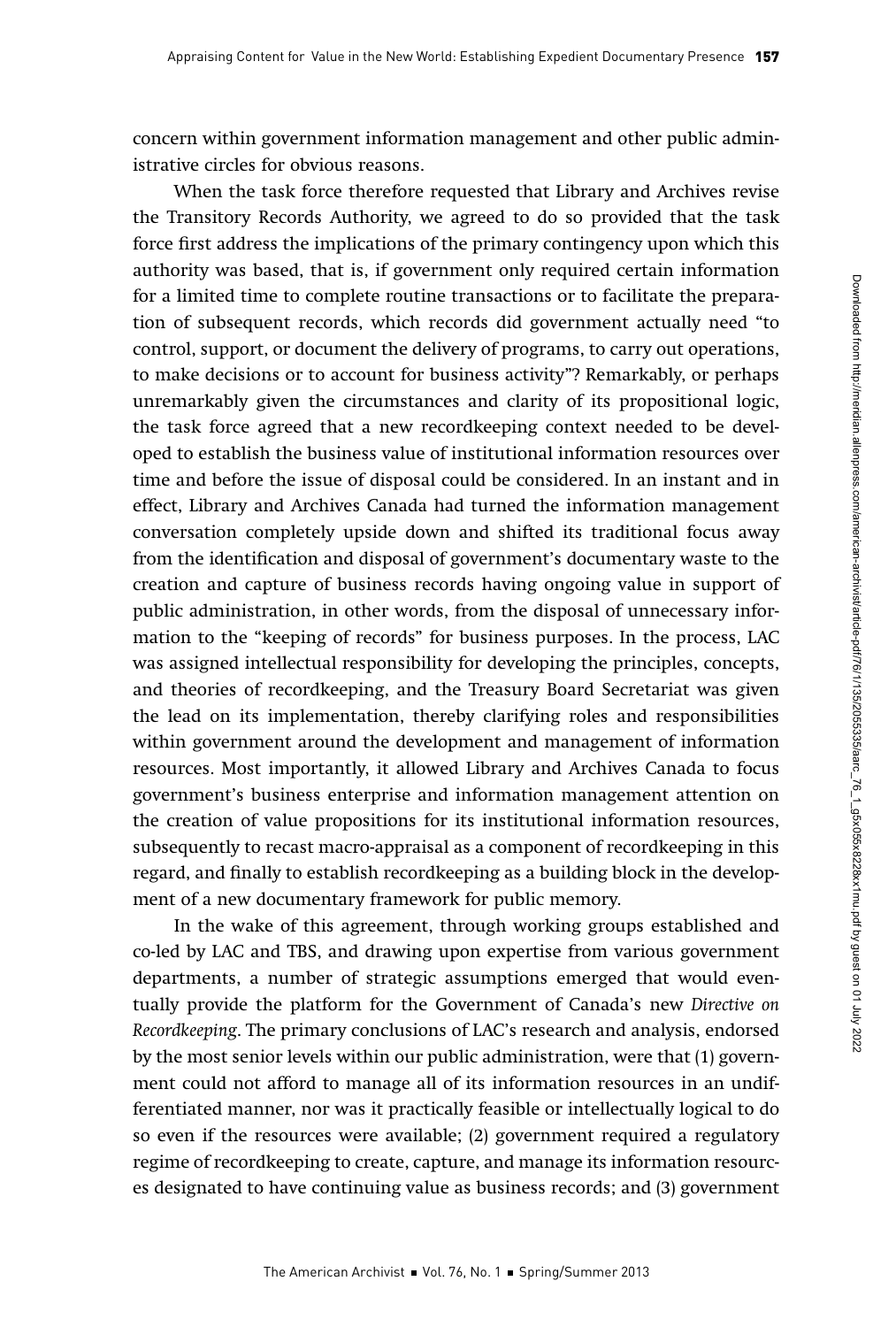required a documentary context for its program and service endeavors directly linked to its program activity and service orientation architectures. One of the innovative developments in this regard was the LAC White Paper on Documentation Standards (2008).<sup>48</sup>

LAC thinking has evolved considerably since the publication of the White Paper. For example, the praxis of documentation standards has subsequently become reconstituted as recordkeeping requirements under a regulatory instrument, the Government of Canada's Directive on Recordkeeping issued by the Treasury Board Secretariat. Nevertheless, the doxa of documentation standards within the White Paper essentially remains the same within the new recordkeeping context, its primary objective being to assure core-essential documentary presence within the federal public administration in the form of documentary evidence to support decision-making and the delivery of programs and services over time. Specifically, the documentary intention is to provide context, coherence, and explanation for institutional decision-making, programs, services, results, and outcomes within government by

- identifying information resources of business value at sufficient levels of materiality or granularity required by organizations to conduct business activity, complete transactions, achieve results, and measure or assess performance;
- integrating the asset development of information resources into the management processes of public administration as a functional requirement of planning, organizing, directing, controlling, and monitoring business activity;
- linking and mapping documentation requirements for institutional programs and services to organizational business context by developing integrated business process models and program activity or service orientation diagrams that identify workflow and specify stages where business records must be created or captured; and
- determining and describing the nature, characteristics, extent, arrangement, treatment, preservation, and disposition of the information resources that must be created or captured as business records by organizations on a continuing basis to satisfy business activity, accountability, stewardship, and legal requirements.

Within discretely defined and formal (regulatory) parameters of public administration, the primary objectives are to identify the documentary evidence required by organizations to operate and account for program activities or service orientations; determine the nature, composition, and extent of the documentation that needs to be created and kept by organizations to satisfy these evidence requirements; and to explain how government institutions will capture, manage, and preserve this evidence over time regardless of its origin,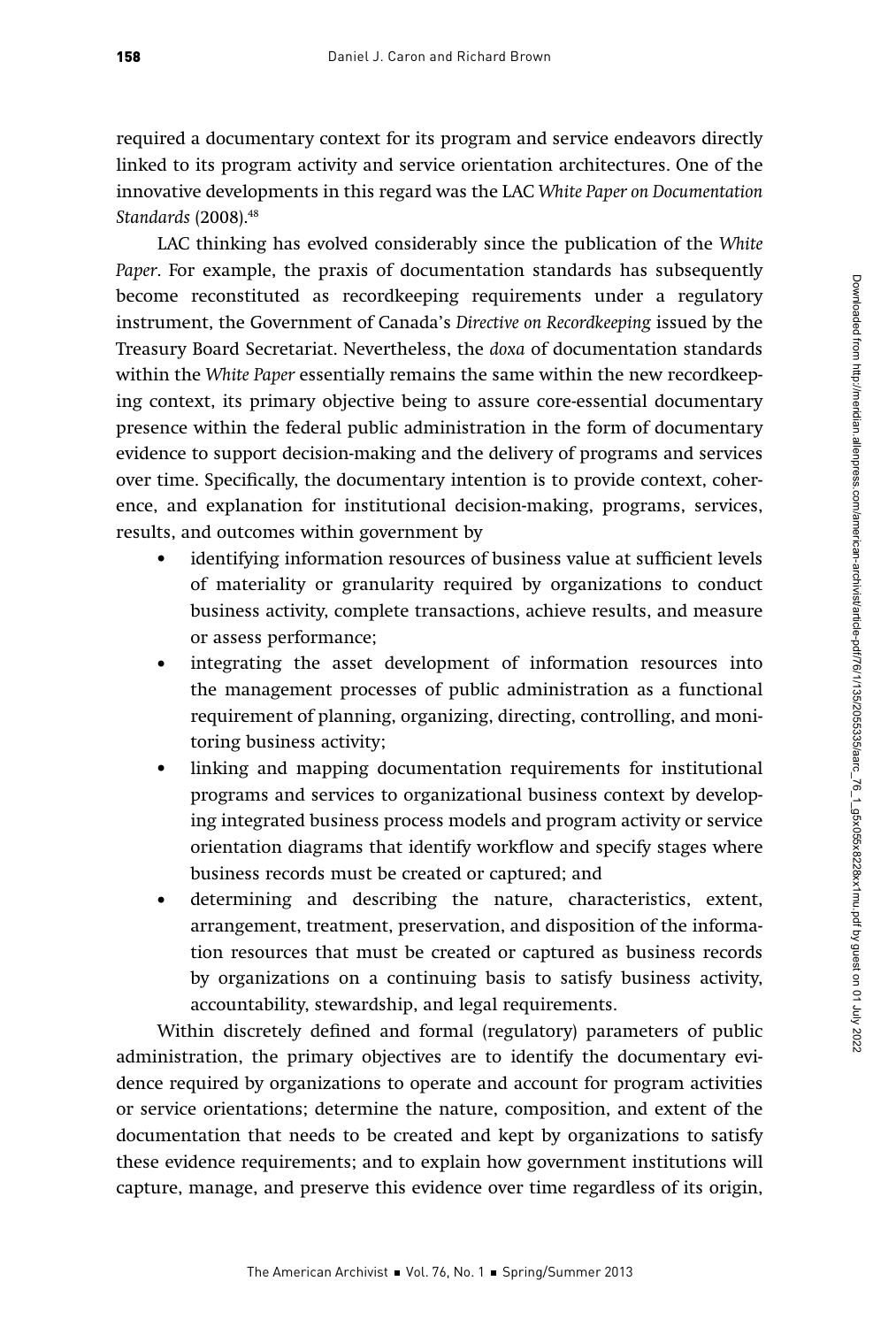source, form, or format. In other words, recordkeeping is fundamentally a documentary function that enables business entities and organizations within public administration to establish expedient documentary presence through the creation and deployment of documentation standards.

One of the most recent iterations of this documentation standards doxa in government recordkeeping praxis has been the development and approval of a new multi-institutional disposition authority for the Disposal of Transitory Information Resources of Government Institutions Subject to the Library and Archives of Canada Act (2010/003).49 This effectively brings the recordkeeping conversation originally begun under the auspices of the ADM Task Force full circle, beginning and ending with the notion of transitory information. However, let there be no illusions about the status and substance of this conversation. Multi-Institutional Disposition Authority 2010/003 applies to all Government of Canada institutions "as soon as they have fulfilled the following requirements under the Directive on Recordkeeping issued on June 1, 2009 by the Treasury Board Secretariat":

- The identification of information resources of business value, based on an analysis of departmental functions and activities (section 6.1.1), and
- The establishment and implementation of repositories in which information resources of business value are stored or preserved in a physical or electronic storage space (section 6.1.3, item 1).

In effect, the doxa of documentation standards and the praxis of recordkeeping have substantially altered and repositioned the documentary moment both within government and more broadly within the context of appraisal. They are pushing the decision point about documentary value and public memory far upstream within the time-space continuum of information resources manifest as self-conscious institutional or organizational acts and outcomes of deliberate and deliberative documentation; they are focusing the attention of business managers on the business value and capitalization of their information resources; they are repositioning and repurposing macro-appraisal as a new recordkeeping manifesto of theory, method, and process intertwined and ensconced in business rules and protocols that enable government departments and agencies to assess the value of their information resources for business purposes. They are also establishing (necessarily) a public memory and documentary heritage contingency, insofar as the enduring value of government's information resources has become a value subset of government's intellectual capital as expressed and captured in its business records. In this regard, they are integrating decision-making about business, public memory, and enduring value into a single documentary decision point immediately prior to or during the creation of documents for business and public memory purposes both within the administrative context of new public management and inside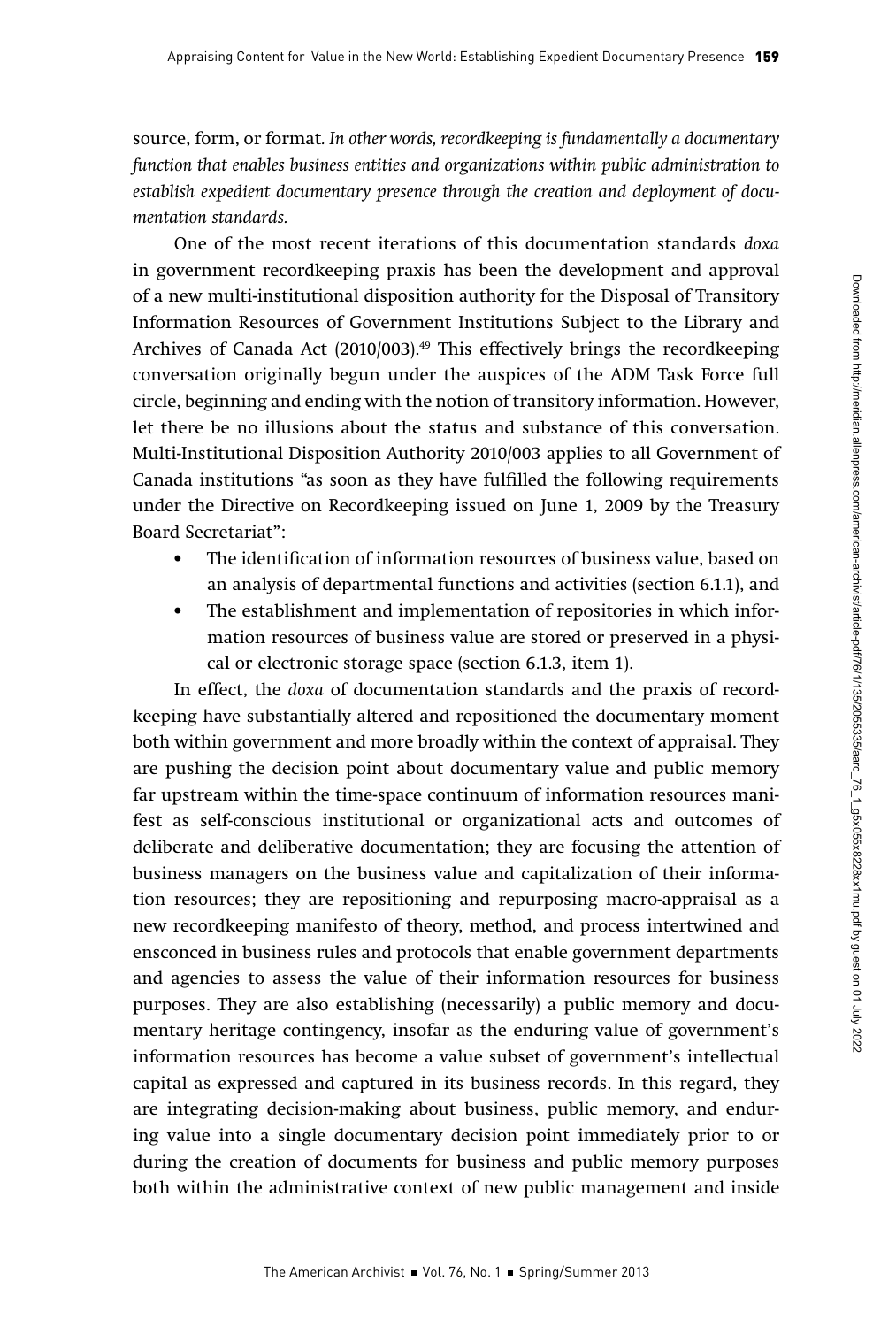the digital infosphere. Even with the former macro-appraisal manifesto now repurposed and in the recordkeeping possession of public servants, however, the discussion around the nature, definition, meaning, sources, relationships (provenance), and the constitution of business value and public memory within the context of government's documentary presence is only just beginning.

We indicated earlier that the macro-appraisal manifesto could assist in this discussion in a "qualified" way. Unilaterally and on its own, macro-appraisal does not represent an answer to the problem of identifying and capturing business and enduring memory value in information resources or of establishing expedient documentary presence to satisfy stewardship and accountability requirements, although it contains several fundamental components and elements of analysis that can be tactically applied within the context of this decision-making on a continuing basis into the future. Actually, when we began reflecting upon the accomplishments and achievements of macro-appraisal, our thoughts invariably turned in combination to one of its enduring strategic principles, the scenario of its before-and-after, and what its implementation actually meant and represented for the institution and its professional archivists. From a technical or tactical perspective, its primary contribution was to shift the focus of archival appraisal away from a highly subjective analysis of the information resource content contained in documents and records either according to quasicodified value taxonomies (e.g., Schellenberg) or pure intuition linked to anticipated research utilities or potential as documentary source material for historical exposition. In the place of this traditional approach, the reforms of macro-appraisal proposed that the archival and historical value of government records should be identified in relation to the provenance of their creation or production, and to their status as documentary evidence of the business functions and activities associated with the primary source of their administrative origin, ergo the genus of structural-functional analysis and provenancebased appraisal with which macro-appraisal is largely associated. Ultimately, macro-appraisal represented a significant shift from documentary content to documentary context. It was a proposition for documentary representation and illustration rather than a guide or manual for indiscriminate "collecting," and in this sense, it substantially changed the ways and means of appraisal at the former National Archives of Canada and elsewhere.

In retrospect today, we now largely see macro-appraisal as one of the seminal catalysts for directional change within archival institutions and within the archival profession. As with the contemporary propositions of documentation strategy in the United States, which may have differed slightly in theory, techniques, and applications, but not necessarily in terms of goals or objectives, macro-appraisal offers the initial steps toward a corpus of scientific thinking.<sup>50</sup> Here we have something more intellectually robust, something more principled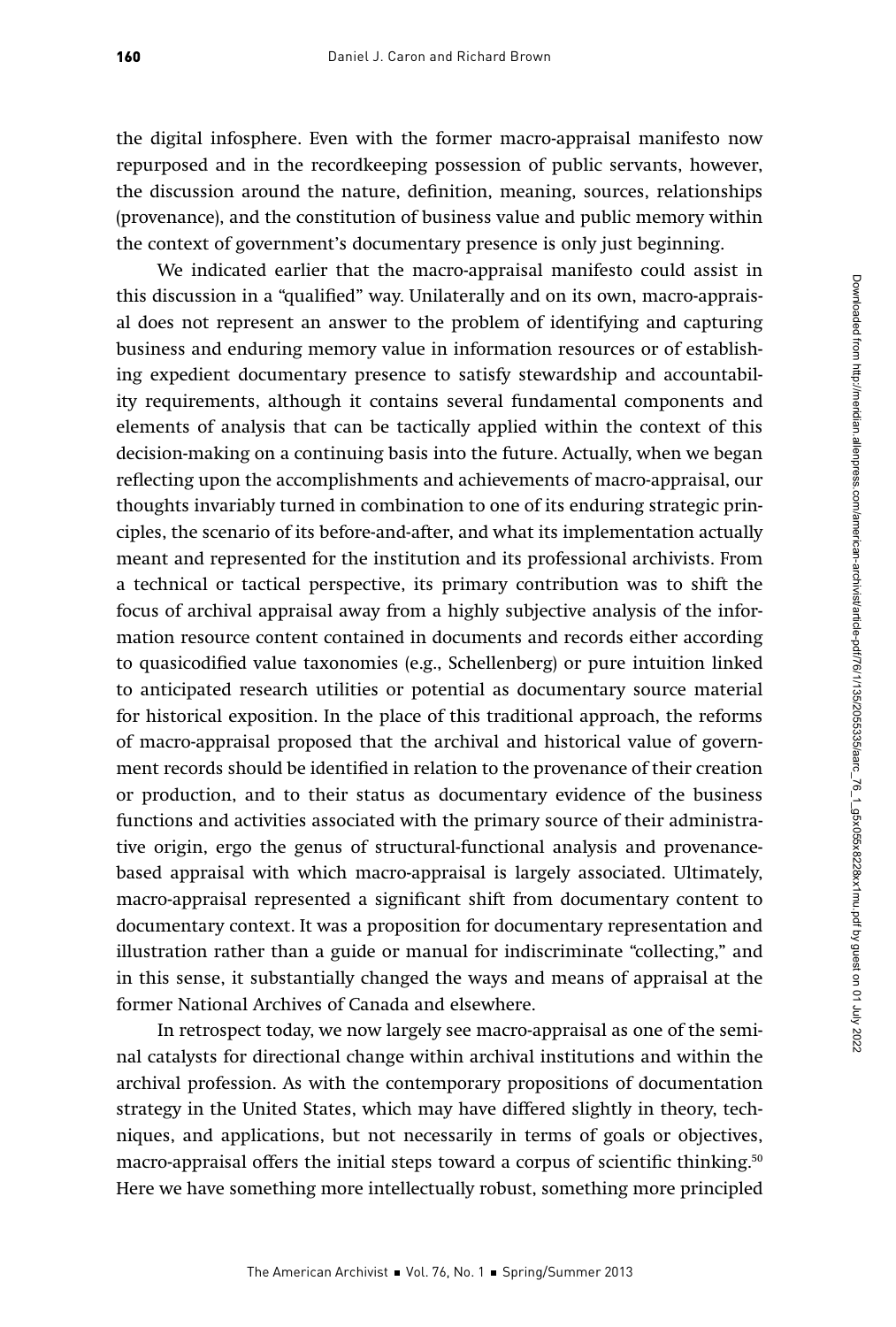and deliberative, something more theoretically rigorous, something approaching the context of the social sciences and their analytic models and methods, although it remained essentially expressed in the form of technique, methodology, and tools. The desire to move in such a direction has in fact been part of our appraisal discourse for many years, certainly since Ernst Posner started writing in the 1950s about the necessity of moving the archival profession toward a greater emphasis upon social science perspectives. In our view, the objective is not to remove subjectivity and professional judgment from contemporary archival appraisal endeavor (archival appraisal is inherently subjective), but rather to expand the analytic horizons in which subjectivity operates to include other ideas and forms of contextual understanding beyond the confines of what is generally apprehended by archival science, and in the process bring greater consistency to the identification of documentary heritage at the institutional level.

And yet, and this has been our main conclusion about the conceptual milieu and applications of macro-appraisal, documentation strategy, and other similar approaches, we have so far not been able to break the bonds of our own discipline and our own basic concepts, techniques, and tools to bring the full range of the intellectual dimensions and capacities at our disposal to bear on the identification and selection of documentary heritage. We continue to reference social theory and social epistemology and social science, but we largely remain unwilling to engage fully or to cross entirely over into potentially new analytic and transdisciplinary territory to inform archival appraisal philosophy and strategy, and to become more scientific in our thinking and decision-making applications. Despite the welcome introduction of new discourse at times, for example, the allusions to postmodernism we now regularly see in the archival literature (which actually encourages archivists into more enlightened forms of subjectivity extending well beyond the traditions of pseudohistorical analysis, intuition, research forecasting, and passive collecting), when the moment comes actually to make decisions about the archival value of information resources, we seem to fall back and confine ourselves to the processes, techniques, and principles of what has passed for a generic archival science over time supplemented by local domain theories. For example, we have been hearing lately about some proposals to expand and change the definition of archival provenance to permit its accommodation and operation within the digital functionality of information and communications networks and social media. The notion of provenance has always been intellectually and practically problematic, never mind the corresponding conceptions of the fonds or original order. Perhaps it would be easier, wiser, and more logical simply to recognize and admit that provenance is an outdated analog concept which does not translate well to the digital infosphere of the computing cloud and the miscellaneous documentary disorder of "networked individualism."52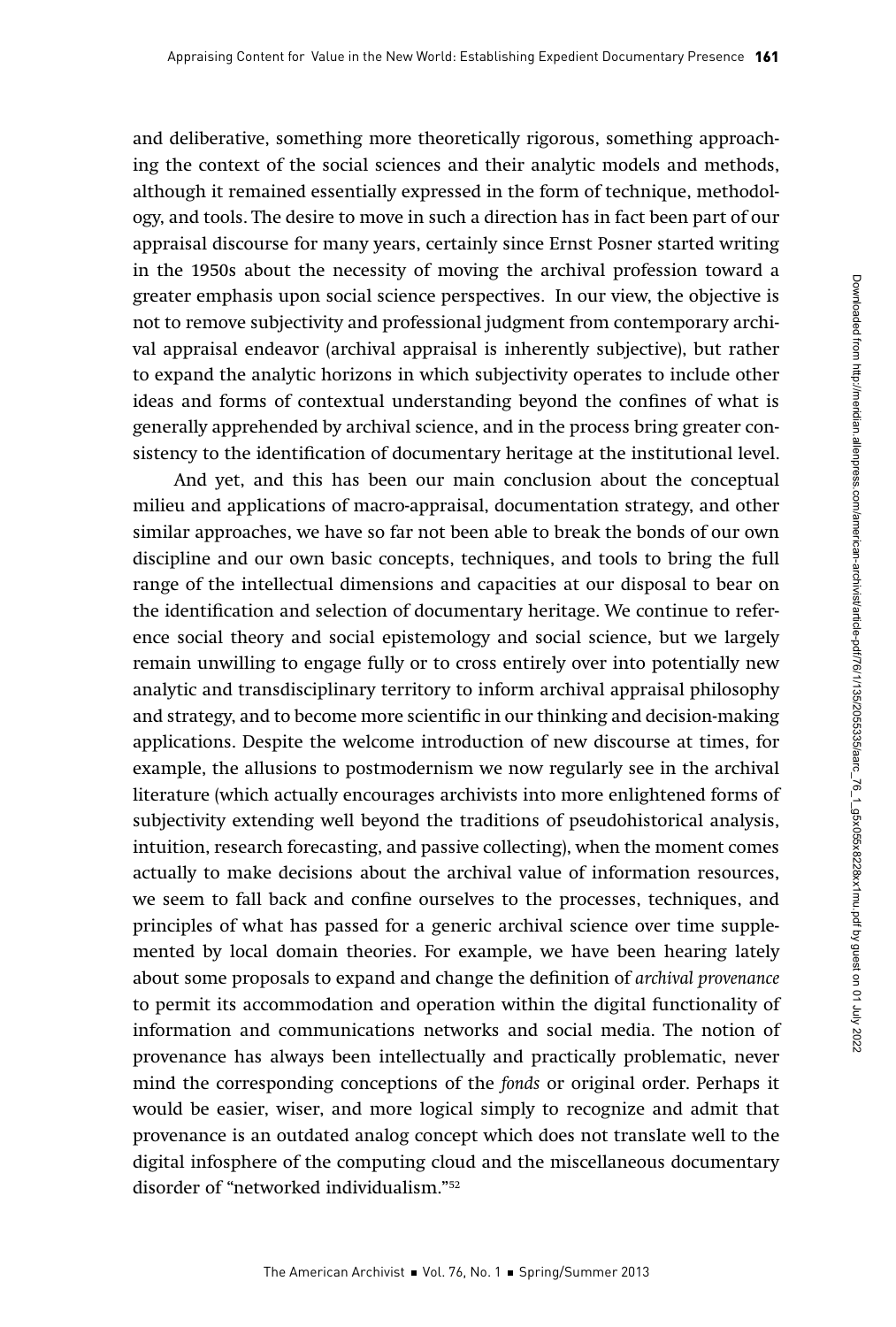At LAC, even with a new recordkeeping context and process, and however sophisticated these may be within the environmental circumstances of our public administration, we must say that appraisal continues to remain quite subjective within the current context of its methodology, technique, and tools. For some time now, we have been wondering about the societal relevance of our institution's intended documentary outcomes. Do the information resources that LAC causes to be preserved through the appraisal lenses that it applies contain relevant documentary content of public benefit and utility? For example, does the documentation of current government structures and functions in hierarchical order of importance produce documentary heritage? With the production of content by individuals, groups, organizations, and institutions across society reaching unimaginable levels within a "here comes everybody" democracy increasingly enabled by social media,<sup>53</sup> does LAC actually have the intellectual capacity and competency to engage and intervene within its cyberspace and time from the perspective of documentary heritage value?

Our sense is that LAC's appraisal outcomes need to become more objectively representative of how society functions as a whole, inclusive of how government operates within it by developing policy, making decisions, and interacting with citizens over time. However, as we all know, society writ large is undergoing fundamental change at a rate of unprecedented velocity and on an evolutionary scale of transformation. In this new context, and for a variety of reasons, we believe that our contextual analysis, which has become the primary source of inspiration for archival appraisal at LAC, needs to become more scientific and comprehensive than it has been in the past to enable the institution to become more discriminating about the content it will identify as documentary heritage both now and into the future. We need to move well beyond paradigms of structural-functional analysis and into something more approaching societal analysis. Let us now conclude with some remarks and observations about the whole-of-society model for appraisal that we are currently discussing and developing at LAC under the rubric of institutional modernization, and what we believe needs to happen to bring greater analytic objectivity and rationale to our appraisal decision-making.

#### **A Whole-of-Society Approach**

Library and Archives Canada is not simply a repository for documentary heritage created by the federal public administration. We have always preserved information resources from the private and civil sectors, and collected Canada's published heritage within our bilateral function as the National Library. In the past, we have largely focused our appraisal attention (ergo macro-appraisal) on the corporate records of government because of the extent and volume of the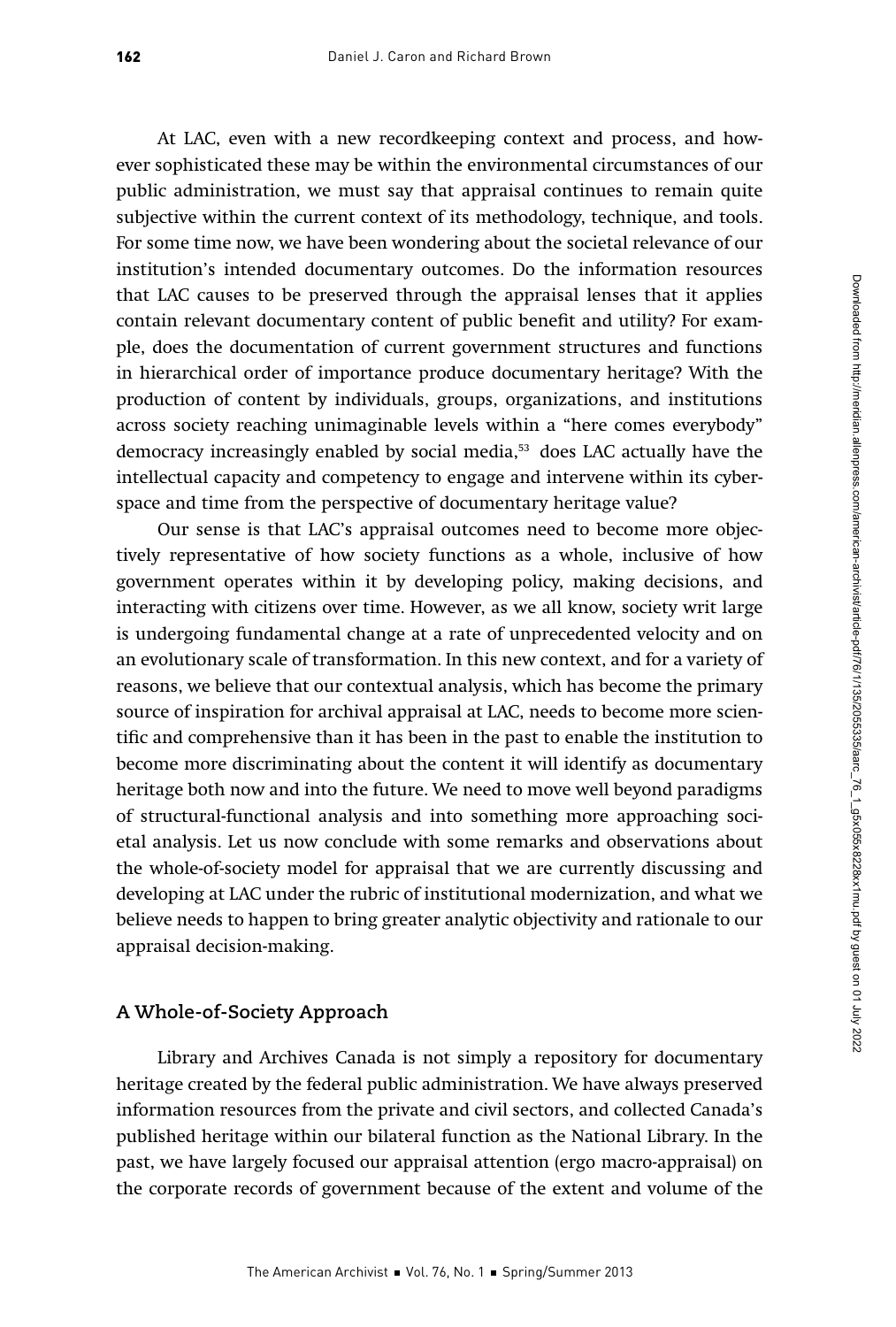documentary production, and simply followed the regulations we have created for the legal deposit of publications. We have some "orientations" for appraisal within the private and civil sectors, but nothing truly approaching policy or strategic direction. Now with a new mandate to preserve Canada's documentary heritage writ large, LAC is in an enviable position. We have a major opportunity to redefine ourselves in the digital world of the twenty-first century, and we have the legal authority, objects, and powers to do some remarkable things in this regard. On the other hand, we are less sanguine as to whether LAC has yet fully developed the documentary way forward to support the documentary means it has at its disposal.

Along these lines, our appraisal thinking has been evolving in two directions, one related to appraisal policy development at the institutional level, the other related to the intellectual rigor and philosophical principles required to make appraisal decisions and provide rationale. From the institutional perspective of appraisal policy, part of LAC's modernization agenda has been to begin building a stakeholder network of documentary repositories to address documentary heritage and related appraisal issues from a broad pan-Canadian perspective. LAC is one of approximately eight hundred archives and two thousand libraries in Canada, and it is axiomatic that we share roles, responsibilities, and interests. Can we now collaborate to create a whole-of-society framework that would allow institutional members within this network to work together and move toward collective appraisal decisions, or at least to an understanding of the nature and direction of their respective documentary intentions? So far, reactions to this proposal have been encouraging, to the extent that the stakeholder community is already talking about creating a documentary agora: a kind of commercial marketplace to discuss potential acquisitions. It is a beginning, but there is obviously much more to discuss around institutional documentary intentions from a policy perspective.

More problematic and complex, of course, are the nature and content of LAC's documentary outcomes, and it is in these particular areas that LAC has been focusing its reflections and asking for enhanced analysis and greater precision of documentary intention and justification from its staff. Our reading of the situation is that while LAC, like many other institutions, has moved the location and application of appraisal analysis to the context of documentary creation, we have not yet advanced the framing of it sufficiently into what social theorists and social scientists typically call the "thick context" of interpretation, value, meaning, and cognition. Our understanding of creator context and our lensing of it essentially remains very "thin," largely confined to analysis and assessments conceived through archival concepts and techniques (provenance, fonds, original order, etc.) and certain elements of social theory that are able to correspond reasonably well, such as for example, the application of the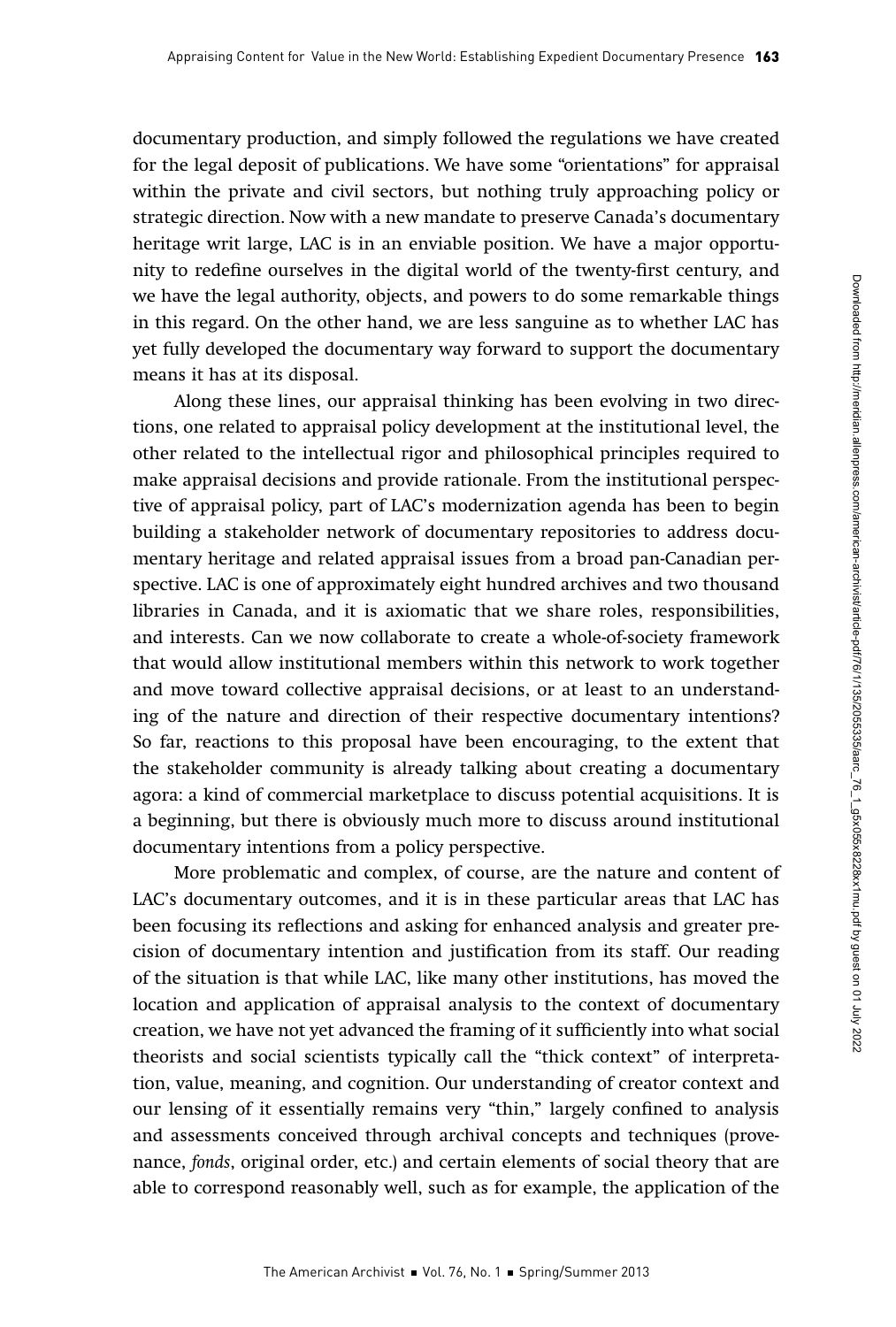structural-functionalism of macro-appraisal. And almost inevitably, viewed and articulated from this "thin" perspective, our perceptions of society often remain unilateral to the extent that the documentary content refracted into the repository through our particular set of context lenses is also quite limited in scope, sometimes bordering on a one-dimensional reflection, or what could be called a purely "archival sense of the past."54

Fundamentally, we need to return to the question of documentary content through a new set of appraisal lenses, and this means a very much broader and deeper exploration of societal context. We need to begin by asking ourselves about the nature and constitution of the documentary presence that needs to be established within LAC to satisfy the exigencies of its enabling legislation, and in the process, we will need to ask some questions that we have not been comfortable with or have studiously avoided in the past. This includes the issue of sufficient documentary representation or illustration within particular domains of social activity however they may be articulated and analyzed, and increasingly the problem of financial sustainability in relation to the costs of physical ownership and/or intellectual custody or control (these are not necessarily the same questions from a financial perspective). One option we have been thinking about is a more direct focus on the public endowment and preservation of our foundational civic content and knowledge—the original documents of our decisions and actions, and the information contained in our books and other documentary media and artifacts—which are required within society to articulate, express, and share common goals, assumptions, values, and ethics; to provide individuals and groups with the capacities of social literacy necessary to enable their democratic participation within communities; and to ensure accountable public administration and responsible governance under the rule of law. We would contend that the DNA of this civic content and knowledge is fundamentally expressed in society's primary discourses.<sup>55</sup>

Practically, this means focusing appraisal attention on the selection of society's causa materialis: the documents that permit us socially to "live our lives" within a state of law; to function collectively as a democracy; and to maintain continuing and inclusive social consensus and progress through the distribution and sharing of information resources and the preservation of an accessible documentary heritage. We are exploring the notion that documentary repositories, certainly at the national level, should concern themselves primarily with the identification and persistence of the information resources and documents articulating the modern democratic state and its broader domain of intersectoral governance and activities, including its corresponding regularities, ethics, and discourses expressed through contemporary "socioeconomic" actions and behaviors at various individual, group, and organizational levels. In relaying this broader and multilayered understanding of societal context and its relation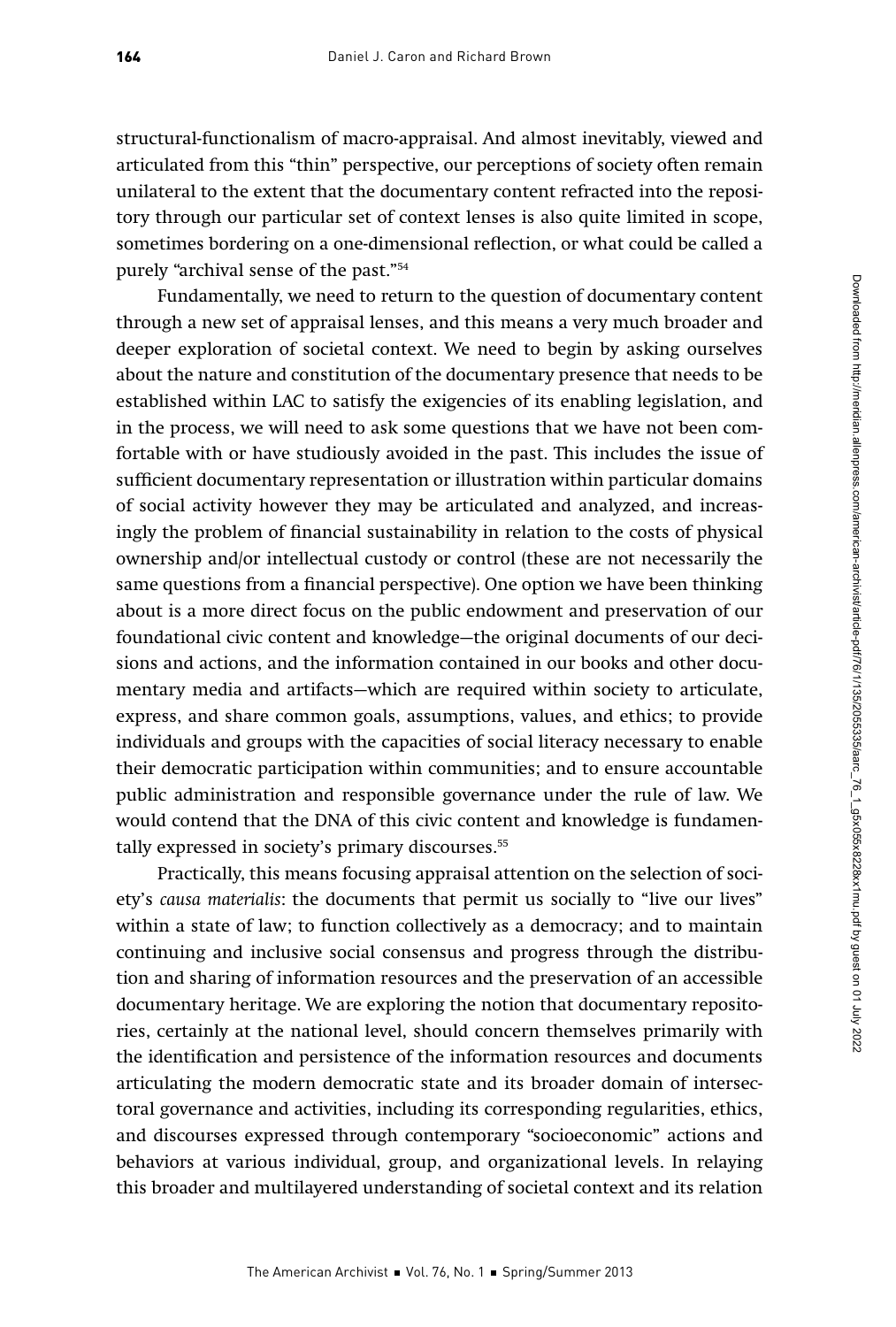to appraisal and the selection of content, we are proposing the articulation of a new social epistemology rooted in a documentary corpus whose nature, construction, and constitution are inspired and informed by social theory and social science in addition to archival theories and concepts, including the diversity of approaches variously expressed in the sociocentric writings of scholars such as Bourdieu, Foucault, Ricoeur, Habermas, Goody, Giddens, La Capra, and others.<sup>56</sup> In effect, we are proposing that archives identify and analyze societal discourses within defined domains of epistemological conception to establish an expedient documentary presence to support the multiple purposes and public advantages of documentary heritage.57

If we are truly to understand the agency and functionality of society, and especially the nature of the semantic relationships now animating human actions, transactions, and societal discourse within the networks and documentary production environments of cyberspace (the new locus of what Pierre Bourdieu once called habitus), our sense is also that a "thick" understanding and a comprehensive documentary representation of our new digital society require a fundamentally different set of appraisal lenses expressed through a fundamentally new set of appraisal questions. Our line of questioning needs to expand and include other reflections and to be more focused on research and analysis, more sociocentric, and ultimately more scientific. And we certainly need to become much more collaborative with other social sciences in exploring the answers to these questions, notably in tune with the theoretical approaches and practical methods and techniques of sociology, anthropology, and the rest.<sup>58</sup>

Right now at LAC, through the proposition of a whole-of-society model and approach to documentary intentionality and documentary outcomes, archivists and librarians are beginning to articulate and develop the questions that we need to ask as an institution to broaden and deepen the documentary context we bring to the identification and selection of documentary content. LAC is asking for a new documentary model of appraisal to be developed based on the research, analysis, and philosophical principles primarily illuminated within social theory and social science, and we have created a new organization within the institution's new Collaboration and Policy Sector to lead this intellectual investigation from a strategy research and policy perspective. At the moment, this team is exploring the various dimensions of this policy direction through the tools domain analysis commonly utilizes in many of the social sciences (notably sociology), including through the development of an analytic grid of social fields and activities to focus the research and discussion. In a hybrid adaptation combining social theory and social science perspectives with archival concepts and purposes to probe more deeply into the societal context(s) of human agency, complex information resource production, sociotechnology integration, and relational networks, we are beginning to build the new intellectual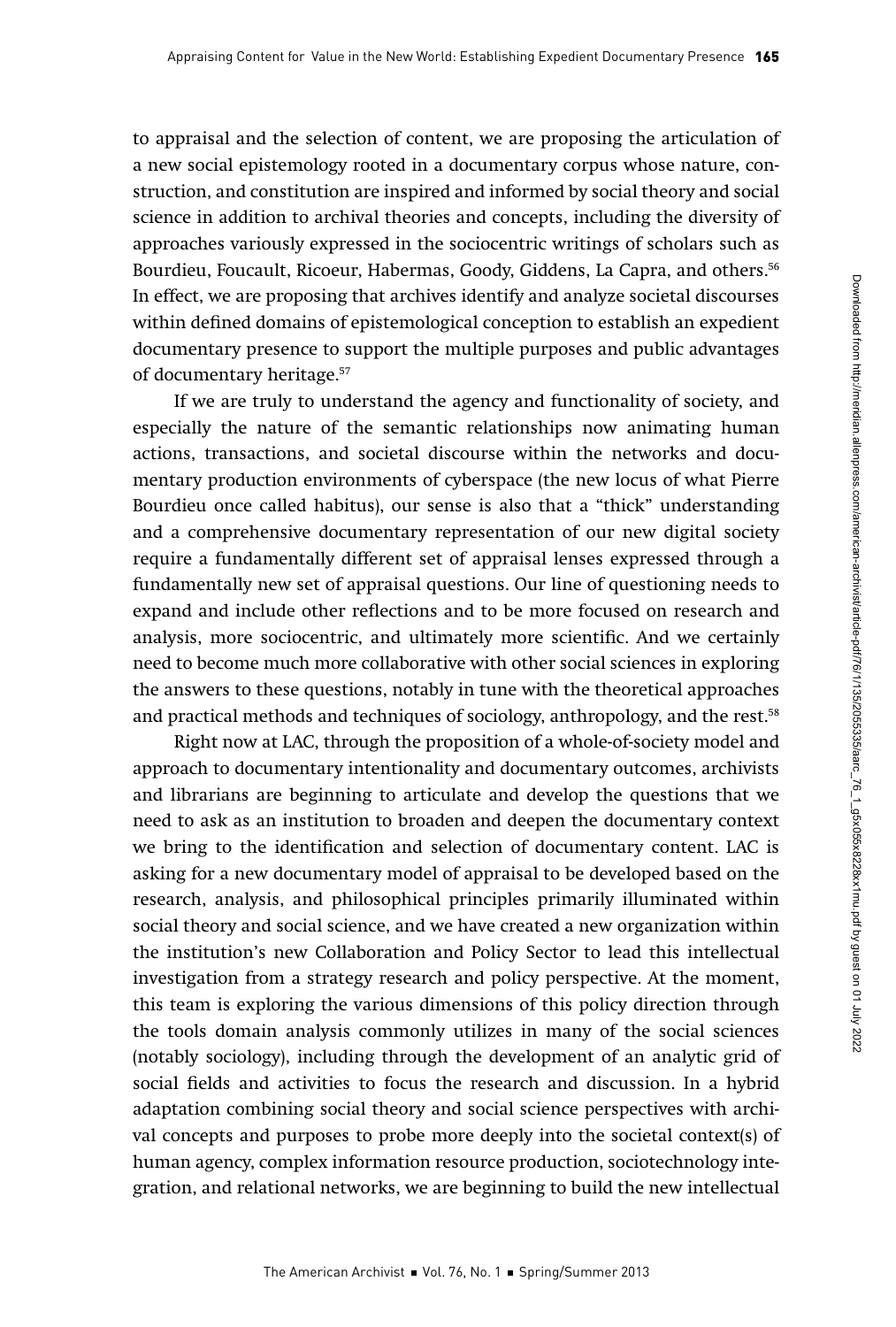capacities and competencies necessary to make the right documentary choices and assure the expedient presence and persistence of authoritative, representative, registered, and enduring content of a documentary heritage nature.

#### **NOTES**

The content of this essay has been largely drawn from two recent presentations made by the authors: by Daniel J. Caron in his master class on archival appraisal conducted at the National Archives of the Netherlands on July 6, 2011, "Reflections on the Evolution of Appraisal at Library and Archives Canada: From Content to Context to Content Through Context," and by Richard Brown, "Macro-appraisal in the Twenty-First Century: Towards a New Documentary Framework for Public Memory," delivered at the international seminar, The Future of Memory: The Digital Archival Heritage, Santiago de Compostela, Spain, on November 19, 2010. It also reflects parts of the conversations, discussions, and collaborations between the authors over the course of the past seven years.

- $1$  Information overload and confusion over information resource value and authority are two significant by-products of the ongoing integration of people, technology, and economics, and they are rapidly becoming important matters for public policy resolution, as discussed by Daniel J. Caron during a recent national radio interview in Canada conducted by Radio-Canada Première Chaîne, La Sphère, March 31, 2012, http://medias-balado.radio-canada.ca/diffusion/2012/balado/src/ CBF/lasphere-20120331-180.mp3.
- <sup>2</sup> Library and Archives Canada was created as a new documentary heritage institution by virtue of new legislation—The Library and Archives of Canada Act, S.C. 2004, ch. 11—which merged the former National Library and National Archives. The act broadly defines documentary heritage as "publications and records of interest to Canada" and maintains many of the nondiscretionary roles and responsibilities under the previous institutions in sections 10 (legal deposit) and 12–13 (government records), but the use of the new terminology is beginning to change institutional ideas about the meaning and status of its statutory objects and powers, notably upon the status of government and other records within LAC custody and control.
- <sup>3</sup> We are using the notion of a digital infosphere as it was introduced and defined by Luciano Floridi in "The Information Society and Its Philosophy: Introduction to the Special Issue on 'The Philosophy of Information, Its Nature and Future Development'," The Information Society 25, no. 3 (2009): 153–58, and in "Web 2.0 vs. the Semantic Web: A Philosophical Assessment," Episteme 6 (2009): 25–37.
- <sup>4</sup> See the interesting apposition represented by two recent articles in The Atlantic magazine: Nicholas Carr, "Is Google Making Us Stupid?," July/August 2008, which discussed changes in our reading habits and their consequences, and Jamais Cascio, "Get Smarter: Is Google Actually Making Us Smarter?," July/August 2009, which focused on intelligence augmentation.
- <sup>5</sup> See, for example, the recent article by Jeffrey Rosen in the New York Times (July 19, 2010), "The Web Means the End of Forgetting." Alternatively, David Bearman has long argued, and rightly so in our opinion, that the introduction of new electronic information systems technology has ushered in an age of massive and continuous (and largely inadvertent) memory loss owing to negligent recordkeeping and poor preservation practices. See especially his essays in David Bearman, Electronic Evidence: Strategies for Managing Records in Contemporary Organizations (Pittsburgh: Archives and Museums Informatics, 1994).
- <sup>6</sup> See the interesting and timely discussion about "life-logging," cloud computing and the technology vision for the "coming world of Total Recall" in the recent book by Gordon Bell and Jim Gemmell, Total Recall: How the E-Memory Revolution Will Change Everything (Dutton: New York, 2009). Ironically, Bell and Gemmell admit that too much information is being produced and that some form of information appraisal will be necessary to support logical and continuing memory persistence.
- <sup>7</sup> Floridi, "Web 2.0 vs. the Semantic Web" 25–37, especially section 5, "Why Web 2.0 Works."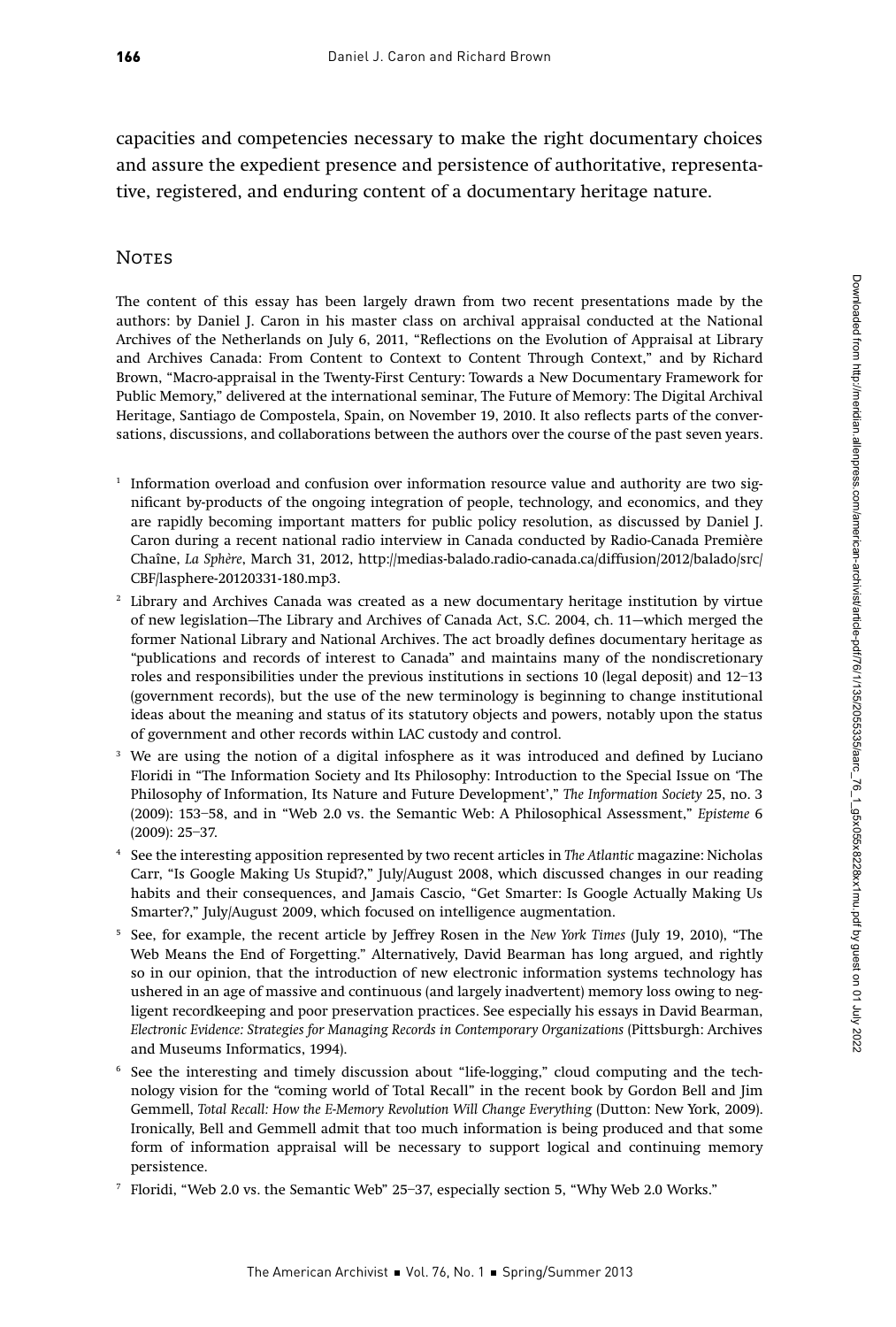- <sup>8</sup> Floridi's scholastic approach to the notion of ontologies needs to be supplemented by broader philosophical views, including the synthetic understandings provided in, for example, Ian Hacking, Historical Ontology (Cambridge, Mass.: Harvard University Press, 2002), or other search perspectives. For a Canadian perspective on Linked-Open Data, see Pierre Desrochers, "Visualizing Open Government: Case Study of the Canadian Recordkeeping Approach," in Linking Government Data, ed. David Wood (New York: Springer, 2011), 155–80.
- <sup>9</sup> The Wikibon iStack is at David Vellante, "Information Explosion and Cloud Storage," Wikibon Blog, June 21, 2010, http://wikibon.org/blog/cloud-storage/. An analysis of the expansion of information scale and the escalation of the information production rate—including corresponding analogies is in a recent International Data Corporation white paper, John F. Gantz, project director, The Expanding Digital Universe: A Forecast of Worldwide Information Growth through 2010, http://www.emc. com/collateral/analyst-reports/expanding-digital-idc-white-paper.pdf. For further analogical analysis, see also John Palfrey and Urs Gasser, Born Digital: Understanding the First Generation of Digital Natives (New York: Basic Books, 2008), chapter 8 "Overload," 185–208. Bret Swanson coined the original term "exaflood" in the Wall Street Journal, "The Coming Exaflood," January 20, 2007, http:// online.wsj.com/article/SB116925820512582318.html.
- $10$  Directly linked to the issue of overwhelming information resource generation and productivity is a fundamental problem of information preservation, insofar as society's capacity to create and produce information has far outdistanced both its physical and virtual capacity to store and preserve it, and this gap continues to grow exponentially. One of the great myths of contemporary information technology is the notion that society possesses unlimited information storage. In fact, the production of digital information has already outstripped global server capacity by an estimated factor of four or five. A related myth concerns the costs of information storage. Typically, the issue of storage is viewed in terms of physical capacity, and it is true that continuing advances in microchip engineering are reducing information storage space to a virtual status approaching the atomic level and that digital storage containers are becoming far less expensive than they once were. However, the real cost of information preservation lies not in the physical storage of data, but in the administration, management, and accessibility of the information "objects" inside the storage containers—regardless of how big or small—over time, the costs of which are rapidly escalating out of sight. This is especially true in the case of online storage and preservation, which is the expected norm within participatory cyberspace and fundamental to information resource discovery, capitalization, and public utility within collaborative networks, as opposed to near-line storage or offline "dark storage," which are progressively less expensive from an accessibility standpoint, though not necessarily from administrative and management perspectives. See Daniel J. Caron and Richard Brown, "The Documentary Moment in the Digital Age: Establishing New Value Propositions for Public Memory," Archivaria 71 (Spring 2011): 1–20.
- $11$  This is precisely why many institutions are now beginning to renew their focus on the value of information resources. See, for example, the recent study by the U.S. National Archives and Records Administration, National Records Management Program, A Report on Federal Web 2.0 Use and Record Value 2010, http://www.archives.gov/records-mgmt/resources/web2.0-use.pdf. See also the comments by Richard Cox in his article, "The End of Collecting: Towards a New Purpose for Archival Appraisal," Archival Science 2, nos. 3–4 (2002): 287–309.
- <sup>12</sup> The notion of order-and especially archival or "original"' order-is a critical concept for archival science, and it has significant impact upon the perception, representation, and constitution of documentary value(s) from the archival vantage. See the thoughtful discussion of what amounts to a serious occupational and theoretical debate in Brien Brothman, "Orders of Value: Probing the Theoretical Terms of Archival Science," Archivaria 32 (Summer 1991): 78–100. The prevailing social order established for documents within the archives is now continuously challenged by the "disruptions" of the nondocument universe of intertextuality, metanetworks, and documentary disorder of the digital miscellany, which is changing the way people understand, integrate, and use information resources. In an interesting book on this subject, Everything Is Miscellaneous: The Power of the New Digital Disorder (New York: Times Books, 2007), David Weinberger suggested that the miscellany of the Internet, networks, and digital data actually creates a new order of order, or a third order of information classification, which is de facto artificially "orderless" in the analog sense of its understanding but established and perceptible through machine linking and tagging. See especially pages 8–23, "The New Order of Order." Additionally, he presented arguments that the accumulation and use of knowledge in this new paradigm have become networked. See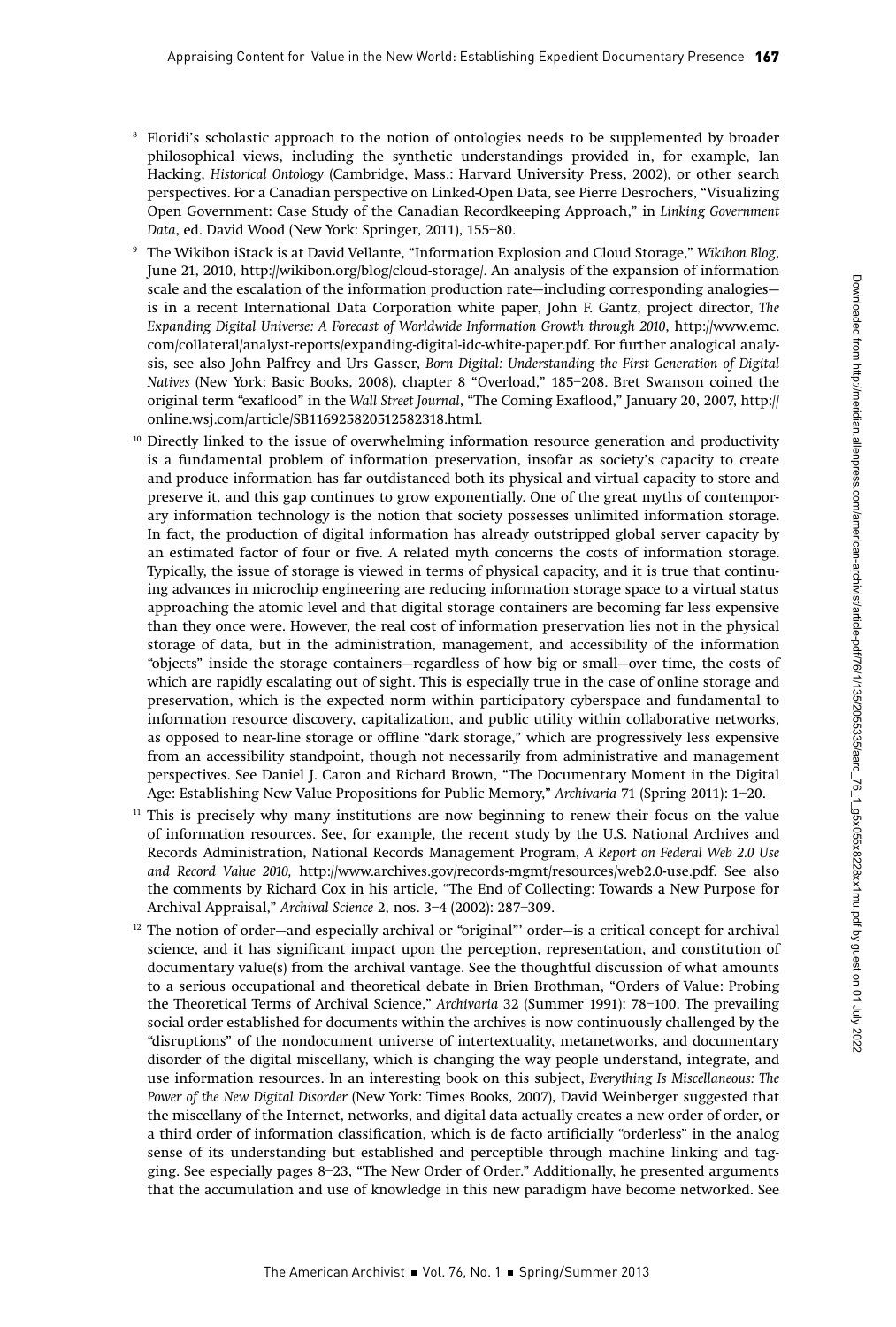Weinberger, Too Big to Know: Rethinking Knowledge Now that Facts Aren't Fact, Experts Are Everywhere, and the Smartest Person in the Room Is the Room (New York: Basic Books, 2012).

- <sup>13</sup> Floridi, "Web 2.0 vs. the Semantic Web."
- <sup>14</sup> For example, in the massively comprehensive and imposing compilation of multiple works by a variety of scholars writing about information over the course of the past fifty years or so edited by Robin Mansell, The Information Society (New York: Routledge, 2009), four volumes, 1,984 pages, the word "archive" is never used. See also the similar lacuna in Manuel Castells, The Information Age: Economy, Society and Culture, 2nd ed., 3 vols. (Oxford: Blackwell, 2000).
- <sup>15</sup> See Daniel J. Caron and Richard Brown, "Entre Voltaire et Borges: Archiver, Trier? La Perspective du Bien Public," in "Archiver/Archiving," special issue, Intermédialités 18 (Autumn, 2011): 85–99, now revised and translated into English as "Is Archiving the Act of Sorting? A Governance Perspective," Optimum Online 42, no. 3 (2012), http://optimumonline.ca/article.phtml?id=418 [available to subscribers only].
- $16$  For an in-depth analysis of the impact of media and information communication technologies in shaping and redefining society, see Harold A. Innis, Empire and Communications (Oxford: Clarendon Press, 1950) and Tim Wu, The Master Switch: The Rise and Fall of Information Empires (New York: Knopf, 2010). Daniel J. Caron also explores these ideas with a specific focus on the evolution of the writing system in the digital age and its impact on society in Web HT.0 Pour une Société Informée: La Pertinence Numérique et Ses Défis pour les Sociétés Démocratiques du XXIe Siècle (Paris: Hermann, 2011). See also the additional context for sociotechnology transformation set by Daniel J. Caron and Richard Brown, "Des Grottes de Lascaux aux Nuages de Google: Le Bouleversement des Systèmes de l'Écrit et Son Incidence sur le Fonctionnement de Nos Institutions Démocratiques," Télescope 18, nos. 1–2 (2012): 155–67.
- <sup>17</sup> For the notion of public memory constituted as "civic goods," see Daniel J. Caron, "Memory, Literacy and Democracy" (remarks, Canada 150th Anniversary Conference, March 11, 2010), http:// www.collectionscanada.gc.ca/lac/012007-1000.002-e.html and Daniel J. Caron and Richard Brown, "The Documentary Moment in the Digital Age: Establishing New Value Propositions for Public Memory," Archivaria 71 (Spring 2011): 1–20.
- The Government of Canada initially began to search for ways and means to improve its records administration in support of its public business in the early 1890s through a series of internal inquiries (as described by Bill Russell in "The White Man's Paper Burden: Aspects of Records Keeping in the Department of Indian Affairs, 1860–1914," Archivaria 19 [Winter 1984–1985]: 50–73). Three full federal public inquiries (federal royal commissions) examined various elements of records management over the course of the twentieth century: the Royal Commission Appointed to Inquire into the State of the Records of the Public Departments of the Dominion, 1912–1914; the Royal Commission on National Development in the Arts, Letters and Science (aka the Massey Commission), 1951, which was primarily interested in the development of the arts and sciences in Canada but whose final report nevertheless devotes two chapters to the "state and condition of the public records"; and the Royal Commission on Government Organization (aka the Glassco Commission), 1962, which devoted an entire volume of its five-part report to consider virtually every conceivable contemporary aspect of "records management."
- <sup>19</sup> See Richard Brown, "Death of a Renaissance Record-Keeper: The Murder of Tomasso da Tortona in Ferrara, 1385," Archivaria 44 (Fall 1997): 1–43 and Michel Duchein, "The History of the European Archives and the Development of the Archival Profession in Europe," The American Archivist 55 (Winter 1992): 16.
- $20$  Daniel J. Caron first introduced the notion of *causa materialis* as a documentary concept in his vision paper for LAC institutional modernization, "Shaping our Continuing Memory Collectively: A Representative Documentary Heritage," http://www.bac-lac.gc.ca/eng/news/speeches/Pages/ Shaping-our-Continuing-Memory-Collectively-A-Representative-Documentary-Heritage.aspx. The notion of causa matierialis also grounded the discussion in a subsequent international presentation by Caron, "Recordkeeping as a Pillar of Public Memory, Accountability, and Administration: The Canadian Experience," at the "Canada-Japan Symposium on e-Government Document Management, National Libraries and Archives," February 2, 2011, http://www.bac-lac.gc.ca/ eng/news/speeches/Pages/Speech-Recordkeeping-as-a-Pillar-of-Public-Memory,-Accountability, and-Administration-The-Canadian-Experience.aspx. Causa materialis can best be defined as the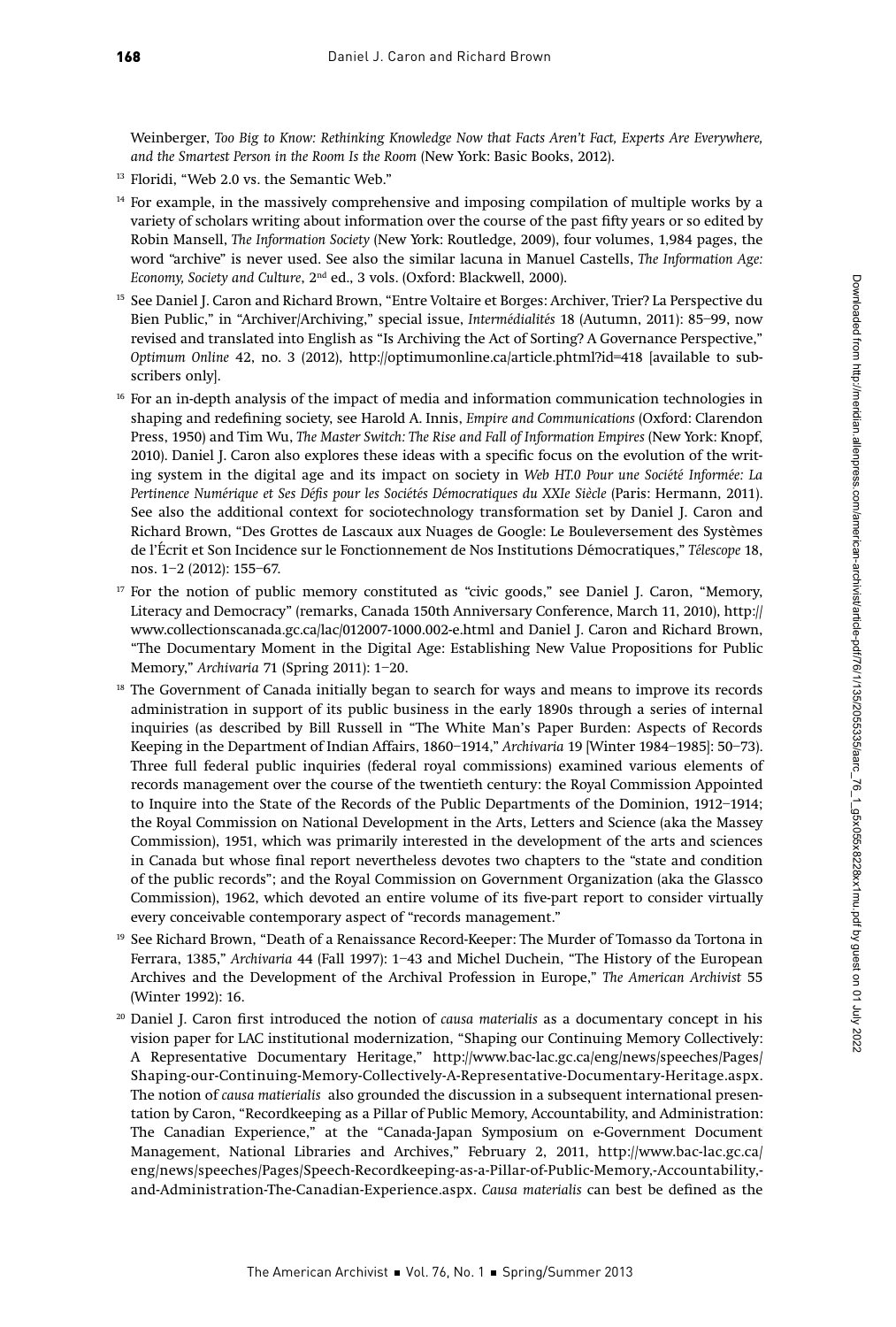foundational civic goods of our nation—the original documents that record our decisions and actions and the information to be found in our books and other documentary media and artifacts.

- <sup>21</sup> Government of Canada, J. Grant Glassco, Report of the Royal Commission on Government Organization, 5 vols. (Ottawa: Queen's Printer, 1962), chapter 4, "Paperwork and Systems Management," 468. For additional information on the impact of Glassco, see Daniel J. Caron and Andreas Kellerhals, "Supporting Democratic Values through a Relevant Documentary Foundation: An Evolutionary Complex," Archivaria 71 (Spring 2011): 99–134, especially "The Canadian Experience," 102–11 and notably 109–11.
- $22$  The legal fiction, governing authority, and documentary nature of the modern administrative state have a very long history that has been traced as far back as the sixth century BC and successively through the empires of Assyria, Babylon, Egypt, Greece, and Rome. See, for example, Jan Assmann, Cultural Memory and Early Civilization: Writing, Remembrance and Political Imagination (Cambridge: Cambridge University Press, 2011). Their modern derivations are rooted in thirteenthand fourteenth-century political discourse. See, for example, Ernst Kantorowicz, The King's Two Bodies: A Study in Medieval Political Theology (Princeton, N.J.: Princeton University Press, 1957) and Quentin Skinner, The Foundations of Modern Political Thought, vol. 1, The Renaissance (Cambridge: Cambridge University Press, 1978).
- $23$  The most notorious Canadian example of this phenomenon is revealed in the recent Report of the Commission of Inquiry in the Sponsorship Program (aka the Gomery Commission) (March 6, 2006), which investigated alleged institutional mismanagement of federal sponsorship activities and their related funding: schemes, Library and Archives Canada, http://epe.lac-bac.gc.ca/100/206/301/ pco-bcp/commissions/sponsorship-ef/index.html. During the review, the firm of Kroll, Avey, Lindquist was retained by Justice John H. Gomery as forensic auditors for the purposes of the evidentiary examination. In the course of their investigation, they examined 28.3 million documents; however, "the incompleteness of the communications agencies' and their principal's books and underlying records and related files and documentation restrict our [Kroll's] ability to report on the ultimate use of all sponsorship and advertising for those agencies and related contracts and events of interest" (see in particular, Who Is Responsible? Forensic Audit, p. 7). In other words, despite the superabundant documentation ostensibly present in evidence, the auditors are unable to determine what actually transpired. This will prompt Justice Gomery to recommend mandatory recordkeeping within government conceived as a "duty to document" for all public servants, see Recommendation 16, and pages 177–204 generally, "Restoring Accountability: Recommendations." François Matte presented an overview of the documentary production of government records during the Gomery Commission at the LAC Forum on Canadian Democracy held on April 9, 2008, Ottawa, Canada, "What We Learned from Gomery: Managing the Scope of Document Discovery," http://www.collectionscanada.gc.ca/obj/023023/f2/023023-2604d-e.pdf.
- <sup>24</sup> Government of Canada, Treasury Board of Canada Secretariat, "Directive on Recordkeeping (2009)," http://www.tbs-sct.gc.ca/pol/doc-eng.aspx?section=text&id=16552.
- $25$  See, for example, the foundational work in economics of information by Kenneth J. Arrow among other works: Kenneth J. Arrow, The Limits of Organization (New York: W.W. Norton and Company, 1974); Arrow and Thierry Granger, Théorie de l'Information et des Organisations (Paris: Dunod, 2000).
- <sup>26</sup> Although not exhaustive of the research involved, see, for example, the successive Treasury Board of Canada Secretariat publications including: Review of Information Technology and Systems in the Government of Canada (Ottawa: Policy Implementation and Review Division, Administrative Policy Branch 1984); Enhancing Services through the Innovative Use of Information and Technology: Strategic Direction for the 90s (Ottawa: Communications and Coordination Directorate 1994); Blueprint for Renewing Government Services Using Information Technology (Ottawa: 1994); also with the National Archives of Canada, Information Management in the Government of Canada—A Situation Analysis (Ottawa: 2000); and finally Policy Framework for Information and Technology (Ottawa: 2007). See also the successive annual reports of the Office of the Auditor General of Canada, in particular: Report of the Auditor General of Canada to the House of Commons (Ottawa: Minister of Public Works and Government Services Canada, November 1994), especially chapter 8, "Information Technology: Reaping the Benefits and Managing the Risks—The Rapidly Changing Environment Requires New Approaches to Reap the Benefits of Information Technology"; and also Report of the Auditor General of Canada to the House of Commons (Ottawa: Minister of Public Works and Government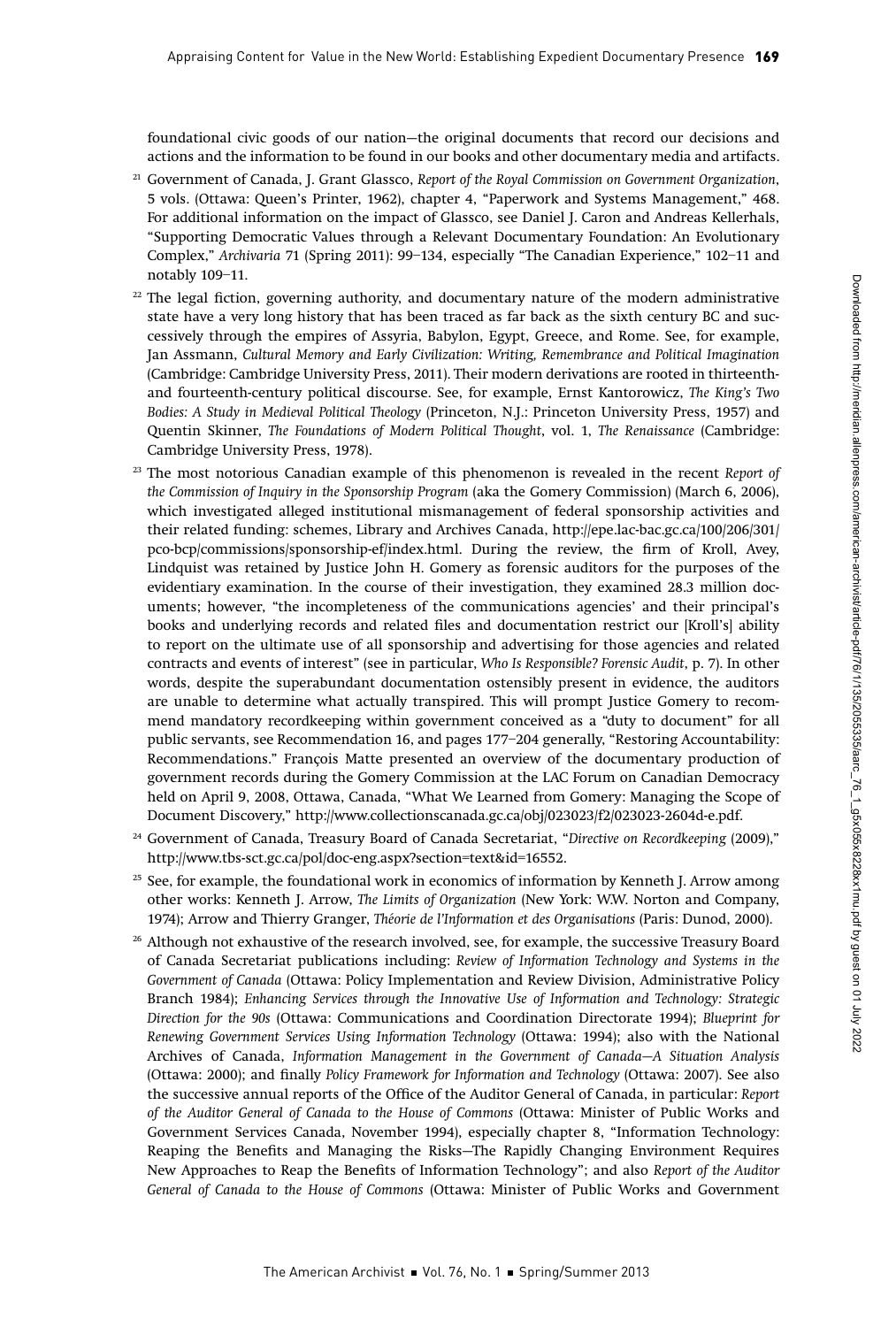Services Canada, September 1996), especially chapter 16, "Treasury Board Secretariat—Renewing Government Services Using Information Technology."

- <sup>27</sup> The concept of provenance in relation to the application of macro-appraisal is discussed extensively in Richard Brown, "Macro-Appraisal Theory and the Context of the Public Records Creator," Archivaria 40 (Fall 1995): 121–72.
- <sup>28</sup> Government of Canada, Treasury Board of Canada Secretariat, Directive on Recordkeeping (2009), http://www.tbs-sct.gc.ca/pol/doc-eng.aspx?section=text&id=16552.
- $29$  The "whole-of-society approach" was first communicated by Daniel J. Caron in "Leaving the Cathedral and Entering the Bazaar" (speech, Association of Computing Machinery and Institute of Electrical and Electronics Engineers [ACM/IEEE] Joint Conference on Digital Libraries, Ottawa, June 14, 2011), Library and Archives Canada, http://www.bac-lac.gc.ca/eng/news/speeches/Pages/ leaving-cathedral-entering-bazaar-remark.aspx.
- <sup>30</sup> The literature on macro-appraisal is vast. Aside from the many articles on the subject by Terry Cook, who largely conceived, pioneered, and led the initial development of the macro-appraisal approach at the former National Archives of Canada, see the special volume of Archival Science (nos. 2–4, 2005) on macro-appraisal, in particular, Terry Cook, "Macro-appraisal in Theory and Practice: Origins, Characteristics and Implementation in Canada, 1950–2000," 101–61, which is the best account of how macro-appraisal was first formulated conceptually and subsequently operationalized. Our contributions to the literature of macro-appraisal variously include Richard Brown, "Making Choices and Assigning Values: Macro-Appraisal in a Shared Accountability Framework for Government Record-Keeping," in Proceedings of the Fourth General Conference of EASTICA, Hong Kong, August 2000 (Hong Kong: EASTICA, 2000),15–32; Richard Brown, "Back to the Strategic Roots: Appraisal Reform at the National Archives of Canada," Archival Issues 22, no. 4 (1999): 113–22; Richard Brown, "Funkcionalno Vrednovanje u Drzùvnom Arhivu Kanade: Sedam Godina Stvarne Praske" ("Functional Appraisal at the National Archives of Canada: Seven Years of Actual Practice"), Arhivski Vjesnik 41 (March 1999): 51–65; Richard Brown, "Records Acquisition Strategy and Its Theoretical Foundation: The Case for a Concept of Archival Hermeneutics," Archivaria 33 (Winter 1991–1992): 34–56; Richard Brown, "The Value of Narrativity in the Appraisal of Historical Documents: Foundation for a Concept of Archival Hermeneutics," Archivaria 32 (Summer 1991): 152–56; and pre-eminently, Brown, "Macro-Appraisal Theory and the Context of the Public Records Creator."
- <sup>31</sup> For a brief overview of the 1989 Management of Government Information Holdings policy, consult Michael Nelson, "Federal Information Policy: An Introduction," Government Information in Canada/ Information Governmental au Canada 3, no. 1 (1995) and Treasury Board of Canada Secretariat, Treasury Board Manual: Information and Administrative Management Component: Information Management: Part 3, Government Information Holdings: Chapter 3-1, Policy on the Management of Government Information Holdings (Ottawa: Catalogue no. BT52-6/6, 1994).
- <sup>32</sup> See for example, Daniel. J. Caron, "Shaping Our Continuing Memory Collectively: A Representative Documentary Heritage," Library and Archives Canada, http://www.bac-lac.gc.ca/eng/news/ speeches/Pages/Shaping-our-Continuing-Memory-Collectively-A-Representative-Documentary-Heritage.aspx; Caron, "Memory Institutions in the  $21<sup>st</sup>$  Century: The Need for Convergence and Collaboration" (speech, Archives Society of Alberta Conference, The War of Independence Reconsidered: Librarians and Archivists: Past, Present and Future, Alberta, Banff, May 2010), http:// www.bac-lac.gc.ca/eng/news/speeches/Pages/Memory-Institutions-in-the-21st-Century-The-Needfor-Convergence-and-Collaboration.aspx.
- <sup>33</sup> See Terry Cook, "What Is Past Is Prologue: A History of Archival Ideas since 1898, and the Future Paradigm Shift," Archivaria 43 (Spring 1997): 17–63.
- <sup>34</sup> The decision-making under scrutiny included the deliberate destruction of immigration case files required by a federal royal commission investigating the potential presence of Nazi war criminals in post-1945 Canada, which led a federal cabinet minister to describe the National Archives records disposition process as "incomprehensible." For a recent and extended analysis of this event, see Terry Cook, "A Monumental Blunder: The Destruction of Records on Nazi War Criminals in Canada," in Archives and the Public Good: Accountability and Records in Modern Society, ed. Richard Cox and David Wallace (Westport, Conn. and London: Quorum Books, 2002), 37–65.
- <sup>35</sup> In its efforts to increase institutional objectivity, the National Archives of Canada was drawing contemporary inspiration from the National Archives of the Netherlands and its Project Pivot,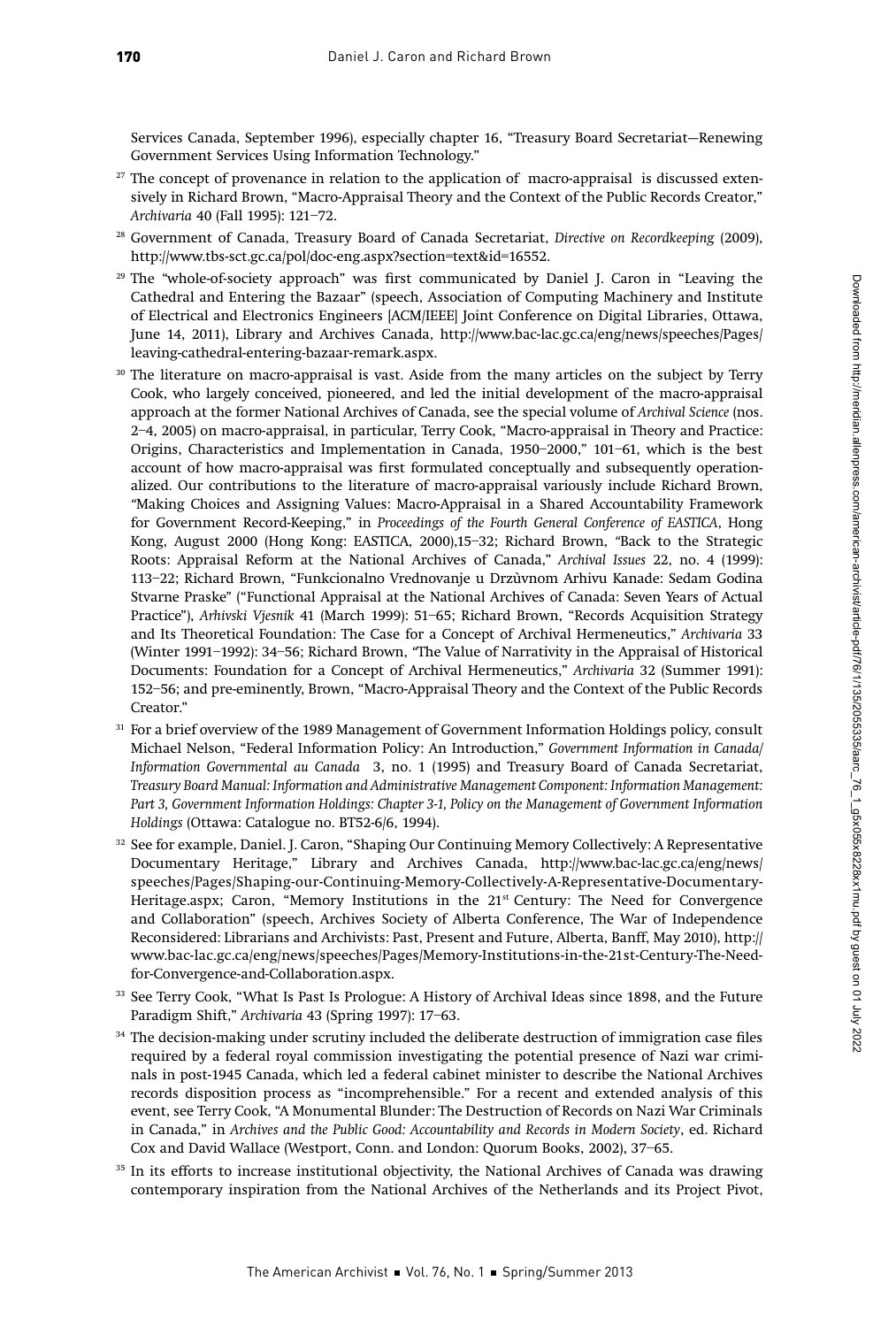which described its own appraisal endeavor as a mission to achieve "maximally objectified subjectivity" in its decision-making.

- <sup>36</sup> In 2001, the NA began to issue interpretive guides with the Records Disposition Authorities to federal departments to help information management officials apply their terms and conditions regarding the transfer of archival and historical records. To bring greater connectivity between information resource classification schemes and NA functional analysis expressed in the terms and conditions of its Records Disposition Authorities—and to suggest ways and means by which departments could modernize their records management models—the NA also began to develop a functional scheme for records classification, the rationale and details of which are explained in Paul Sabourin, "Constructing a Function-Based Records Classification System: Business Activity Structure Classification System," Archivaria 51 (Spring 2001), 137–54.
- <sup>37</sup> Beyond the structural-functional discourse of contemporary social theory, the macro-appraisal of government records at the former National Archives of Canada was significantly influenced by the concept of structuration expressed in the writings of Anthony Giddens, especially as it was described within his seminal distillation, The Constitution of Society: Outline of the Theory of Structuration (Los Angeles: University of California Press, 1984).
- <sup>38</sup> Among all of the federal studies, the most comprehensive being Canada. Treasury Board Secretariat and National Archives of Canada. Information Management in the Government of Canada—A Situation Analysis (2000), perhaps the most plainspoken analysis comes from the external officers of Parliament, the Information Commissioner of Canada and the Auditor General of Canada, both of whom repeatedly use the word "crisis" in their assessments of the state of information management in government. Information Commissioner John Read was particularly scathing during his term in office, decrying the absence of appropriate documentary presence ("You Can't Disclose What You Can't Find") and calling for a new information management law expressly requiring a "duty to document" for public servants to assure accountability for important decisions and actions. For all of the details, including how the information commissioner mapped out a proposed plan to "resuscitate information management" and "restore the foundations of accountability," see Office of the Information Commissioner of Canada, Annual Report of the Information Commissioner 2000–2001, (Ottawa: Minister of Public Works and Government Services Canada, 2001), chapter 1, "Restoring the Foundations of Accountability," and chapter 2, "Resuscitating Information Management." See also for comparison Office of the Auditor General of Canada, Report of the Auditor General to the House of Commons—November 2003 (Ottawa: Minister of Public Works and Government Services Canada), chapter 6, "Protection of Cultural Heritage in the Federal Government," especially pages 17–27 for views on information management and the government records disposition program, both of which come under significant criticism.
- <sup>39</sup> The Canadian context is well described and analyzed by Daniel J. Caron, in Caron and Kellerhals, "Supporting Democratic Values through a Relevant Documentary Foundation." For more information, see Mohamed Charih and Lucie Rouillard, "The New Public Management," in New Public Management and Public Administration in Canada, ed. Mohamed Charih and Arthur Daniels (Toronto: Institute of Public Administration, 1997), 27–45.
- <sup>40</sup> For a high-level perspective, see Peter Drucker, "The Age of Social Transformation," The Atlantic Monthly, November 1994; Castells, The Information Age; Willian H. Dutton et al., eds., Transforming Enterprise: The Economic and Social Implications of Information Technology (Cambridge, Mass.: MIT Press, 2005); Mansell, ed., The Information Society. For discussion on issues surrounding the volumetrics of information, see Gantz, Expanding Digital Universe. For an alternate perspective on the discovery of electronic material for litigation, see The Sedona Conference, "The Sedona Principles: Second Edition, Best Practices Recommendations and Principles for Addressing Electronic Document Production" (June 2007): 2–6, https://thesedonaconference.org/publication/The%20Sedona%20 Principles [available to subscribers only].
- <sup>41</sup> Daniel J. Caron, Library and Archives Canada, presentation at the "Information Management/ Recordkeeping Breakfast," Toronto, September 21, 2010.
- $42$  In Canada, the notion of a "duty to document" has long been associated with the agenda to reform the federal Access to Information legislation. See note 37, and in addition, the white paper proposed by Canada's Department of Justice, "Strengthening the Access to Information Act: A Discussion of Ideas Intrinsic to the Reform of the Access to Information Act," chapter 6, "Duty to Document," April 11, 2006.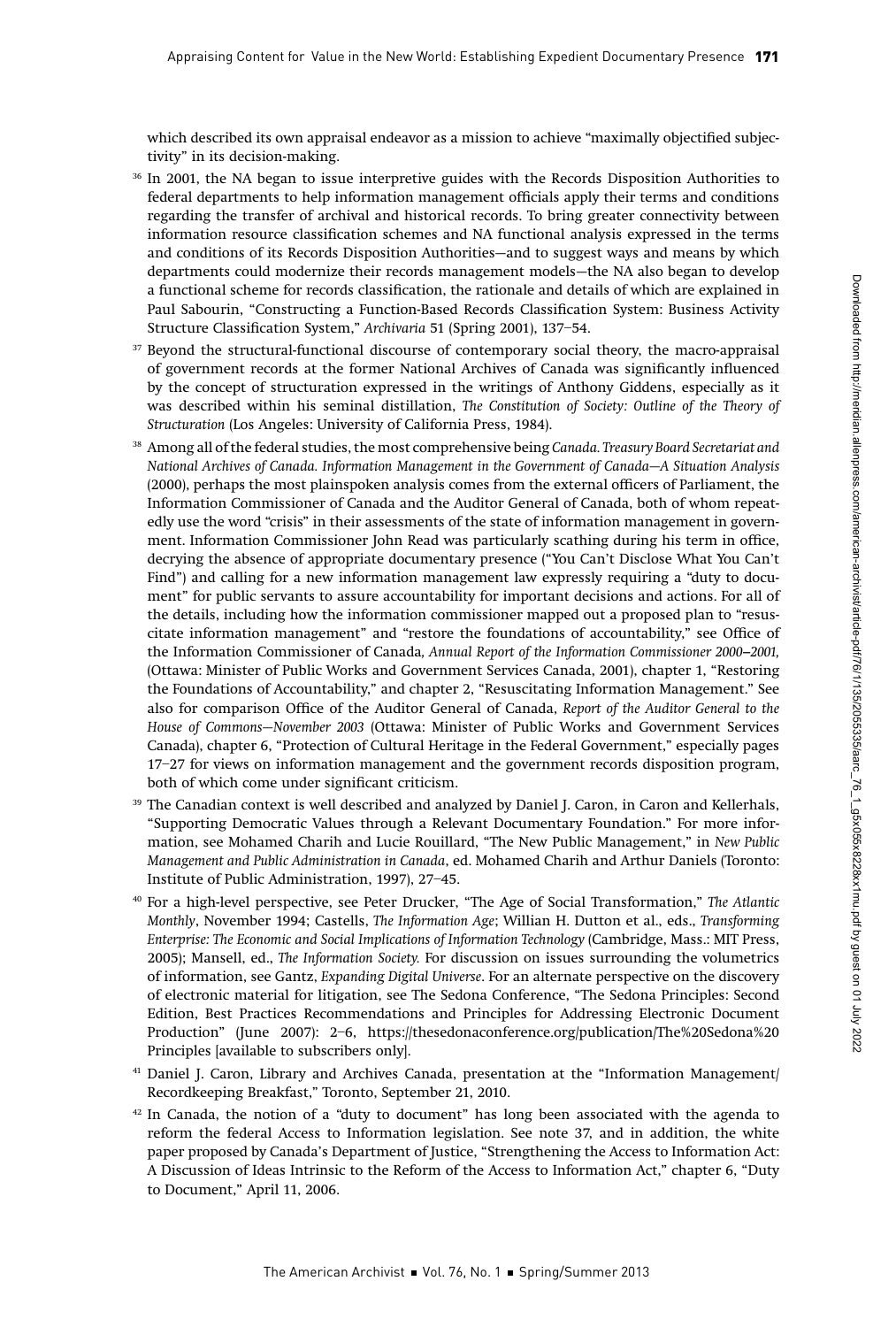- <sup>43</sup> Daniel J. Caron, Library and Archives Canada, "The Recordkeeping Initiative: Findings of Assessment Projects and the Way Forward," http://www.collectionscanada.gc.ca/government/ news-events/007001-6301-e.html.
- <sup>44</sup> Library and Archives Canada, "Creating Documentation Standards for Government Programs, Services and Results: A Developmental Framework and Guide for Business Managers and Information Resource Specialists," March 2008, http://www.lac-bac.gc.ca/obj/007001/f2/ 007001-5000.1-e.pdf.
- <sup>45</sup> The challenges of information overload have been discussed in relation to many time periods, notably: Elizabeth Eisenstein, The Printing Revolution in Early Modern Europe (Cambridge: Cambridge University Press, 1983), 42–91; J. Carey, "Technology and Ideology: The Case of the Telegraph," in Communication as Culture (New York: Routledge, 2009), 155–77; and C. Shirky's 2008 keynote address at the Web 2.0 Expo in New York, "It's Not Information Overload. It's Filter Failure." See also the statistics, analogies, and insights around the notion of information overload in Palfrey and Gasser, Born Digital, in particular, chapter 8 "Overload," 185–208.
- <sup>46</sup> Office of the Auditor General, "Sponsorship Program," 2003 Report of the Auditor General of Canada, http://www.oag-bvg.gc.ca/internet/docs/20031103ce.pdf.
- <sup>47</sup> See Daniel J. Caron and Richard Brown, "Creating Documentation Standards for Government Programs, Services and Results: A Developmental Framework and Guide for Business Managers and Information Resource Specialists," (Library and Archives Canada, 2008), www .collectionscanada.gc.ca/obj/007001/f6/007001-5000.1-e.rtf.
- <sup>48</sup> See Daniel J. Caron, "Reflections on the Evolution of Appraisal at Library and Archives Canada: From Content to Context to Content through Context (speaking notes, National Archives of the Netherlands, July 6, 2011), Library and Archives Canada, http://www.bac-lac.gc.ca/eng/news/ speeches/Pages/reflections-evolution-appraisal-lac.aspx.
- <sup>49</sup> Library and Archives Canada, Multi-Institutional Disposition Authorities, 4.9 The disposal of Transitory Information Resources of government institutions subject to the Library and Archives Canada Act (Authority No. 2010/003), http://www.collectionscanada.gc.ca/government/disposition/007007-1061-e.html.
- <sup>50</sup> See Brown, "Macro-appraisal in the 21st Century," and in Spanish and Galician, "La Macrovaloracion en el Siglo Veintiuono: Hacia un Nuevo Marco Documental para la Memoria Public," in Actas del Seminario Internacional, el Futuro de la Memoria: El Patrimonio Archivistico Digital (Santiago de Compostela: Xunta de Galicia, 2011), 613–52.
- <sup>51</sup> Ernst Posner, Archives and the Public Interest: Selected Essays by Ernst Posner, ed. Ken Munden (Washington, D.C.: Public Affairs Press, 1967).
- $52$  The notion of provenance and its corollaries has long been the subject of archival efforts to expand its conceptual horizons from its first level of intellectual instantiation as an administrative understanding of recording source and order in the 1840s. See, for example, Brothman, "Orders of Value" and "Archives, Life Cycles, and Death Wishes: A Helical Model of Record Formation," Archivaria 61 (Spring 2006): 235–69; Michel Duchein, "Theoretical Principles and Practical Problems of Respect des Fonds in Archival Science," Archivaria 16 (Summer 1983): 64–82; Terry Cook, "The Concept of the Archival Fonds in the Post-Custodial Era: Theory, Problems and Solutions, Archivaria 35 (Spring 1993): 24–37; Frank Boles, "Disrespecting Original Order," The American Archivist 45 (Winter 1982): 26–32; David Bearman and Richard Lytle, "The Power of the Principle of Provenance," Archivaria 21 (Winter 1985–86): 14–27; Heather MacNeil, "Weaving Provenancial and Documentary Relations," Archivaria 34 (Summer 1992): 192–98 and "Archivalterity: Rethinking Original Order," Archivaria 66 (Fall 2008): 1–24; Laura Millar, "The Death of the Fonds and the Resurrection of Provenance: Archival Context in Space and Time," Archivaria 53 (Spring 2002): 1–15; and Geoffrey Yeo, "The Conceptual Fonds and the Physical Collection," Archivaria 73 (Spring 2012): 43–80.
- <sup>53</sup> Clay Shirky, Here Comes Everybody: The Power of Organizing without Organizations (New York: Penguin Press, 2008).
- <sup>54</sup> The concept of the "archival sense of the past" and its irruption of historical time and space was first introduced by Richard Brown in his presentation to the Annual Conference of the Association of Canadian Archivists in Toronto, June 2003: "Time Figures: The Archival Sense of the Past" (unpublished manuscript). See also the recent article by Brien Brothman, "Perfect Present, Perfect Gift: Finding a Place for Archival Consciousness in Social Theory," Archival Science 10, no. 2 (2010): 141–89, and especially pages 170–80 where he discusses writing, "recordness," sacrifice, and the